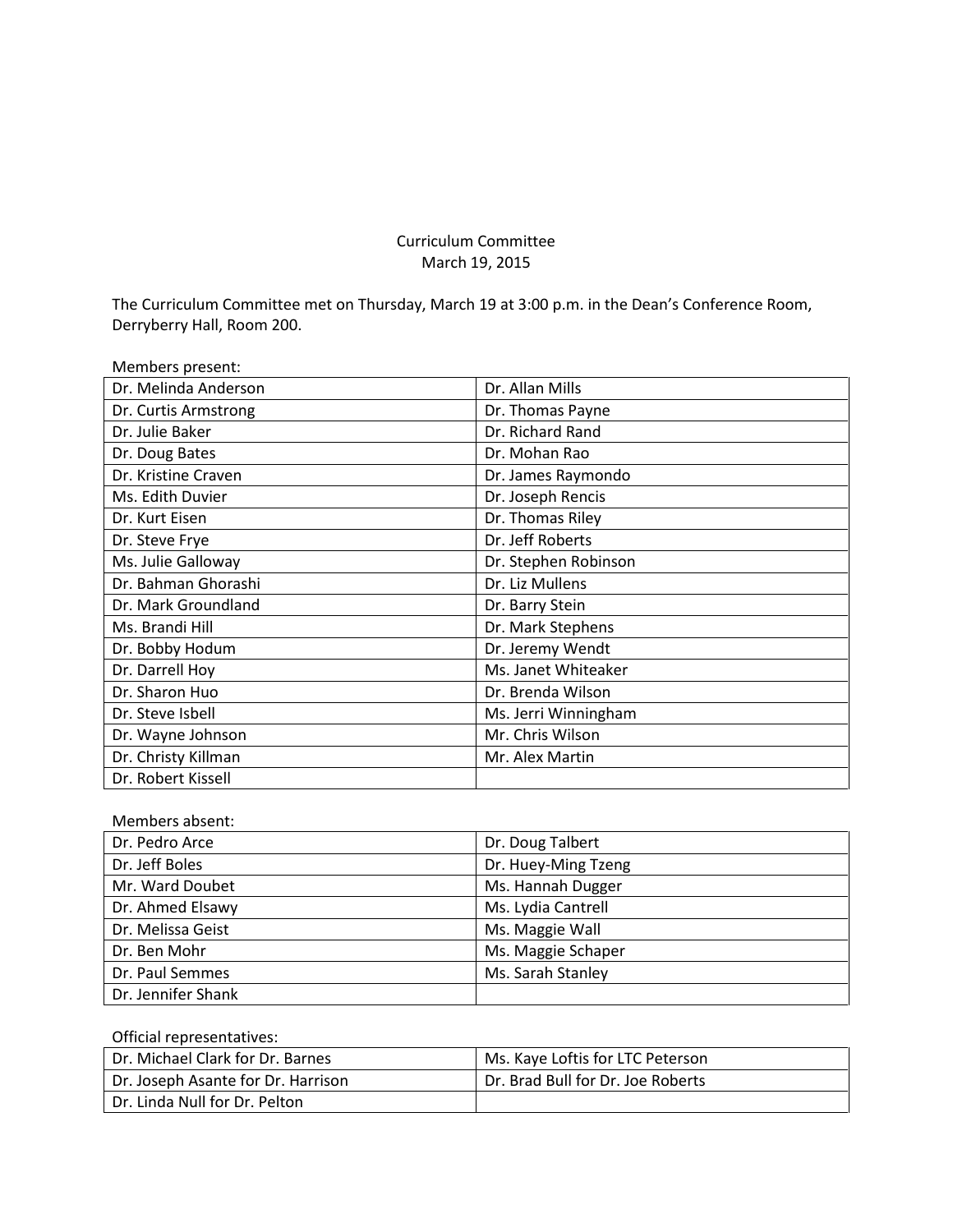Guests:

| Ms. Denise Burgess | Dr. Hayden Mattingly |
|--------------------|----------------------|
| Ms. Amy Jared      | Ms. Cari Williams    |

# SUMMARY OF PROCEEDINGS

- 1. Approval of agenda
- 2. Approval of February 12, 2015 minutes
- 3. Approval of Special Education (Non-Licensure) Concentration from the Department of Curriculum & Instruction **and** approval of SPED course additions, deletions and changes from the Department of Curriculum and Instruction
- 4. Change of MDS Middle School concentration name Information only (Revision from Oct. 21, 2014 meeting updating History to Social Studies)
- 5. Approval of course changes from the Department of Biology
- 6. Approval of Wording Changes from the Learning Support Program
- 7. Approval of course change from the Department of Art
- 8. Approval of Procedure Revisions from the TTU General Education Committee
- 9. Approval of concentration name change from the Department of Exercise Science, Physical Education and Wellness (to Sport Administration)
- 10. Approval of a Minors in Coaching and Exercise Science from the Department of Exercise Science, Physical Education & Wellness
- 11. Approval of curriculum changes from the Department of Exercise Science, Physical Education & Wellness
- 12. Approval of course change from the Department of Exercise Science, Physical Education & Wellness
- 13. Approval of curriculum changes in Pre-Occupational Therapy and Pre-physical Therapy Concentrations from the Department of Exercise Science, Physical Education & Wellness
- 14. Approval of course addition from the Department of Exercise Science, Physical Education & Wellness
- 15. Approval of course additions and deletions from the Department of Exercise Science, Physical Education & Wellness
- 16. Approval of curriculum changes from the Department of Exercise Science, Physical Education & Wellness
- 17. Approval of ETSU/TTU Joint Degree for a Bachelor of Science in Engineering Program of Study from the College of Engineering
- 18. Approval of course additions for the ETSU/TTU Joint BSE Degree Program from Basic Engineering and the College of Engineering
- 19. Approval of course additions and changes from the Department of Physics
- 20. Approval of course addition from the Department of English
- 21. Approval of course changes from the Department of Curriculum and Instruction
- 22. Approval of catalog change from the College of Business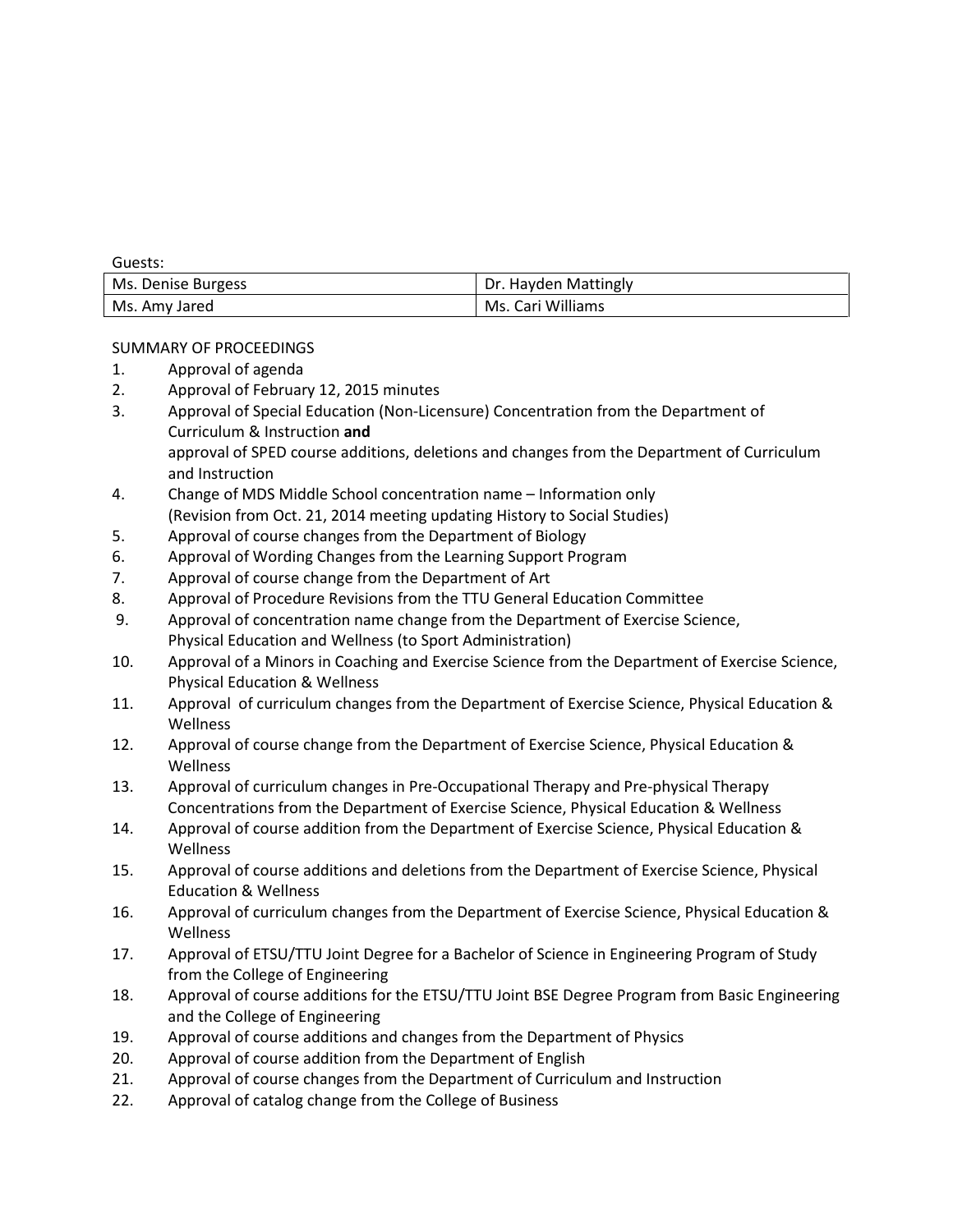- 23. Approval of course changes from the Department of Accounting and Business Law
- 24. Approval of course additions from the Department of Accounting and Business Law
- 25. Approval of course change from the Department of Accounting and Business Law
- 26. Approval of Business Elective Designation change from the College of Business
- 27. Approval of course changes from the Department of Chemical Engineering
- 28. Approval of course deletions and changes from the Department of Computer Science
- 29. Approval of course changes from the Department of Electrical and Computer Engineering
- 30. Approval of course change from the Department of Manufacturing and Engineering Technology
- 31. Approval of course and curriculum changes from the Department of Mechanical Engineering
- 32. Approval of course changes from the Department of Mechanical Engineering
- 33. Approval of course additions and Minor from the School of Interdisciplinary Studies
- 34. Approval of course and curriculum changes from the School of Human Ecology
- 35. Information Only Undergraduate Degree Requirements Ms. Winningham
- 36. Election of 2015-16 Chairperson
- 37. Other Such Matters

Informational - course number change from the Department of Sociology and Political Science Approval of course changes from the Department of Foreign Languages Approval of curriculum change from the Department of Communications Thank you to Dr. Craven Reminder – Requirement of hours for bachelor degree – Dr. Hodum

# **PROCEEDINGS**

# **1. Approval of Agenda**

**Motion.** Dr. Raymondo moved to approve the agenda. The motion was seconded by Dr. Armstrong and carried.

# **2. Approval of February 12, 2015 minutes**

**Motion.** Dr. Stein moved to approve the minutes as submitted. The motion was seconded by Dr. Groundland and carried.

# **3. Approval of New Concentration in Special Education (Non-Licensure) from the Department of Curriculum and Instruction**

In a memorandum dated February 10, 2015, approval was requested for the following:

# New Concentration:

Establish a concentration in Special Education (non-licensure) within the Education Bachelors Program, B.S.

(Program of Study and TBR forms are on file in the Provost's Office)

**Motion.** Dr. Wendt moved to approve the new concentration to be effective Fall 2015. The motion was seconded by Dr. Baker and carried.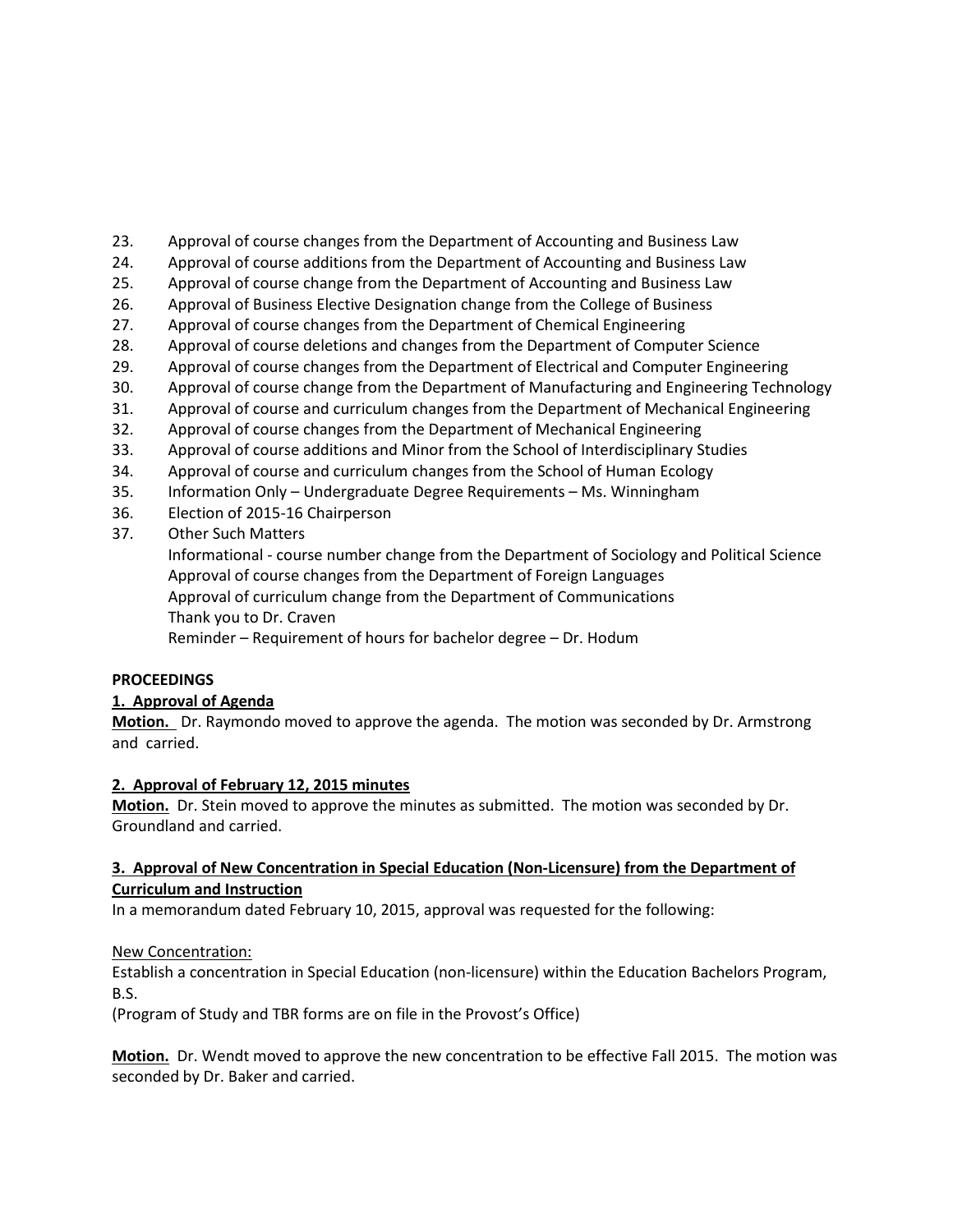Course Additions , Deletions, and Changes from the Department of Curriculum and Instruction In a memorandum dated February 10, 2015, approval was requested for the following:

#### Course Additions:

SPED 3110. Behavior Concepts Lec. 3. Credit 3.

Prerequisite: Full admission to the Teacher Education Program. Focus on defining applied behavior analysis; selecting, assessing and evaluating behavior to change; and functional and experimental analyses of behavior change.

SPED 3120. Interventions and Supports Lec.3. Credit 3. Prerequisite: Full admission to the Teacher Education Program and SPED 3110. Focus on the

development of new behaviors, various clinical interventions for decreasing interfering behaviors, and maintaining behavioral changes.

SPED 4110. Behavioral Assessment Lec.3. Credit 3. Prerequisite: Full Admission to the Teacher Education Program, SPED 3110, and 3120. Focus on verbal behavior, motivating operations, and the use of functional analysis in treating common disorders.

#### SPED 4120. Topics in Behavior Lec.3. Credit 3.

Prerequisite: Full Admission to the Teacher Education Program, SPED 3110, 3120, and 4110. Focus on ethics in the implementation of behavior services and special uses of behavioral assessment.

SPED 4170. Community Residency/Practicum I Credit 7. Prerequisite: Full Admission to the Teacher Education Program, SPED 3110, and SPED 3120. Corequisite: SPED 4110. Provides an internship experience by working with persons with disabilities within the community setting by allowing the demonstration/implementation of factual knowledge and skills gained through coursework and hands-on experience. Implementing behavior intervention strategies and self-advocacy skills will show competence of this course and will be explored through weekly individual meetings with university faculty.

SPED 4180. Community Residency/Practicum II Credit 9. Prerequisite: Full Admission to the Teacher Education Program, and SPED 4170. Corequisite: SPED 4120. Provides an intensive internship experience by working with persons with disabilities within the community setting. Through individual mentorship of university faculty, the student will demonstrate skills necessary to implement methods in a variety of placements and the knowledge to complete mandatory state required paperwork, intensive behavior supports, and self-advocacy skills.

#### Course Change:

#### **From:**

SPED 3020. Characteristics and Needs of Persons with Comprehensive Disabilities Lec. 3. Credit 3. Prerequisite: SPED 2010 or consent of instructor. Introduction to characteristics and to planning, designing, and selecting assessment and teaching methodologies.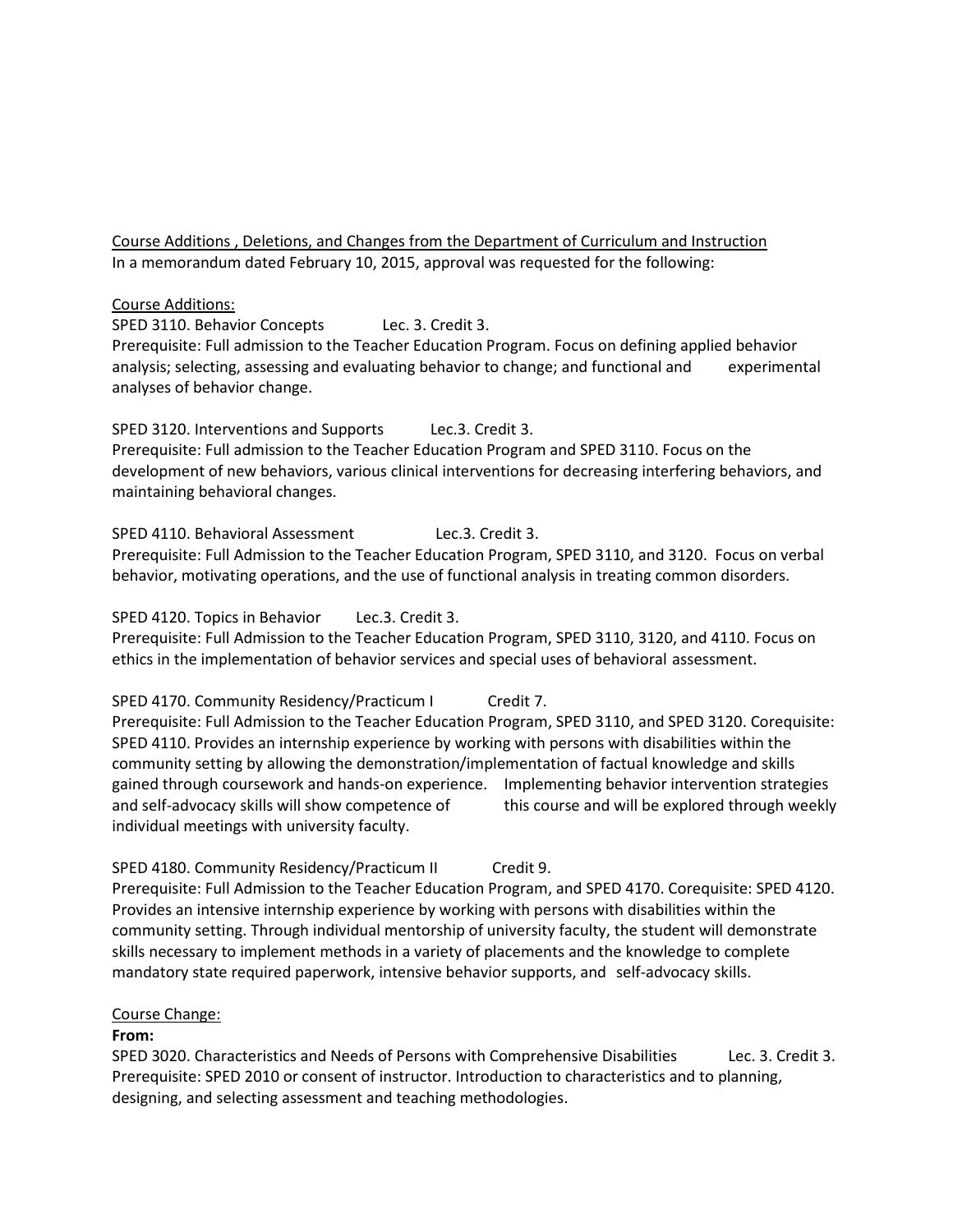#### **To:**

SPED 3020. Characteristics and Needs of Persons with Comprehensive Disabilities Lec. 3. Credit 3. Prerequisite: SPED 2010, SPED 3050, and full admission to the Teacher Education Program. This course is designed to provide an intensive study into the various types of disabilities that fall within the range of moderate to severe disabilities. In addition to the characteristics of these disabilities, students will explore a broad range of research based teaching strategies and techniques for this population. A built in practicum will provide hands-on experience while implementing systematic data driven instruction. Additional emphasis is placed on core components that serve students who receive special education services with moderate to severe disabilities.

**Delete:** "or consent of instructor. Introduction to characteristics and to planning, designing, and selecting assessment and teaching methodologies."

**Add**: to prerequisite "SPED 3050, and full admission to the Teacher Education Program. This course is designed to provide an intensive study into the various types of disabilities that fall within the range of moderate to severe disabilities. In addition to the characteristics of these disabilities, students will explore a broad range of research based teaching strategies and techniques for this population. A built in practicum will provide hands-on experience while implementing systematic data driven instruction. Additional emphasis is placed on core components that serve students who receive special education services with moderate to severe disabilities.

#### **From:**

SPED 3030. The Education of Persons with Learning Disabilities Lec. 3. Credit 3. Prerequisite: SPED 2010. Full admission to the Teacher Education Program. This course will provide an intensive study of background information and current perspectives in specific learning disabilities. Concepts of neurological dysfunction, dyslexia, perceptual impairments, etc., are reviewed from an interdisciplinary perspective. Emphasis on knowledge, comprehension, and evaluation of these concepts as they apply to education and behavior management strategies. Considerations in diagnosis and educational programming are developed.

#### **To:**

SPED 3030. The Education of Persons with Learning Disabilities Lec. 3. Credit 3. Prerequisite: SPED 2010, SPED 3050, and full admission to the Teacher Education Program. This course will provide an intensive study of background information and current perspectives in specific learning disabilities. Concepts of neurological dysfunction, dyslexia, perceptual impairments, etc., are reviewed from an interdisciplinary perspective. Emphasis on knowledge, comprehension, and evaluation of these concepts as they apply to education and behavior management strategies. Considerations in diagnosis and educational programming are developed.

**Add**: Prerequisite: SPED 3050

#### **From:**

SEED 4125(5125). Materials and Methods of Teaching Foreign Language Lec. 3. Credit 3.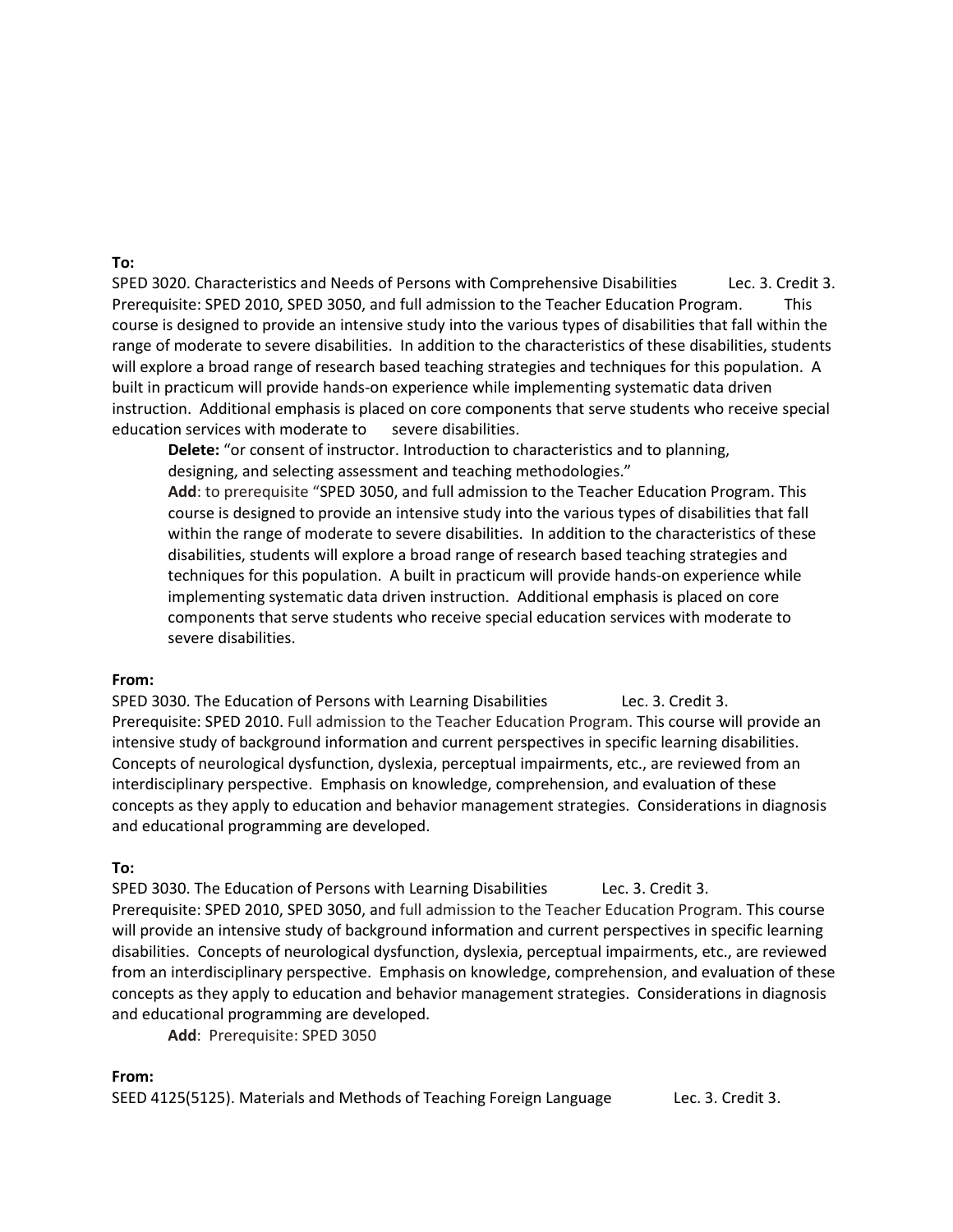Prerequisite: Full admission to the Teacher Education Program. Corequisite: FOED 3820. Principles, objectives, techniques, and evaluation in secondary school teaching of foreign languages.

**To:**

SEED 4125(5125). Materials and Methods of Teaching Foreign Language Lec. 3. Credit 3. Prerequisite: Full admission to the Teacher Education Program. Corequisite: FOED 3800 or CUED 6800. Principles, objectives, techniques, evaluation in secondary school teaching of Foreign Languages. Students enrolled in the 5000-level course will be required to complete additional work as stated in the syllabus.

**Delete:** Corequisite: FOED 3820.

**Add**: "Full" wording to admission requirement; Corequisite: FOED 3800 or CUED 6800; add "Students enrolled in the 5000-level course will be required to complete additional work as stated in the syllabus."

# Course Deletion:

SPED 1010. Orientation to Exceptional IndividualsLec. 2. Credit 2. SPED 3010. Roles and Functions for Teaching Persons with Disabilities Lec. 3. Credit 3. SPED 4080. Child Maltreatment Lec. 2. Credit 2. SPED 4150(5150). Speech and Language Acquisition and Development Credit 3. SPED 4160(5160). Speech Pathology in the Schools Credit 3. SPED 4250. Reading and Research in Special Education Credit 1-3.

**Motion.** Dr. Wendt moved to approve the additions, deletions. And changes effective Fall 2015. The motion was seconded by Dr.Baker and carried.

# **4. Information Only – Revision of Concentration Name Change from October 21, 2014 Meeting Proposal from the Department of Curriculum and Instruction**

Change:

Four new concentrations in the College of Education B.S. Multidisciplinary Studies were approved at the October 21, 2014 meeting. Due to state licensure requirements, there has been a name change from Middle School History 6-8 to Middle School Social Studies 6-8.

# **5. Approval of Course Changes from the Department of Biology**

In a memorandum dated January 26, 2015, approval was requested for the following:

Course Changes:

A. Change the prerequisites for BIOL 3240 – Field Botany

FROM: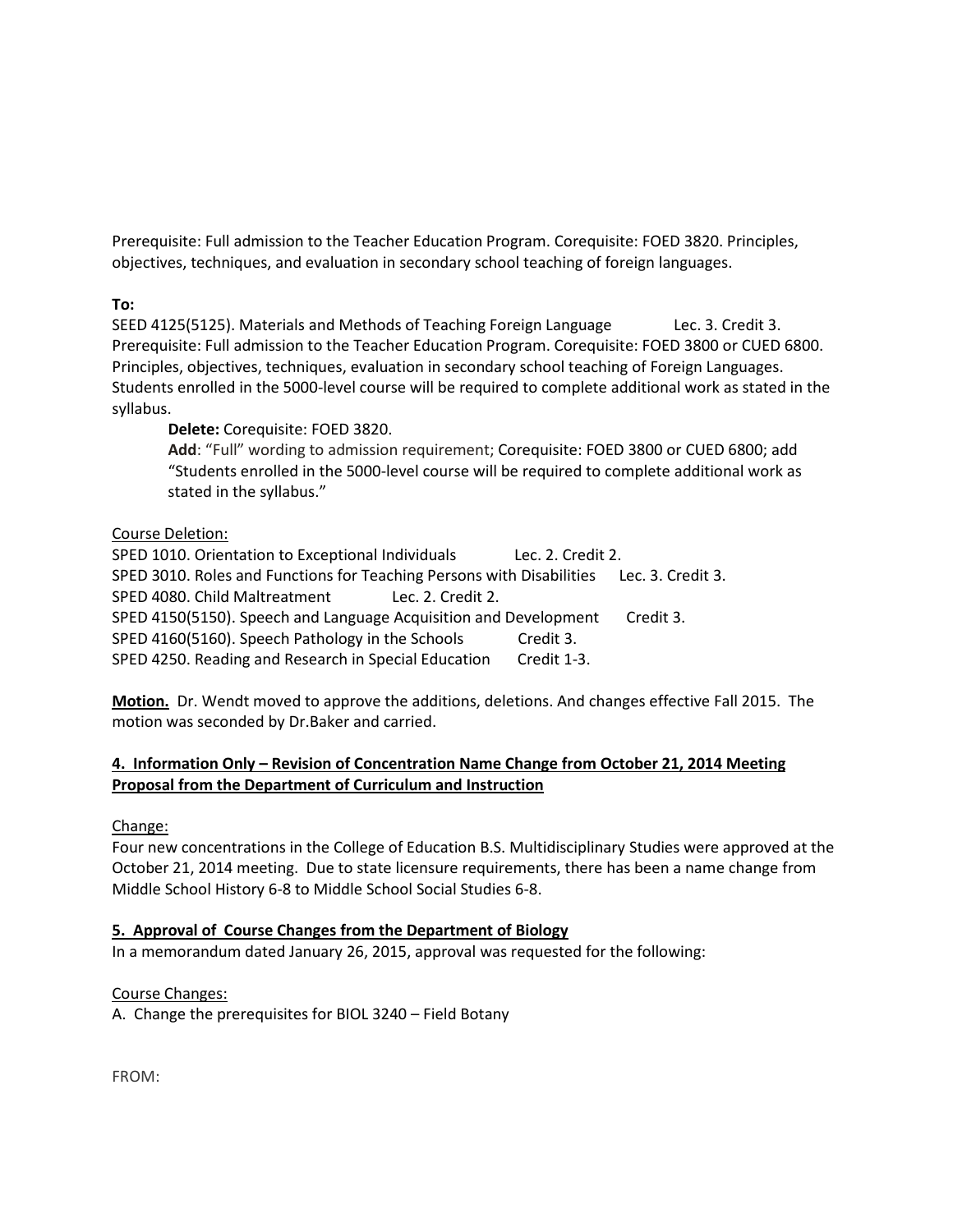# BIOL 3240 – Field Botany Lec. 2. Lab. 3. Credit 3.

Prerequisite: [BIOL 1114](http://catalog.tntech.edu/content.php?filter%5B27%5D=BIOL&filter%5B29%5D=&filter%5Bcourse_type%5D=-1&filter%5Bkeyword%5D=&filter%5B32%5D=1&filter%5Bcpage%5D=1&cur_cat_oid=16&expand=&navoid=3028&search_database=Filter&filter%5Bexact_match%5D=1%23tt4556) and Junior Standing. Survey of regional flora (herbs, shrubs, & trees) focusing on gymnosperms and angiosperms. Emphasis on nomenclature, structural characteristics, identification of species using a dichotomous key, and characteristics of plant families.

TO:

BIOL 3240 – Field Botany Lec. 2. Lab. 3. Credit 3.

Prerequisite: BIOL 2110 and Junior Standing. Survey of regional flora (herbs, shrubs, & trees) focusing on gymnosperms and angiosperms. Emphasis on nomenclature, structural characteristics, identification of species using a dichotomous key, and characteristics of plant families.

B. Change the prerequisite for BIOL 4250 (5250) - Economic Botany

FROM:

BIOL 4250 (5250) - Economic Botany Lec. 3. Credit 3.

Prerequisite: [BIOL 1114.](http://catalog.tntech.edu/content.php?filter%5B27%5D=BIOL&filter%5B29%5D=&filter%5Bcourse_type%5D=-1&filter%5Bkeyword%5D=&filter%5B32%5D=1&filter%5Bcpage%5D=1&cur_cat_oid=16&expand=&navoid=3028&search_database=Filter&filter%5Bexact_match%5D=1%23tt7631) Interrelationships between plants and people. Topics include a survey of the past, present, and future uses of plants and the role of conservation biology in the preservation of plant resources.

TO:

BIOL 4250 (5250) - Economic Botany Lec. 3. Credit 3.

Prerequisite: BIOL 2110. Interrelationships between plants and people. Topics include a survey of the past, present, and future uses of plants and the role of conservation biology in the preservation of plant resources.

C. Change the prerequisites for BIOL 4300 (5300) – Plant Speciation and Evolution FROM:

BIOL 4300 (5300) – Plant Speciation and Evolution Lec. 3. Credit 3.

Prerequisite: [BIOL 1114.](http://catalog.tntech.edu/content.php?filter%5B27%5D=BIOL&filter%5B29%5D=&filter%5Bcourse_type%5D=-1&filter%5Bkeyword%5D=&filter%5B32%5D=1&filter%5Bcpage%5D=1&cur_cat_oid=16&expand=&navoid=3028&search_database=Filter&filter%5Bexact_match%5D=1%23tt8508) Principles of the evolution of plants at the micro- and macroevolution levels, including a survey of relevant primary and secondary literature.

TO:

BIOL 4300 (5300) – Plant Speciation and Evolution Lec. 3. Credit 3. Prerequisites: BIOL 2110 and Junior Standing. Principles of the evolution of plants at the micro- and macroevolution levels, including a survey of relevant primary and secondary literature.

D. Change the prerequisites for BIOL 4310 (5310) – Plant Anatomy FROM:

BIOL 4310 (5310) – Plant Anatomy Lec. 2. Lab. 3. Credit 3.

Prerequisite: Junior Standing. A comparative study of the structure of vascular plants in relation to function.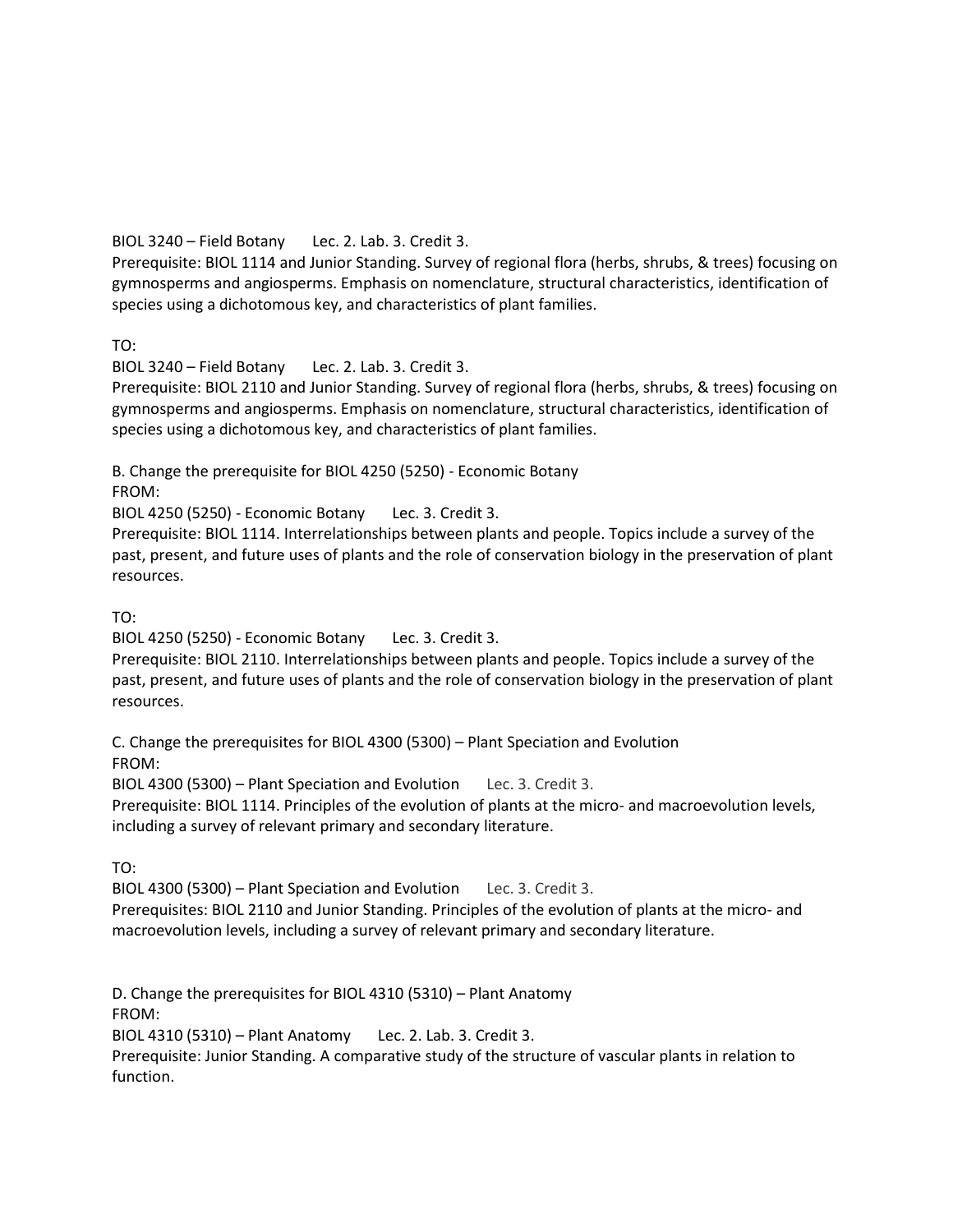TO: BIOL 4310 (5310) – Plant Anatomy Lec. 2. Lab. 3. Credit 3. Prerequisite: BIOL 2110 and Junior Standing. A comparative study of the structure of vascular plants in relation to function.

E. Change the prerequisites for BIOL 4430 (5430) – Vascular Plant Biology FROM: BIOL 4430 (5430) – Vascular Plant Biology Lec. 2. Lab. 3. Credit 3. Prerequisite: [BIOL 1114.](http://catalog.tntech.edu/content.php?filter%5B27%5D=BIOL&filter%5B29%5D=&filter%5Bcourse_type%5D=-1&filter%5Bkeyword%5D=&filter%5B32%5D=1&filter%5Bcpage%5D=1&cur_cat_oid=16&expand=&navoid=3028&search_database=Filter&filter%5Bexact_match%5D=1%23tt7756) Morphological and phylogenetic survey of the vascular plants.

TO:

BIOL 4430 (5430) – Vascular Plant Biology Lec. 2. Lab. 3. Credit 3. Prerequisite: BIOL 2110 and Junior Standing. Morphological and phylogenetic survey of the vascular plants.

F. Change the prerequisite for BIOL3810 - General Genetics FROM: BIOL 3810 – General Genetics Lec. 3. Lab. 2. Credit 4. Prerequisite: [BIOL 1114.](http://catalog.tntech.edu/content.php?filter%5B27%5D=BIOL&filter%5B29%5D=&filter%5Bcourse_type%5D=-1&filter%5Bkeyword%5D=&filter%5B32%5D=1&filter%5Bcpage%5D=1&cur_cat_oid=16&expand=&navoid=3028&search_database=Filter&filter%5Bexact_match%5D=1%23tt7507) Principles and laws governing inheritance in plants and animals including man.

TO:

BIOL 3810 – General Genetics Lec. 3. Lab. 2. Credit 4. Prerequisite: BIOL 1105. Principles and laws governing inheritance in plants and animals including man.

G. Add an alternative prerequisite to BIOL 4000 (5000) - General Parasitology FROM: BIOL 4000 (5000) – General Parasitology Lec. 3. Lab. 2. Credit 4. Prerequisite: [BIOL 1114](http://catalog.tntech.edu/content.php?filter%5B27%5D=BIOL&filter%5B29%5D=&filter%5Bcourse_type%5D=-1&filter%5Bkeyword%5D=&filter%5B32%5D=1&filter%5Bcpage%5D=1&cur_cat_oid=16&expand=&navoid=3028&search_database=Filter&filter%5Bexact_match%5D=1%23tt3364) and [BIOL 3130](http://catalog.tntech.edu/content.php?filter%5B27%5D=BIOL&filter%5B29%5D=&filter%5Bcourse_type%5D=-1&filter%5Bkeyword%5D=&filter%5B32%5D=1&filter%5Bcpage%5D=1&cur_cat_oid=16&expand=&navoid=3028&search_database=Filter&filter%5Bexact_match%5D=1%23tt3075) or [WFS 3130.](http://catalog.tntech.edu/content.php?filter%5B27%5D=BIOL&filter%5B29%5D=&filter%5Bcourse_type%5D=-1&filter%5Bkeyword%5D=&filter%5B32%5D=1&filter%5Bcpage%5D=1&cur_cat_oid=16&expand=&navoid=3028&search_database=Filter&filter%5Bexact_match%5D=1%23tt8078) Biology of animal agents and vectors of diseases with emphasis placed on medical parasitology and organisms that parasitize fish and wildlife species.

TO:

BIOL 4000 (5000) – General Parasitology Lec. 3. Lab. 2. Credit 4. Prerequisite: [BIOL 1114,](http://catalog.tntech.edu/content.php?filter%5B27%5D=BIOL&filter%5B29%5D=&filter%5Bcourse_type%5D=-1&filter%5Bkeyword%5D=&filter%5B32%5D=1&filter%5Bcpage%5D=1&cur_cat_oid=16&expand=&navoid=3028&search_database=Filter&filter%5Bexact_match%5D=1%23tt3364) BIOL 3120 o[r BIOL 3130](http://catalog.tntech.edu/content.php?filter%5B27%5D=BIOL&filter%5B29%5D=&filter%5Bcourse_type%5D=-1&filter%5Bkeyword%5D=&filter%5B32%5D=1&filter%5Bcpage%5D=1&cur_cat_oid=16&expand=&navoid=3028&search_database=Filter&filter%5Bexact_match%5D=1%23tt3075) or WFS 3120 or [WFS 3130.](http://catalog.tntech.edu/content.php?filter%5B27%5D=BIOL&filter%5B29%5D=&filter%5Bcourse_type%5D=-1&filter%5Bkeyword%5D=&filter%5B32%5D=1&filter%5Bcpage%5D=1&cur_cat_oid=16&expand=&navoid=3028&search_database=Filter&filter%5Bexact_match%5D=1%23tt8078) Biology of animal agents and vectors of diseases with emphasis placed on medical parasitology and organisms that parasitize fish and wildlife species.

**Motion.** Dr. Kissell moved to approve the changes effective Summer 2015. The motion was seconded by Dr. Mills and carried.

**6. Approval of Course Changes from the Learning Support Program** In a memorandum dated February 12, 2015, approval was requested for the following: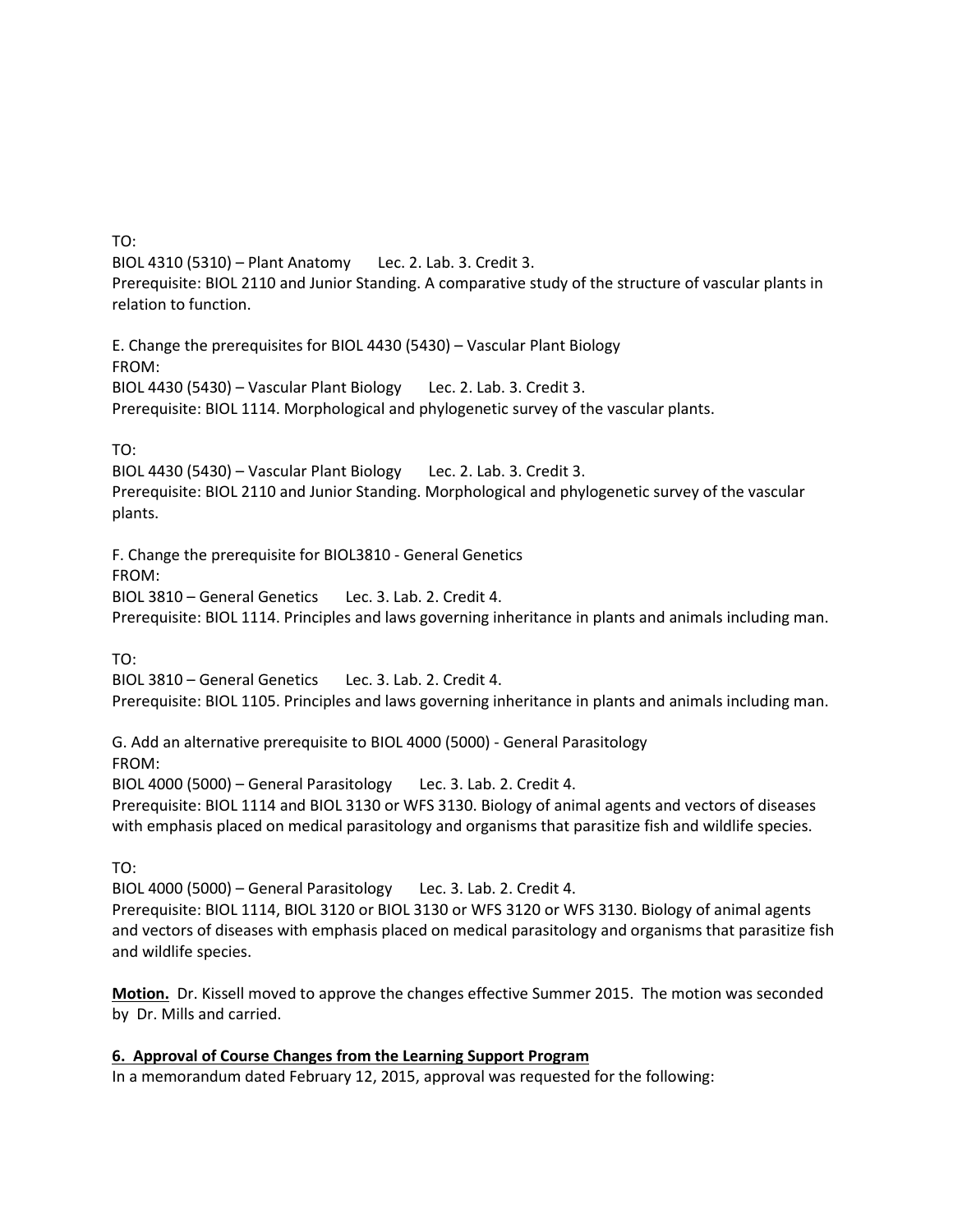#### Course Changes:

# **READ 1010 – College Reading Improvement Lec. 2. Lab.2. Credit 3. From:**

Placement by ACT Reading score less than 19, by advisor recommendation, or by student self placement. Improvement of reading skills, including vocabulary, spelling comprehension, rate, main idea, supporting details, organization and relationships, and critical and strategic reading.

#### **To:**

Placement by ACT Reading score less than 19 [and/or by COMPASS Placement Exam score less than 83], by advisor recommendation, or by student self-placement. Improvement of reading skills, including vocabulary, spelling, comprehension, rate, main idea, supporting details, organization and relationships, and critical and strategic reading.

Students with a Reading requirement may be restricted in the number or type of high-reading-content classes they may take until they have removed the learning support requirement. Withdrawal is not allowed except with special permission.

Students who self-place/volunteer for READ1010 are under no such restrictions.

# **READ1100 – Learning Support Lab for Writing and Reading Lab.1. Credit 0. From:**

Placement by ACT English score less than 18 and/or by COMPASS placement exam writing score less than 77 or placement by ACT Reading score less than 17 and/or by COMPASS placement exam reading score less than 73.

Learning support lab for writing and reading is provided through tutoring, workshops, conferences, computer software, etc. by Learning Support Program faculty and supervised teaching assistants. Topics covered are intended to coincide with the schedules/syllabi for ENGL 1010 and READ 1010 to support concepts as they are introduced in those classes. Withdrawal is not allowed except with special permission

#### **To:**

Placement by ACT English score less than 18 and/or by COMPASS placement exam writing score less than 77 or placement by ACT Reading score less than 17 and/or by COMPASS placement exam reading score less than 73.

Learning Support Lab for Writing and Reading is provided through tutoring, workshops, conferences, computer software, etc., [both in and out of the classroom setting] by Learning Support Program faculty and supervised teaching assistants. Topics covered are intended to coincide with the schedules/syllabi for ENGL 1010 and READ 1010 to support concepts as they are introduced in those classes.

Withdrawal is not allowed except with special permission.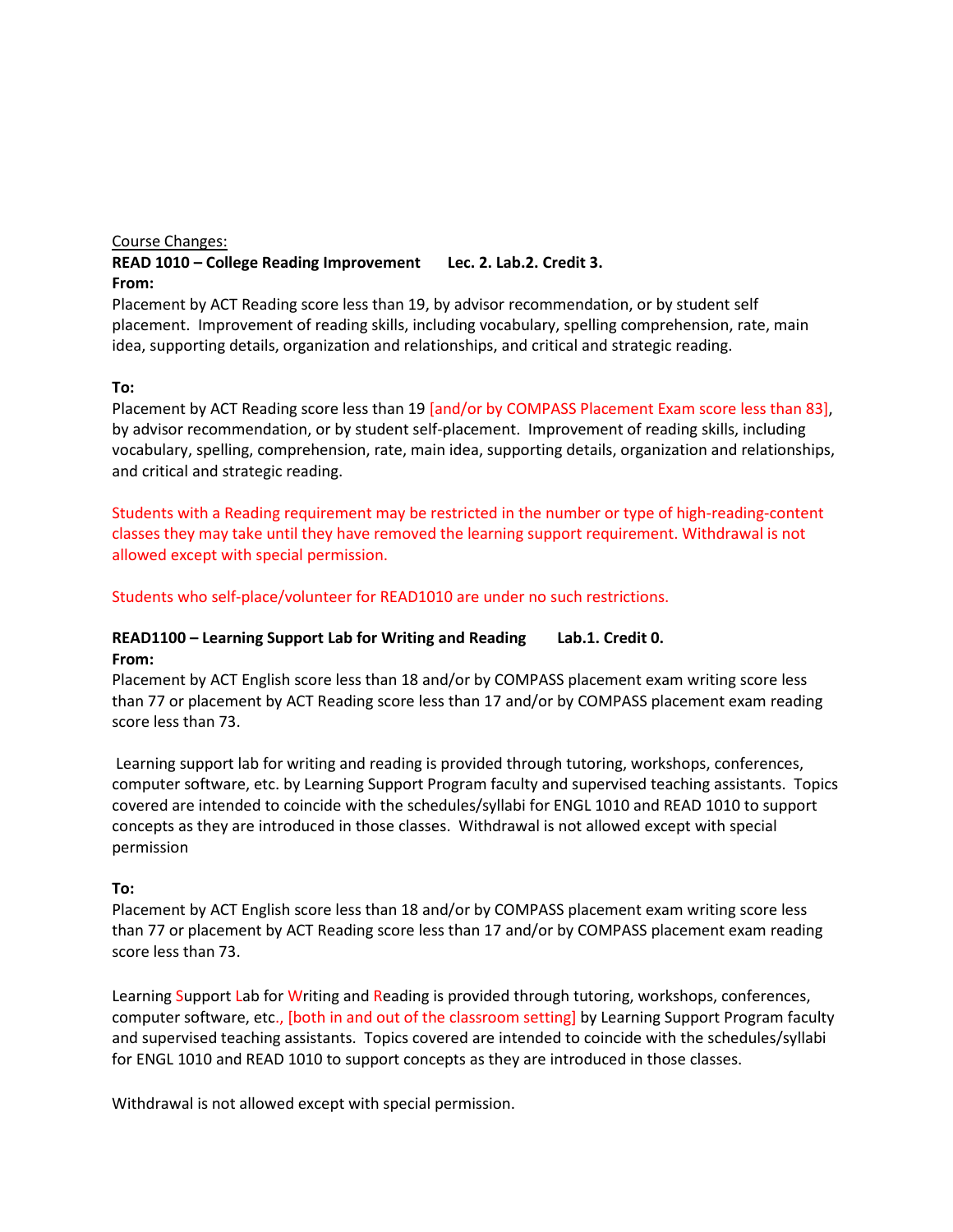#### **UNIV1030 – Learning Strategies Lec. 2. Credit 1. From:**

UNIV 1030 is a course designed to strengthen the student's connection to Tennessee Technological University by focusing on the enhancement of skills needed for academic success. This course engages the student in meaningful academic and non-academic in-and-out-of-classroom activities. It emphasizes critical thinking in the formation of academic and social goals and support groups, in self-management, and in study strategies.

# **To:**

UNIV 1030 is a course designed to strengthen the student's connection to Tennessee Technological University by focusing on the enhancement of skills needed for academic success. This course engages the student in meaningful academic and non-academic, in-and-out-of-classroom activities. It emphasizes critical thinking in the formation of academic and social goals and support groups, in self-management, and in study strategies.

Placement in Learning Strategies (UNIV1030) is required for students who place into two or more subject areas [Math, Reading, Writing/English] of learning support.

Students may self-place to improve their study techniques for college-level work.

**UNIV1030** may be conducted as a "Special Topics" course for students who have already completed the requirement but are required to take it as a result of being readmitted on probation or after suspension. In this capacity, the course could be taken more than once with special permission under specified circumstances.

# Withdrawal is not allowed except with special permission.

**Motion.** Ms. Whiteaker moved to approve the changes effective Fall 2015. The motion was seconded by Dr. Baker and carried.

#### **7. Approval of Course Change from the Department of Art**

In a memorandum dated January 27, 2015, approval was requested for the following:

Course Change: From: Art 2099: Professional Practices for the Artist Lec. 3. Credit 3.

Prerequisite: Students should be a BFA major and have a class rank of sophomore or above, or permission of the instructor. Students will research and learn to apply basic professional practices of the artist, including: business practices, marketing/promotion approaches, and identifying, applying for and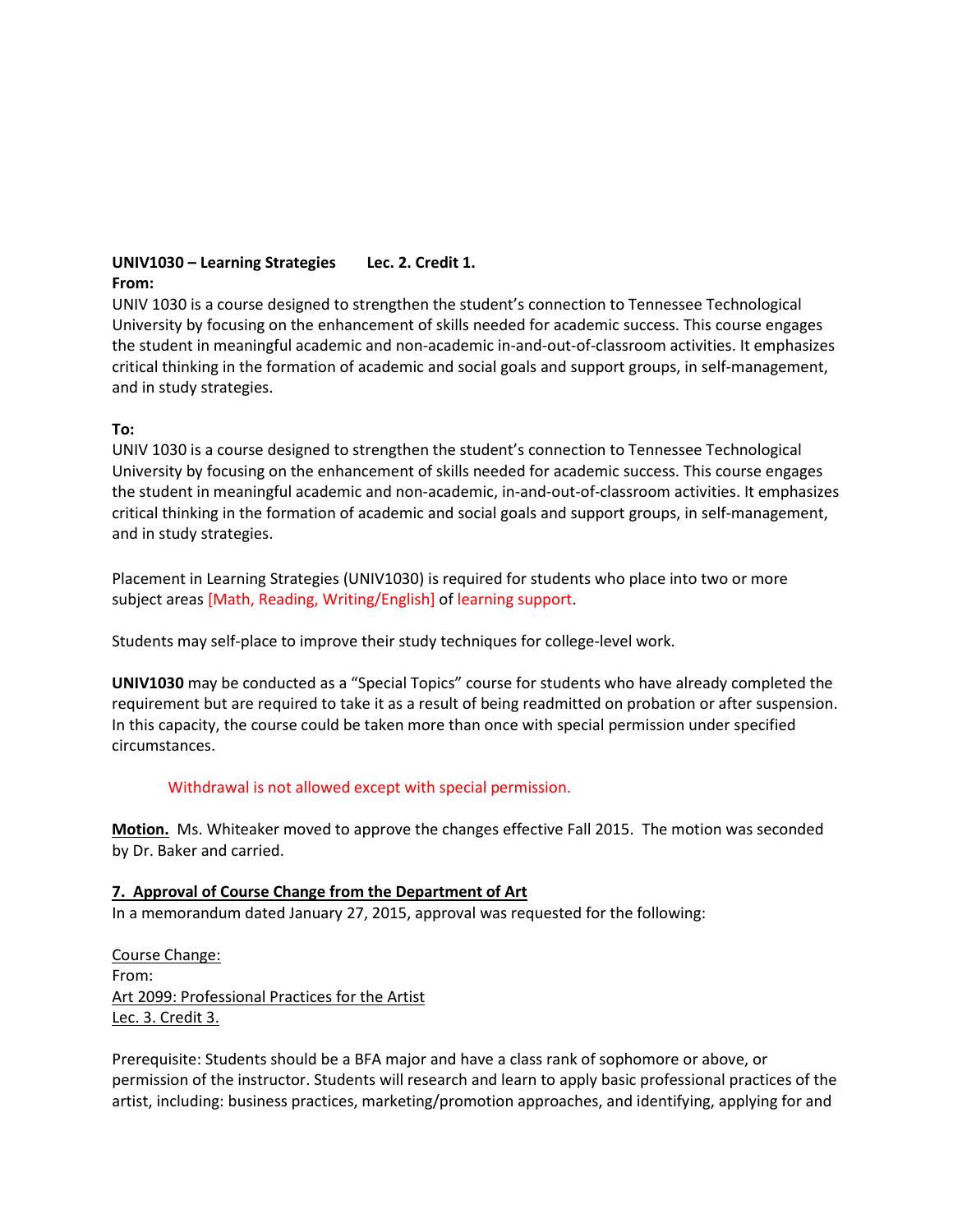utilizing resources available to artists. These skills will be used for advancing students' careers as emerging artists or preparing them for further study in the visual arts. This investigation will occur through reading and discussion, visiting presenters, writing, research projects/exercises, and development of individual portfolios.

To: Art 2099: Professional Practices for the Artist Lec. 3. Credit 3.

Prerequisite: ART 1010, ART 1250, ART 2010, ART 2310, ART 2320 or 2330 and at least 6 credits of other art studio classes, or permission of the instructor. Students will research and learn to apply basic professional practices of the artist, including: business practices, marketing/promotion approaches, and identifying, applying for and utilizing resources available to artists. These skills will be used for advancing students' careers as emerging artists or preparing them for further study in the visual arts. This investigation will occur through reading and discussion, visiting presenters, writing, research projects/exercises, and development of individual portfolios.

**Motion.** Dr. Baker moved to approve the change effective Fall 2015. The motion was seconded by Dr. Anderson and carried.

# **8. Approval of Revisions to TTU General Education Procedures from the TTU General Education Committee**

The following procedure revisions were submitted:

Procedures of the TTU General Education Committee Rev. March 2015

# **A. Name**

The TTU General Education Committee (TTUGEC)

# **B. Place in the TTU Committee Structure**

The TTUGEC reports directly to the Provost, as mandated by the Tennessee Board of Regents, but also serves as a subcommittee of the TTU Curriculum Committee.

# **C. Purposes**

- 1. Monitor all courses within the General Education Program, ensuring that they satisfy the goals and measurable outcomes for each category established by the General Education requirements.
- 2. Evaluate and approve or disapprove all courses submitted for inclusion in the TTU General Education Program.
- 3. Develop appropriate procedures, forms, and policies relating to the TTU General Education Program.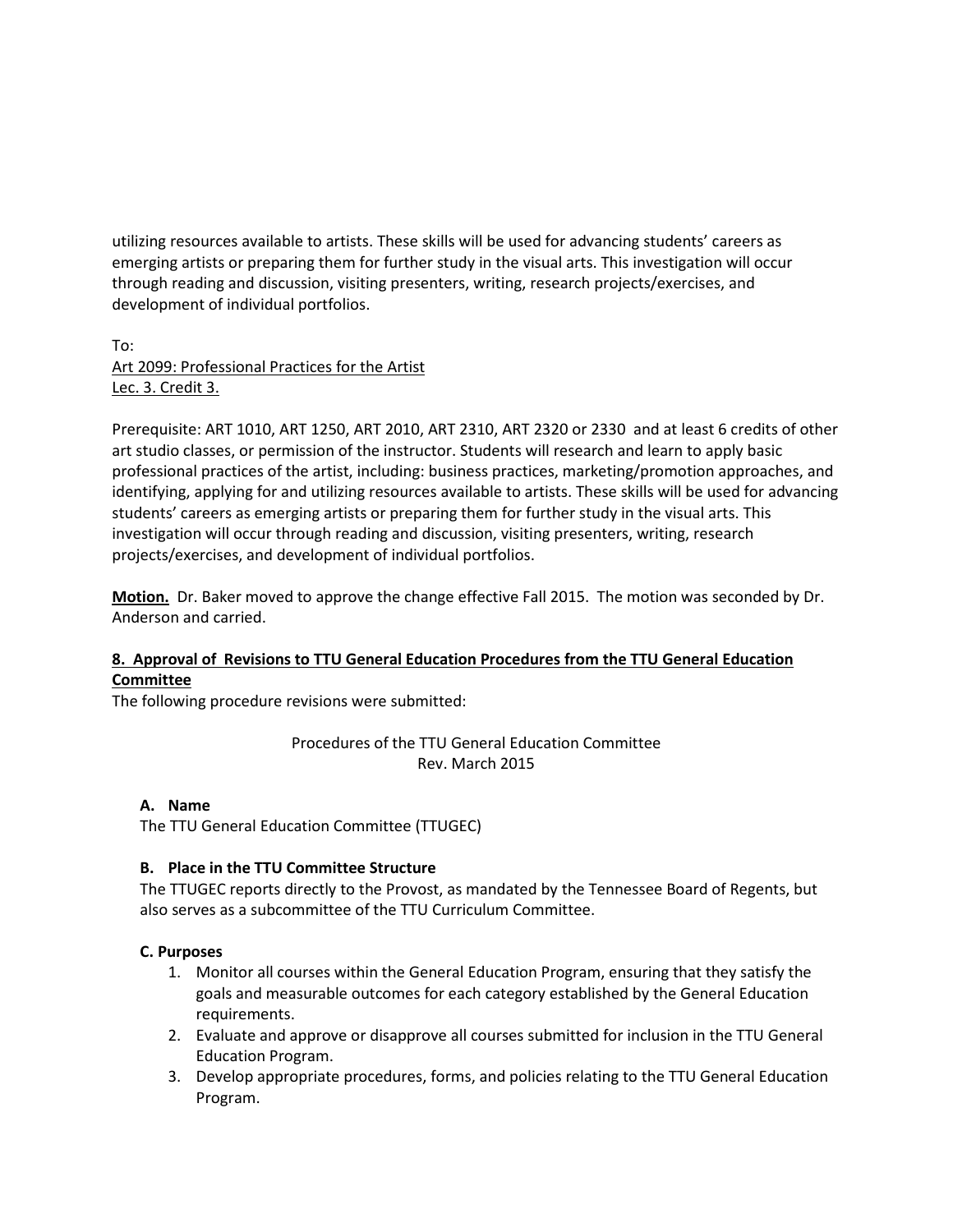- 4. Support the development of new General Education courses and collaborations to enhance undergraduate learning at TTU.
- 5. Resolve Program issues as they arise.
- 6. Assist the campus Curriculum Committee in assuring all General Education requirements are met for all degree programs.
- 7. Work with the TBR and TTU's Provost to develop and administer assessment methods for the General Education Program.

# **D. Membership**

- 1. Representation. The Dean or Associate Dean of the College of Arts & Sciences chairs and serves as a permanent member of the Committee. Other members include:
	- a. One tenured or tenure-track faculty representative from each of the six areas of the Program: Communications, Mathematics, Natural Science, Social/Behavioral Science, History, and Humanities/Fine Arts.
	- b. One representative from any college or stand-alone school not already represented by a member in one of the above categories.
	- c. Three additional members, drawn from the TTU faculty or administrative staff, as atlarge representatives.
- 2. Method of appointment. Members will be appointed by the President upon recommendations from the Provost based on recommendations by the Chair of the Committee.
- 3. Terms. Members will serve three-year, renewable terms, staggered so that a third of the Committee is replaced or renewed each year.
- 4. List of Members. The Chair of the TTUGEC will keep on file a current membership list indicating the unit affiliation and term of each member.
- 5. Process for appointments. Each April, the Chair of the TTUGEC will send to the Provost a list of recommended appointments to fill vacancies left by members whose terms are about to expire. The Provost forwards the list, revised as he or she deems appropriate, to the President for approval or further revision and approval.

# **E. Meetings**

The TTUGEC will schedule regular meetings twice each semester, excluding the summer. Each spring the Chair will consult with the Office of the Provost to establish dates for the following year's meetings. In the fall, a meeting will be scheduled at least nine (9) calendar days before each TTU Curriculum Committee meeting. In the spring, the first meeting will precede the final TTU Curriculum Committee meeting of the year (usually in March) by at least nine (9) calendar days, with the second meeting will be held in April, anticipating the first TTU Curriculum Committee meeting of the following academic year in September as well as the annual TBR deadline for new course (or course modification) proposals in October. Special meetings may be called by the Chair as needed.

#### **F. Process for Proposals of Courses, Course deletions, and Course Changes**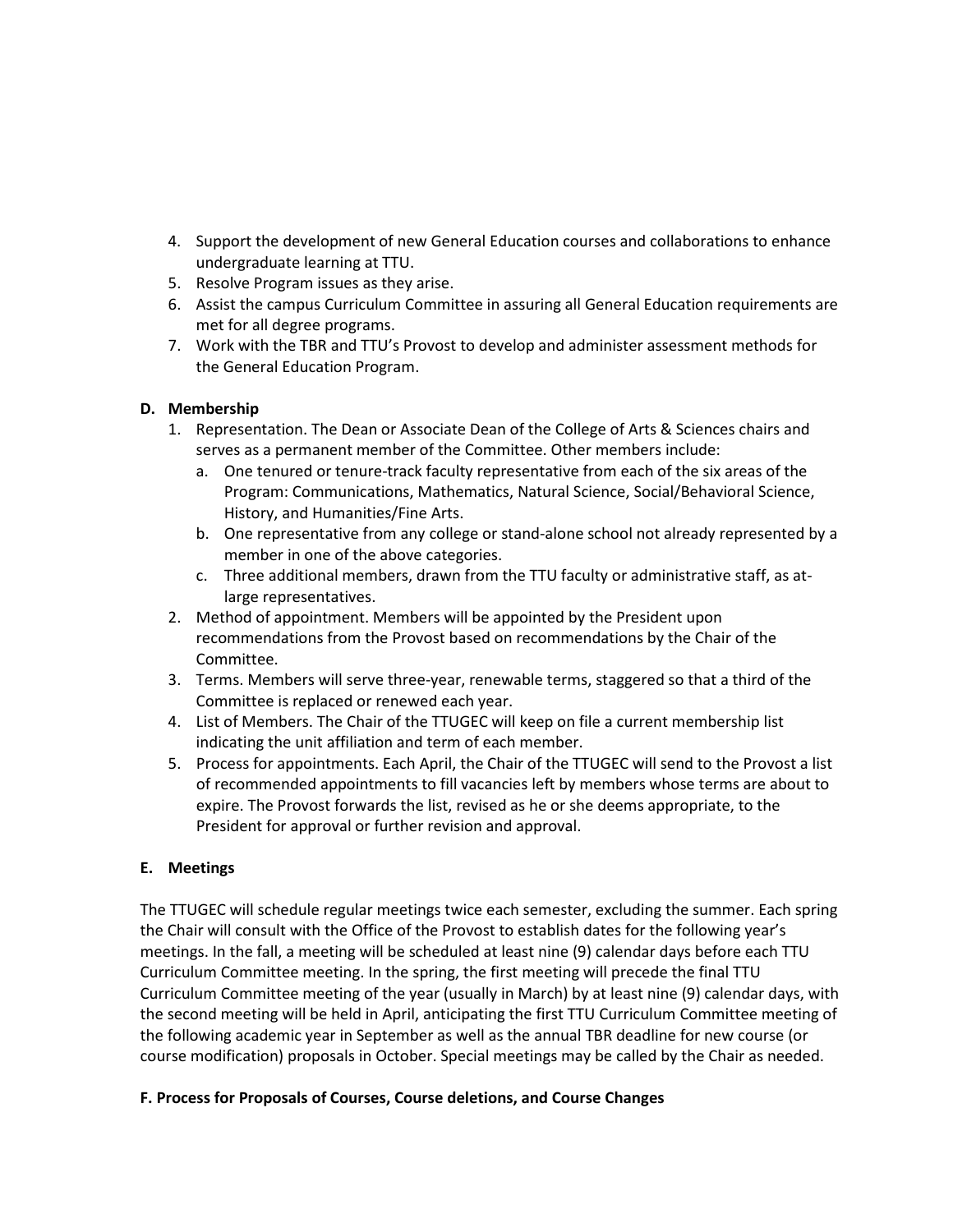Routing. Proposals for courses to be added to the General Education core will follow the process outlined on the General Education website (see [https://www.tntech.edu/cas/gened/proposal](https://www.tntech.edu/cas/gened/proposal-process)[process](https://www.tntech.edu/cas/gened/proposal-process) ). Proposals for new courses intended primarily to fulfill General Education requirements should first be reviewed by the TTUGEC; other course proposals related to General Education will follow the usual path, originating in the department where the course will be taught and then to the college curriculum committee in which that department is housed.

- 1. Timing. To allow time for review by the appropriate subcommittee, proposals must reach Chair of the TTUGEC no later than four weeks prior to the next regularly scheduled meeting.
- 2. Form. Proposals will follow the standard format approved for curricular proposals at TTU (see https://www.tntech.edu/president/committees/curriculum-committee). In addition, any proposal for a new course must include a document demonstrating how it will meet the learning outcomes for its General Education area (see under "General Education Learning Outcomes" at [https://www.tntech.edu/cas/gened/\)](https://www.tntech.edu/cas/gened/) and a rationale for adding it to the core list.

**G.** Process for Placing Other Items on the TTUGEC Agenda Proposals, concerns, issues, or ideas, other than course proposals, may be sent to the Chair of the TTUGEC in any concise, readable form, and must reach the Chair no later than three (3) class days\* before the next regularly scheduled meeting.

#### **H. Rules of Order**

Discussion and voting will generally follow the latest edition of *Roberts Rules of Order*, *Newly Revised* and any disagreement regarding procedures for discussion or voting will be resolved with reference to *Roberts Rules*.

#### **I. Quorum and Voting**

- 1. A quorum for official voting is two thirds of the membership.
- 2. Approval of any proposal requires a majority of those voting.
- 3. Voting may take place in face-to-face meetings, through campus mail, on through email, or other online methods.

#### **J. Meeting records**

Although detailed minutes will not be kept of TTUGEC meetings, the Chair will ensure that dated copies of approved proposals and policies are kept and filed.

#### **K. Subcommittees**

To ensure wide faculty involvement in key decisions, subcommittees will be formed to advise the TTUGEC.

1. Chairpersons and Purpose. One regular TTUGEC member in each General Education area is appointed by the TTUGEC Chair to lead a subcommittee which addresses issues related to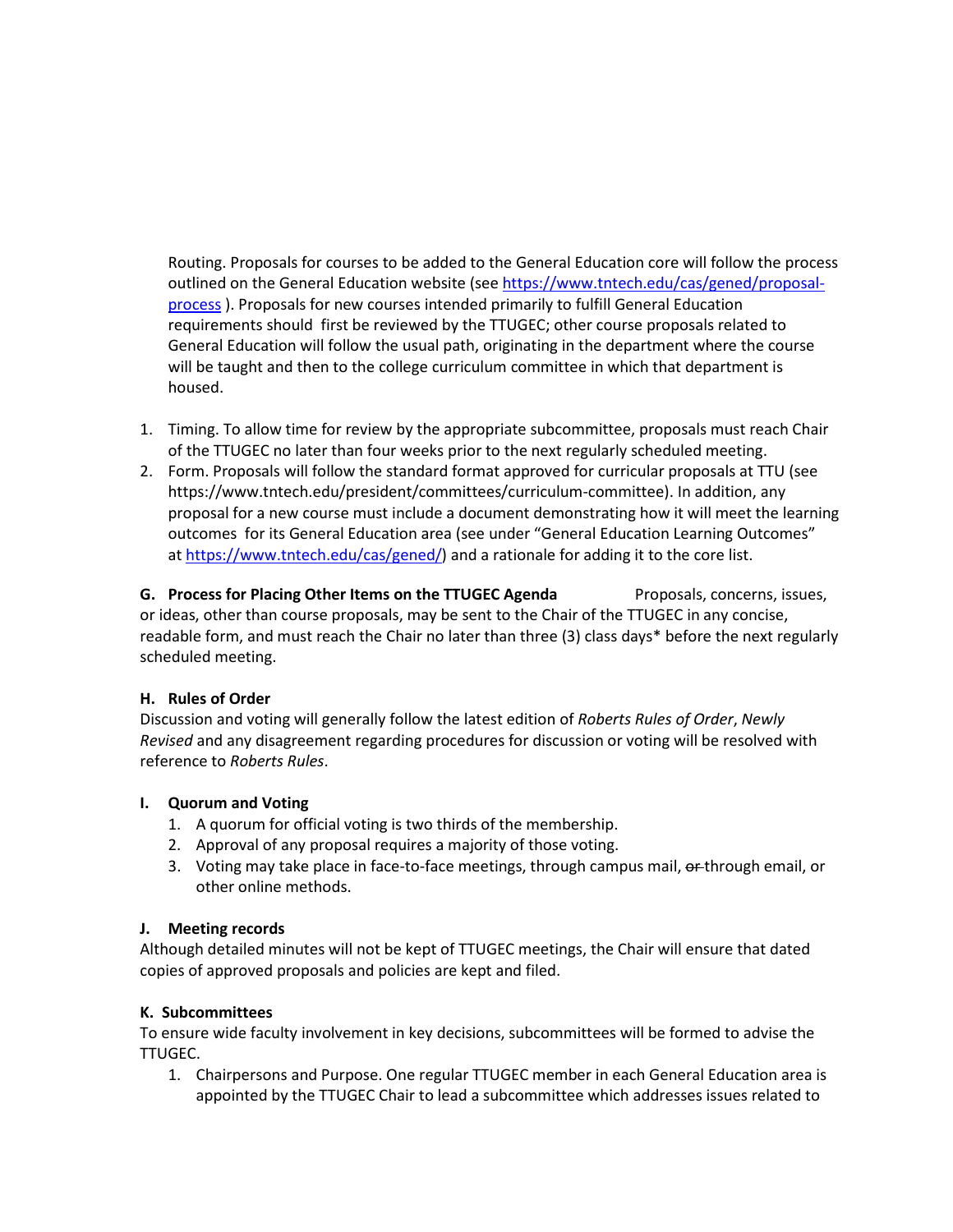that area of the Program, such as proposals for courses to be added to the TTU General Education core.

- 2. Members. Subcommittees must include only full-time faculty members and, except for their chairpersons, may include faculty members not currently on the TTUGEC. Each year when there are issues to be considered by a subcommittee, its chair appoints his or her own committee members in consultation with the appropriate department chair(s) and with the approval of the Chair of the TTUGEC. Updated lists of the subcommittees are kept on file by the subcommittee chairs as well as the Chair of the TTUGEC.
- 3. Meetings. All subcommittee meetings are special, called meetings to consider particular issues.
- 4. The subcommittee chairs are responsible for selecting recipients of the annual General Education Award for Outstanding Teaching, as described in the current guidelines and procedures for that award.

#### **L. Website**

The College of Arts and Sciences office staff, in consultation with the Chair of the TTUGEC, will maintain a website named "General Education Curriculum and Policies." The site will provide basic information about the program for the use of advisors, and students, and faculty.

#### **M. Adoption and Amendment of Procedures**

These procedures may be adopted or amended by an affirmative vote of two-third of the total membership, provided the amendment has been discussed at a regular meeting and has been submitted in writing to each committee member at least three (3) class days\* prior to the discussion. Such amendments are subject to approval by the Provost.

#### **N. Effective date**

These procedures become effective on the day after they are approved by the TTUGEC, the TTU Curriculum Committee, and the Provost.

Note:

\* A "class day" is defined as any day in which TTU classes are officially in session.

**Motion.** Dr. Eisen moved to approve the revisions effective upon approval. The motion was seconded by Dr. Anderson and carried.

# **9. Approval of Concentration Name Change from the Department of Exercise Science, Physical Education and Wellness**

In a memorandum dated February 16, 2015, approval was requested for the following:

Concentration Name Change: From: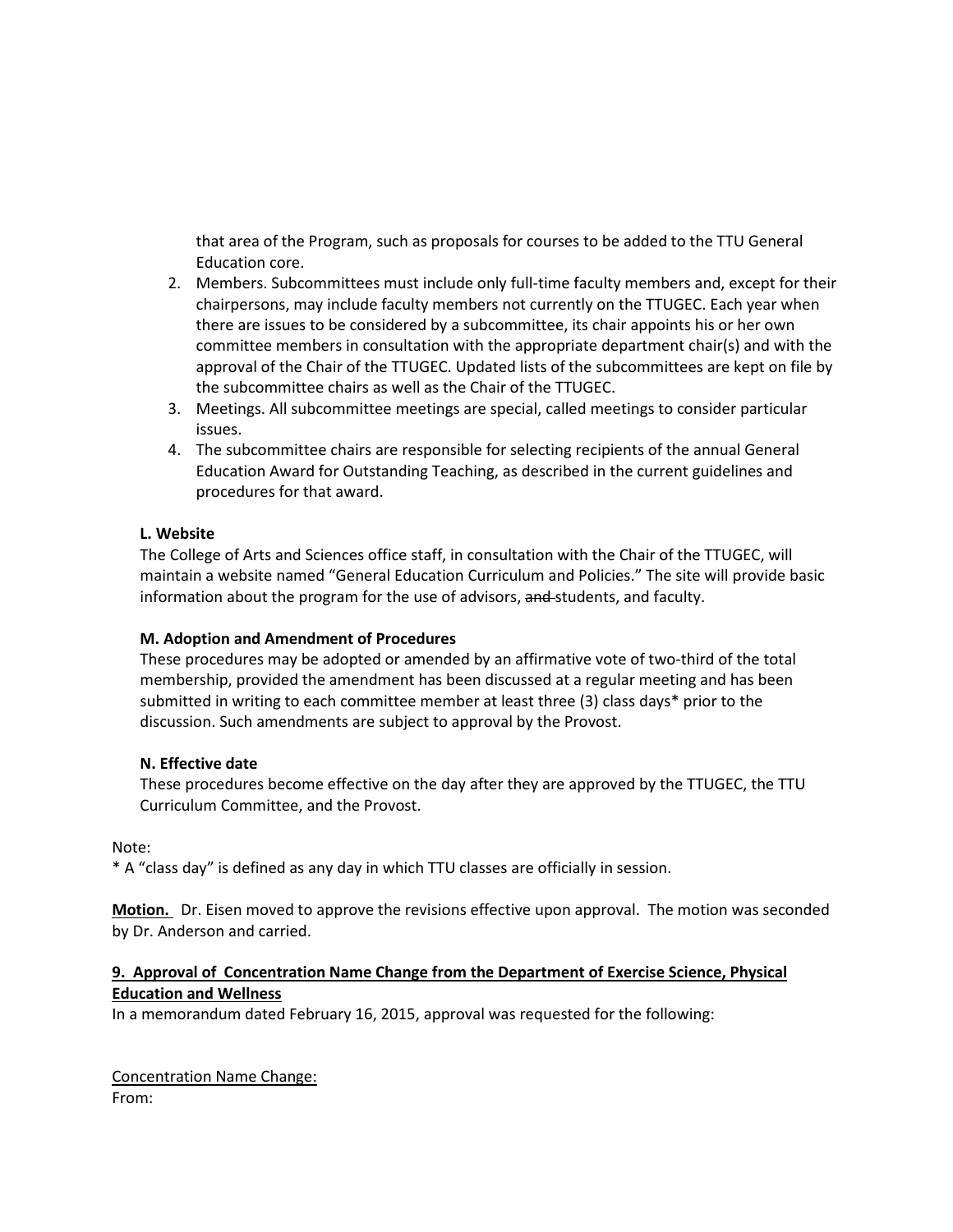Coaching and Sport Administration

To: Sport Administration

**Motion.** Dr. Killman moved to approve the change effective Fall 2015. The motion was seconded by Dr. Anderson and carried.

(TBR forms on file in the Provost 's Office)

**10. Approval of Minors from the Department of Exercise Science, Physical Education and Wellness** In two memorandums dated February 16, 2015, approval was requested for the following:

Minor in Coaching: **Courses for a Minor in Coaching:**

| <b>EXPW 1150</b>       | Care & Prevention of Athletic Injuries | 3 hr            |
|------------------------|----------------------------------------|-----------------|
| <b>EXPW 3091</b><br>OR | <b>Coaching Individual Sports</b>      | 3 <sub>hr</sub> |
| <b>EXPW 3092</b>       | <b>Coaching Team Sports</b>            | 3 hr            |
| <b>EXPW 3180</b>       | Introduction to Coaching               | 3 hr            |
| <b>EXPW 4032</b>       | <b>Training for Performance</b>        | 3 hr            |
| <b>EXPW 4171</b>       | Sport Psychology                       | 3 hr            |
| <b>EXPW 4540</b><br>ΟR | <b>Ethical Issues in Sport</b>         | 3 <sub>hr</sub> |
| <b>EXPW 4550</b>       | <b>Sport Governance</b>                | 3 hr            |

Minor in Exercise Science:

**Course for a Minor in Exercise Science:**

| <b>EXPW 3032 - Exercise Prescription</b> | 3hr |
|------------------------------------------|-----|
| <b>EXPW 3170 - Motor Learning</b>        | 3hr |
| <b>EXPW 3410 - Motor Development</b>     | 3hr |

18 hr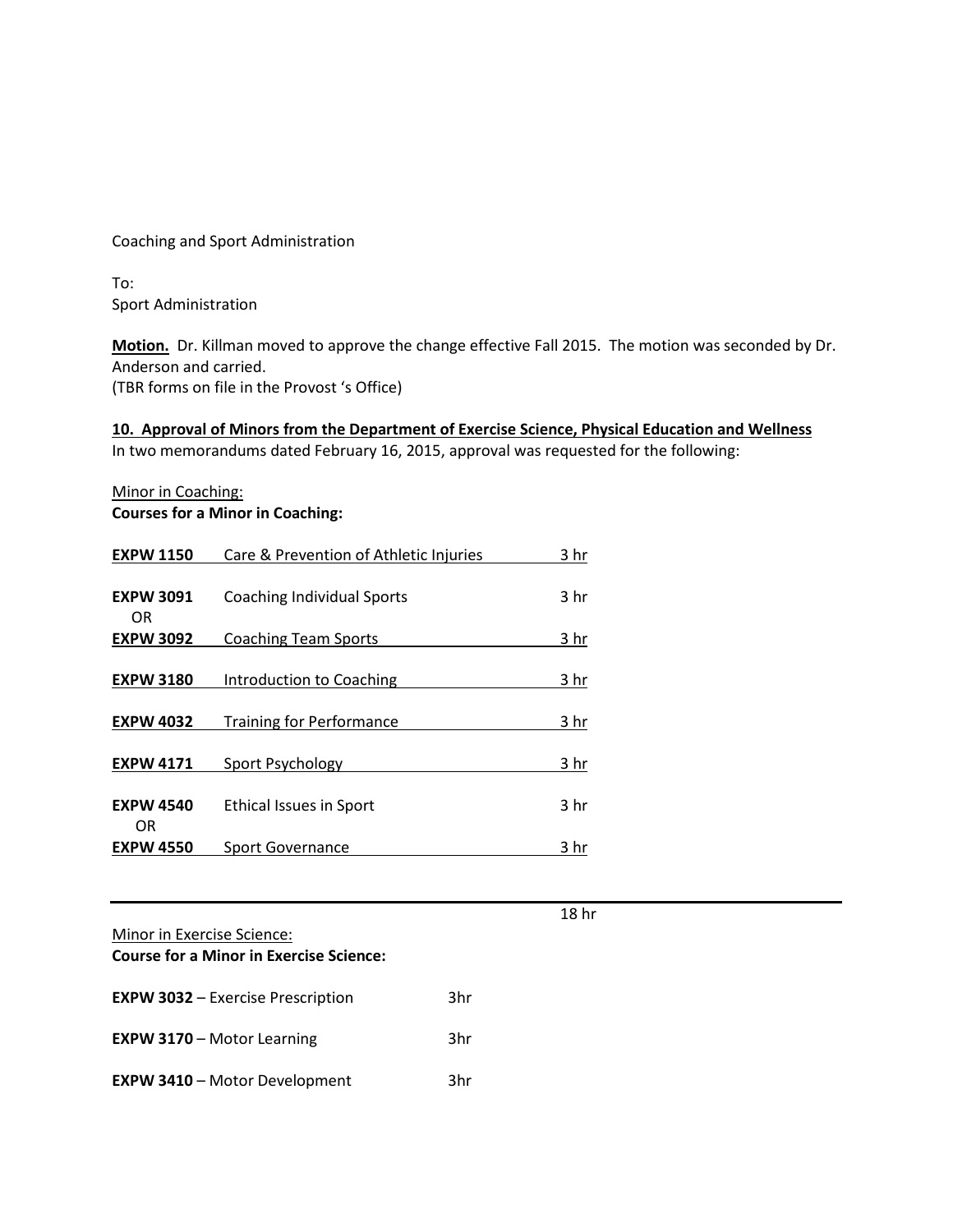| <b>EXPW 4032 - Training for Performance 3hr</b>  |      |
|--------------------------------------------------|------|
| <b>EXPW 4420 - Kinesiology</b>                   | 3hr  |
| <b>EXPW 4440</b> – Physiology of Exercise<br>3hr |      |
| Total                                            | 18hr |

**Motion.** Dr. Killman moved to approve the two minors effective Fall 2015. The motion was seconded by Dr. Frye and carried.

# **11. Approval of Course Addition and Curriculum Change in Fitness and Wellness Program from the Department of Exercise Science, Physical Education and Wellness**

In a memorandum dated February 16, 2015, approval was requested for the following:

Course Addition:

EXPW 4900 Research Methods iin Exercise Science Lec. 3, Credit 3 Prerequisite: Senior standing and completion of EXPW 4730. The purpose of this course is to prepare students to search/cite/reference articles properly, write correct research hypotheses, and be able to properly cite information using the APA manual.

Curriculum Change: From: Senior Year – Electives Credit 5

To: Senior Year – Electives Credit 2

**Motion.** Dr. Killman moved to approve the addition and change effective Fall 2015. The motion was seconded by Dr. Wendt and carried.

#### **12. Approval of Course Change from the Department of Exercise Science, Physical Education and Wellness**

In a memorandum dated February 16, 2015, approval was requested for the following:

Course Change: From: EXPW 4730 Assessment & Evaluation in Physical Education Lec. 3, Credit 3

To:

EXPW 4730 Assessment & Evaluation in Exercise Science Lec. 3, Credit 3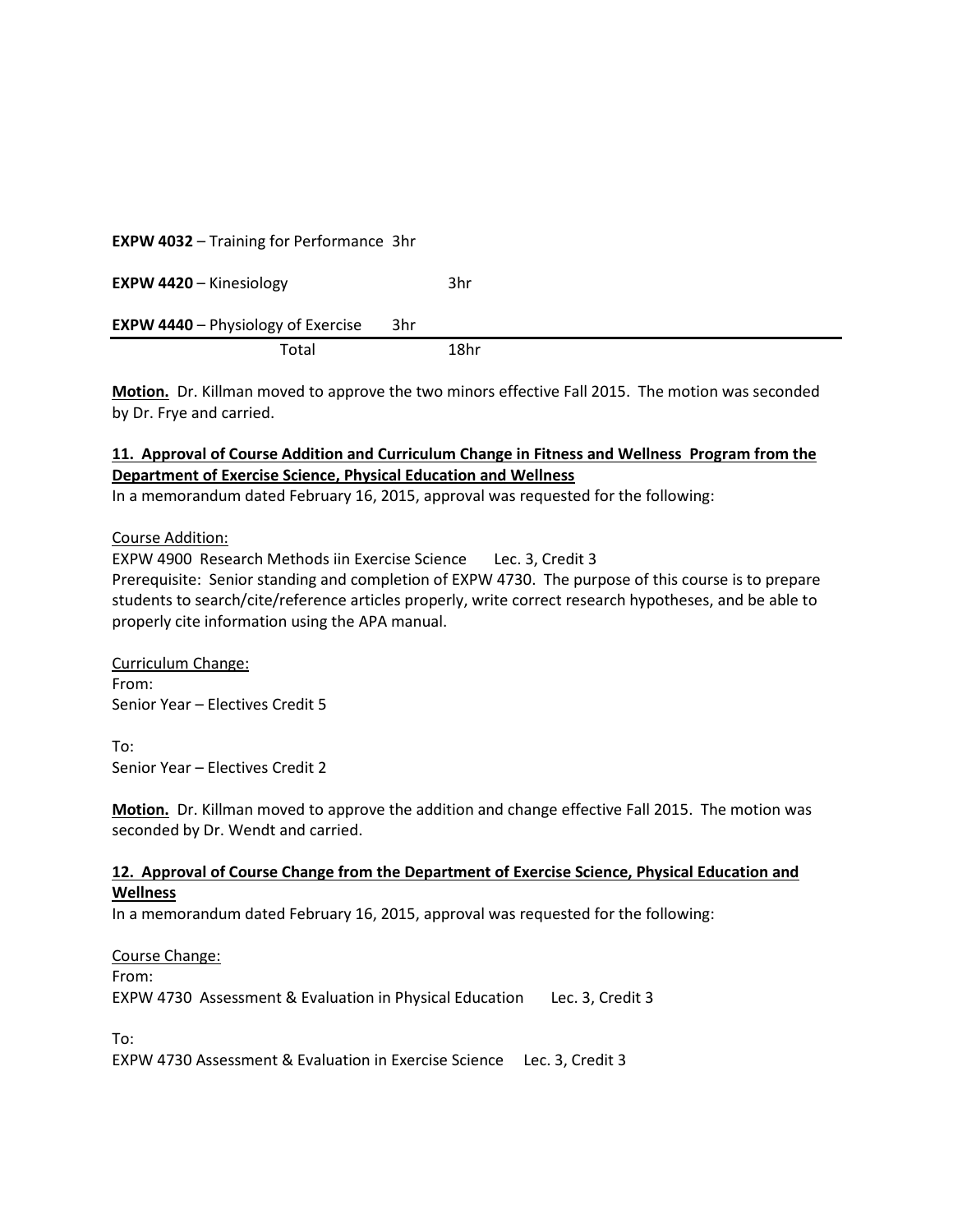**Motion.** Dr. Killman moved to approve the change effective Fall 2015. The motion was seconded by Dr. Hodum and carried.

**13. Approval of Curriculum Changes in Pre-Occupational Therapy and Pre-Physical Therapy Concentrations from the Department of Exercise Science, Physical Education and Wellness** In two memorandums dated February 16, 2015, approval was requested for the following:

Changes in Pre-Occupational Therapy:

Addition:

1. **EXPW 4900. Research Methods in Exercise Science. Lec. 3. Cr. 3**. Prerequisite: Senior standing and completion of EXPW 4730. The purpose of this course is to prepare students to search/cite/reference articles properly, write correct research hypotheses, and be able to properly cite information using the APA manual.

#### 2. Add to the Guided Electives List

|                   | <b>BIOL 3230 Microbiology for Health Sciences</b>                                                                                                                                                                                                                                                                    |                           | Lec. 3. Lab. 3. Credit 4. |
|-------------------|----------------------------------------------------------------------------------------------------------------------------------------------------------------------------------------------------------------------------------------------------------------------------------------------------------------------|---------------------------|---------------------------|
| Changes:<br>From: | In the 'Senior Year' on curriculum sheet - "Electives"                                                                                                                                                                                                                                                               | Credit 8."                |                           |
| To:               | In the 'Senior Year' on curriculum sheet - "Electives                                                                                                                                                                                                                                                                | Credit 5."                |                           |
|                   | Changes in Pre-Physical Therapy:                                                                                                                                                                                                                                                                                     |                           |                           |
| Addition:         |                                                                                                                                                                                                                                                                                                                      |                           |                           |
| $\mathbf{1}$ .    | EXPW 4900. Research Methods in Exercise Science.<br>Prerequisite: Senior standing and completion of EXPW 4730. The purpose of this course is to<br>prepare students to search/cite/reference articles properly, write correct research hypotheses,<br>and be able to properly cite information using the APA manual. |                           | Lec. 3. Cr. 3.            |
| 2.                | Add to the Guided Electives List                                                                                                                                                                                                                                                                                     |                           |                           |
|                   | <b>BIOL 3230 Microbiology for Health Sciences</b>                                                                                                                                                                                                                                                                    | Lec. 3. Lab. 3. Credit 4. |                           |
| From:             | <b>Course Changes:</b>                                                                                                                                                                                                                                                                                               |                           |                           |
|                   | In the 'Senior Year' on curriculum sheet - "Electives                                                                                                                                                                                                                                                                | Credit 8."                |                           |

To: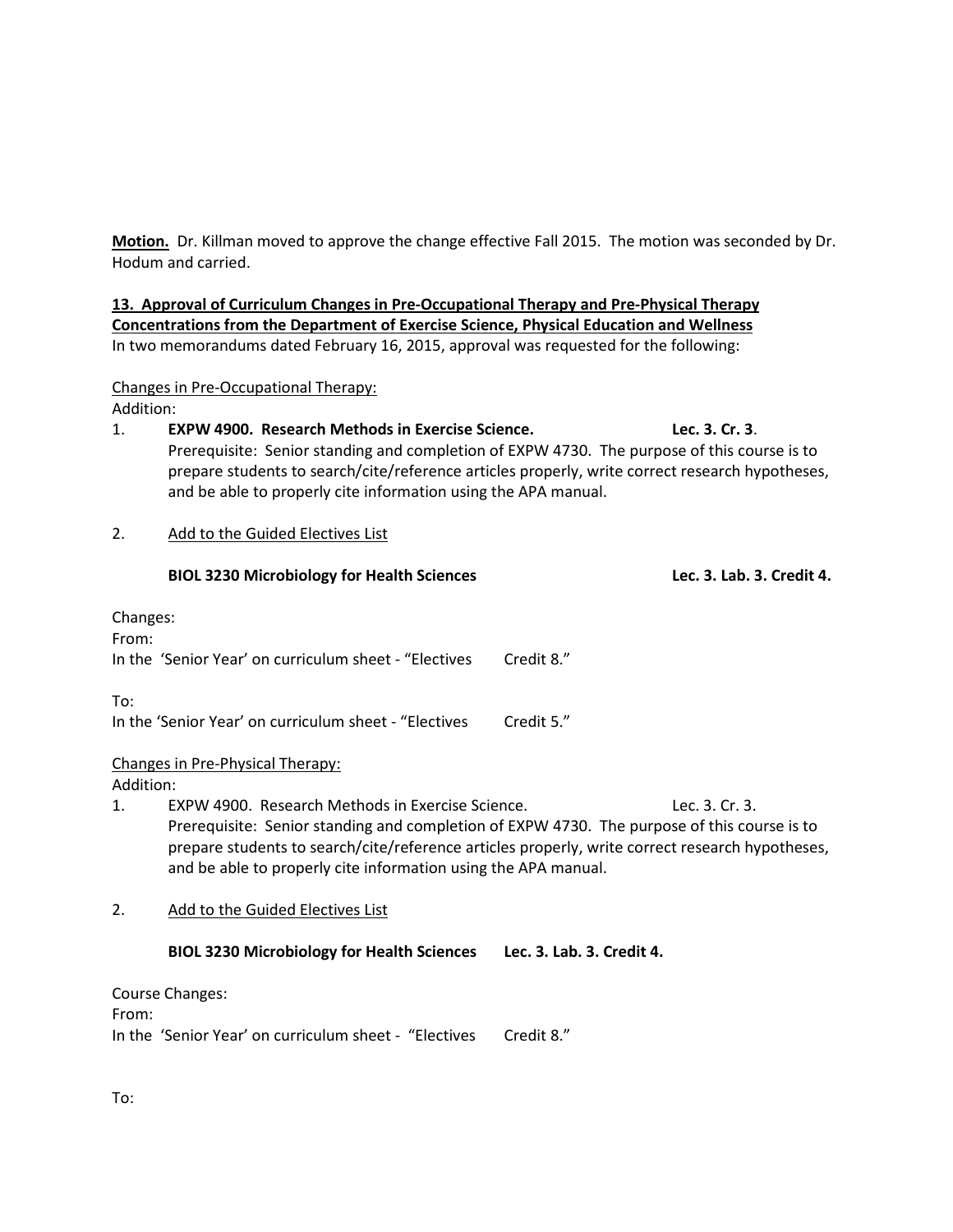In the 'Senior Year' on curriculum sheet - "Electives Credit 5."

**Motion.** Dr. Killman moved to approve the changes effective Fall 2015. The motion was seconded by Dr. Wendt and carried.

#### **14. Approval of Course Addition from the Department of Exercise Science, Physical Education and Wellness**

In a memorandum dated February 25, 2015, approval was requested for the following:

#### Course Addition:

EXPW/HEC 2015 – Concepts of Health and Wellness Lec. 3. Cr. 3. Exploration of the impact of health and wellness as it affects personal behavior, social development, and quality of life for individuals, families and communities. Analysis of behavioral change theories regarding social context of individual human behavior and examination of current social and behavioral science research within the context of health and wellness.

**Motion.** Dr. Killman moved to approve the addition. The motion was seconded by Dr. Eisen and carried.

# **15. Approval of Course Additions and Curriculum Changes from the Department of Exercise Science, Physical Education and Wellness**

In a memorandum dated February 16, 2015, approval was requested for the following:

Course Additions:

EXPW 3560. Techniques and Tactics of Sports Lec 2. Cr 2.

This course is designed to explore a variety of sports including required skills for game play, rules, offensive and defensive strategies and more.

EXPW 3660. Curriculum in Physical Education Lec 2. Cr 2.

Prerequisite: Full admission to the Teacher Education Program. This course examines various curriculum models in physical education and prepares teacher candidates to construct curricula in physical education.

EXPW 4731 – Assessment in the Physical Education Classroom Lec 2. Cr 2. Prerequisite – Full admission to the Teacher Education Program. This course will provide teacher Candidates with opportunities to learn various forms and kinds of testing and measurement valid In physical education.

EXPW 3012 – Educational Gymnastics, Dance & Fitness Lec. 1, Cr. 1.

This course provides experience for the candidate to become familiar with educational gymnastics, dance and fitness and how to teach each of these in elementary, middle and high school settings.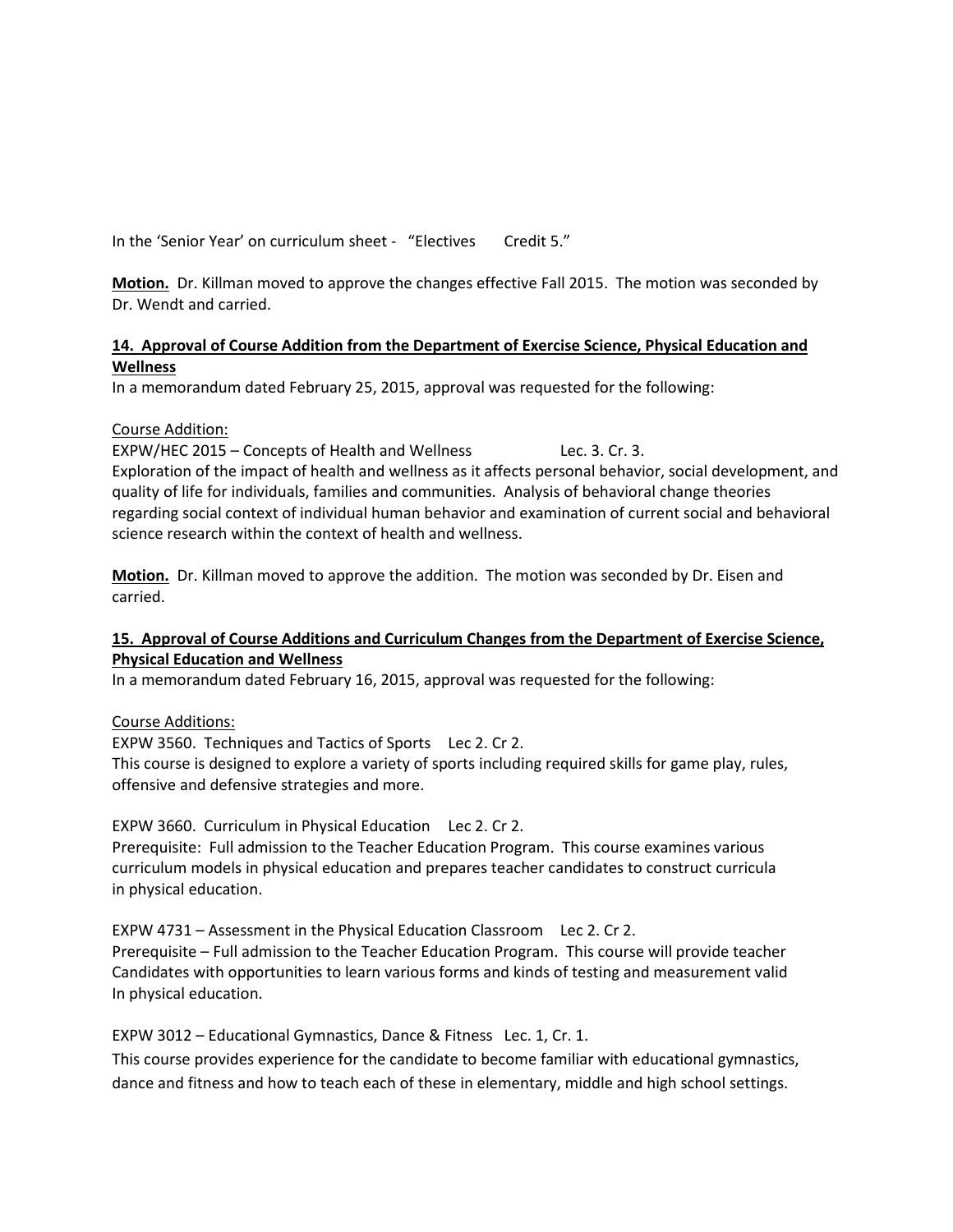EXPW 4873 – Professional Seminar I Lec 3. Cr 3 Fall only. Prerequisites: Full Admission to Teacher Education; completion of EXPW 4711 and EXPW 4721 with grade of B or better. Corequisite EXPW 4871. Problem-based learning directly related to individual experiences in EXPW 4871 – Residency 1 and potential teaching situations. Attention given to Ready 2 Teach and EdTPA.

# Course Deletions:

EXPW 4032 – Training for Performance Lec 3. Cr 3. Prerequisite: Junior or senior standing in EXPW. Theoretical understanding and practical development of training programs intended to maximize sport performance.

EXPW 2160 – Drug Use and Abuse Lec 2. Cr 2. The study of legal and illegal drugs and their relationship to contemporary society.

EXPW 4872 – Professional Seminar I Lec 5. Cr 5. Corequisite: [EXPW 4871.](http://catalog.tntech.edu/preview_program.php?catoid=16&poid=1745&returnto=2929%23tt9758) Problem-based learning experiences related to assessment, evaluation and curriculum design for elementary and secondary physical education

**Motion.** Dr. Killman moved to approve the additions and changes effective Fall 2015. The motion was seconded by Dr. Wendt and carried.

# **16. Approval of Curriculum Changes for Sport Administration Concentration from the Department of Exercise Science, Physical Education and Wellness**

In a memorandum dated February 18, 2015, approval was requested for the following:

Curriculum Additions: (15 hours) ECON 2020 – Principles of Macro Economics Lec 3. Cr 3. Aggregate supply and aggregate demand, employment and income determination, money and banking, monetary and fiscal policy, and international finance.

ACCT 3720 - Survey of Accounting Lec. 3. Cr 3. Basic accounting principles, financial statements, cost behavior, cost accounting systems, and costing for management decisions. Open to non-business majors only. Credit will not be granted for both ACCT [2110](http://catalog.tntech.edu/search_advanced.php?cur_cat_oid=16&search_database=Search&search_db=Search&cpage=1&ecpage=1&ppage=1&spage=1&tpage=1&location=33&filter%5Bkeyword%5D=ACCT+3720&filter%5Bexact_match%5D=1%23tt9662) or [ACCT 2120](http://catalog.tntech.edu/search_advanced.php?cur_cat_oid=16&search_database=Search&search_db=Search&cpage=1&ecpage=1&ppage=1&spage=1&tpage=1&location=33&filter%5Bkeyword%5D=ACCT+3720&filter%5Bexact_match%5D=1%23tt7280) and **ACCT 3720**. Enrollment in junior or senior level accounting courses requires junior standing.

DS2810 - Computer Applications in Business Lec. 3. Cr. 3. Management approach to business applications of computer technology. Microcomputers and large scale computers are used in problem solving.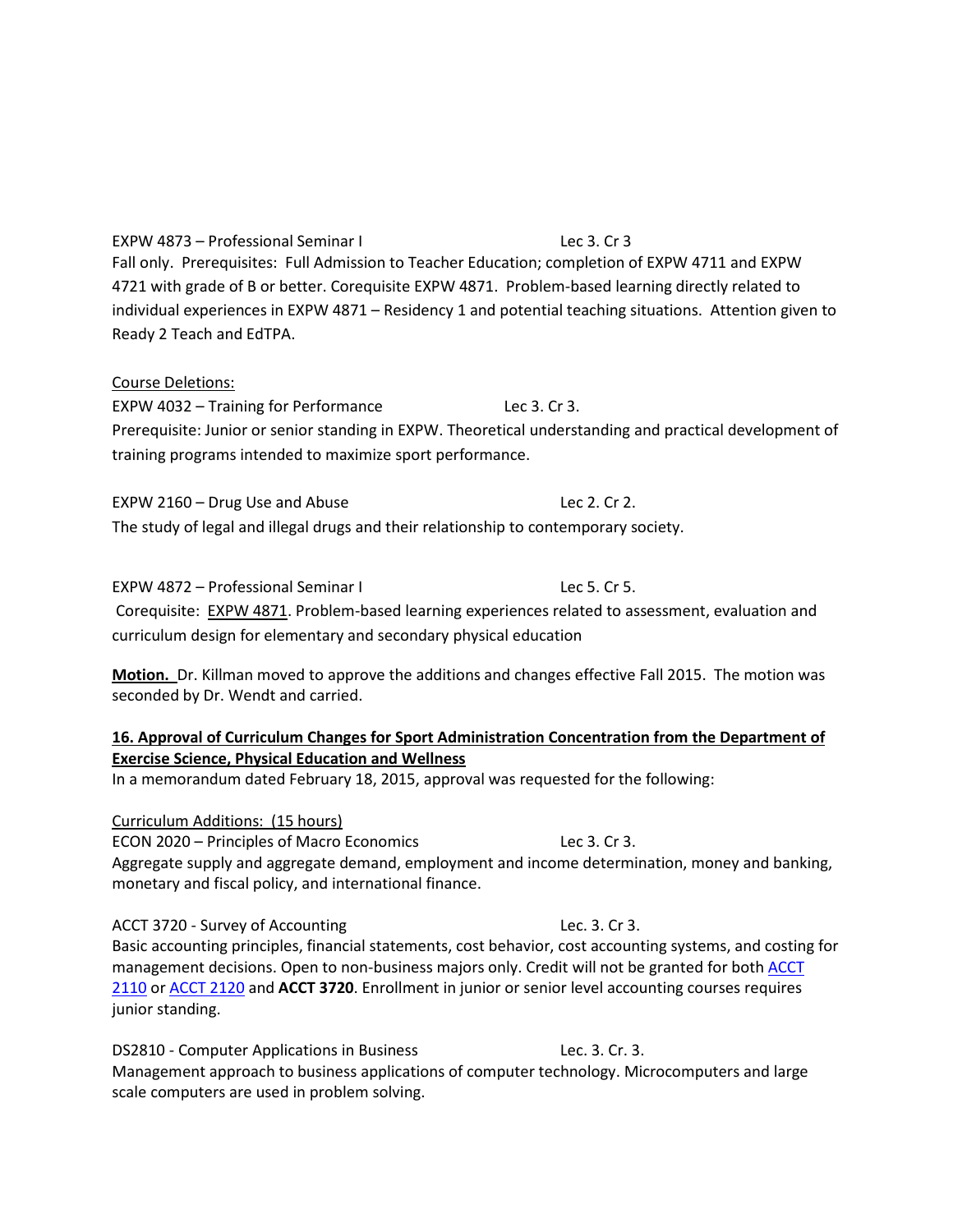FIN 3210 - Principles of Managerial Finance Lec. 3. Cr 3. Prerequisite: [ECON 2010,](http://catalog.tntech.edu/search_advanced.php?cur_cat_oid=16&search_database=Search&search_db=Search&cpage=1&ecpage=1&ppage=1&spage=1&tpage=1&location=33&filter%5Bkeyword%5D=FIN+3210&filter%5Bexact_match%5D=1%23tt5634) [ECON 2020,](http://catalog.tntech.edu/search_advanced.php?cur_cat_oid=16&search_database=Search&search_db=Search&cpage=1&ecpage=1&ppage=1&spage=1&tpage=1&location=33&filter%5Bkeyword%5D=FIN+3210&filter%5Bexact_match%5D=1%23tt8256) and [ACCT 2120](http://catalog.tntech.edu/search_advanced.php?cur_cat_oid=16&search_database=Search&search_db=Search&cpage=1&ecpage=1&ppage=1&spage=1&tpage=1&location=33&filter%5Bkeyword%5D=FIN+3210&filter%5Bexact_match%5D=1%23tt5097) (o[r ACCT 3720](http://catalog.tntech.edu/search_advanced.php?cur_cat_oid=16&search_database=Search&search_db=Search&cpage=1&ecpage=1&ppage=1&spage=1&tpage=1&location=33&filter%5Bkeyword%5D=FIN+3210&filter%5Bexact_match%5D=1%23tt2951) for non-business majors only). Financial theory and procedures required for the financial decision-making function of business organizations. Enrollment in junior- and senior-level FIN courses requires junior standing.

LAW 3810 – Business Legal Environment and Ethics Lec. 3. Cr. 3. The legal aspects of the business environment including antitrust, administrative, consumer, and employment law; business organizations; and principles of contracts. Enrollment in junior- or seniorlevel law courses requires junior standing.

#### **List of Course added to the catalog under "Notes" as "Guided Electives":**

| EXPW 4730 - Assessment & Evaluation in Exercise Science | Lec 3. Cr 3.   |
|---------------------------------------------------------|----------------|
| EXPW XXXX - Research Methods in Exercise Science        | Lec 3. Cr 3.   |
| JOUR 2200 – Mass Communication in a Changing Society    | Lec. 3. Cr 3.  |
| JOUR 2220 – News Reporting and Copy Editing             | Lec. 3. Cr. 3. |
| JOUR 3400 - Introduction to Broadcast Journalism        | Lec. 3. Cr. 3. |

#### Curriculum Deletions: (15 hours)

EXPW 3091 – Coaching Individual Sports Lec. 2. Lab.1. Credit 3. Prerequisite or corequisite: [EXPW 3180.](http://catalog.tntech.edu/preview_course_nopop.php?catoid=16&coid=49432) A study of skills, knowledge, strategies and leadership associated with coaching selected individual sports.

EXPW 3092 – Coaching Team Sports Lec. 2. Lab. 1. Credit 3. Prerequisite: [EXPW 3180.](http://catalog.tntech.edu/preview_course_nopop.php?catoid=16&coid=49432) The theory and practice of coaching volleyball, basketball and soccer.

EXPW 3180 - Introduction to Coaching Lec. 3. Credit 3. This course provides candidates with an exposure to the application of theoretical aspects of coaching including philosophy, teaching, training, management, ethics, gender and culture.

EXPW 3300 – Sports Officiating Lec. 2. Credit 2. Detailed techniques and methods of sports officiating involving rule interpretation and ethical character.

EXPW 3301 – Sports Officiating: Spring Sports Lec 2. Cr 2. Detailed techniques and methods of sports officiating involving rule interpretation and ethical character for spring sports.

Elective 1 credit (Junior Year)

Elective 1 credit (Senior Year)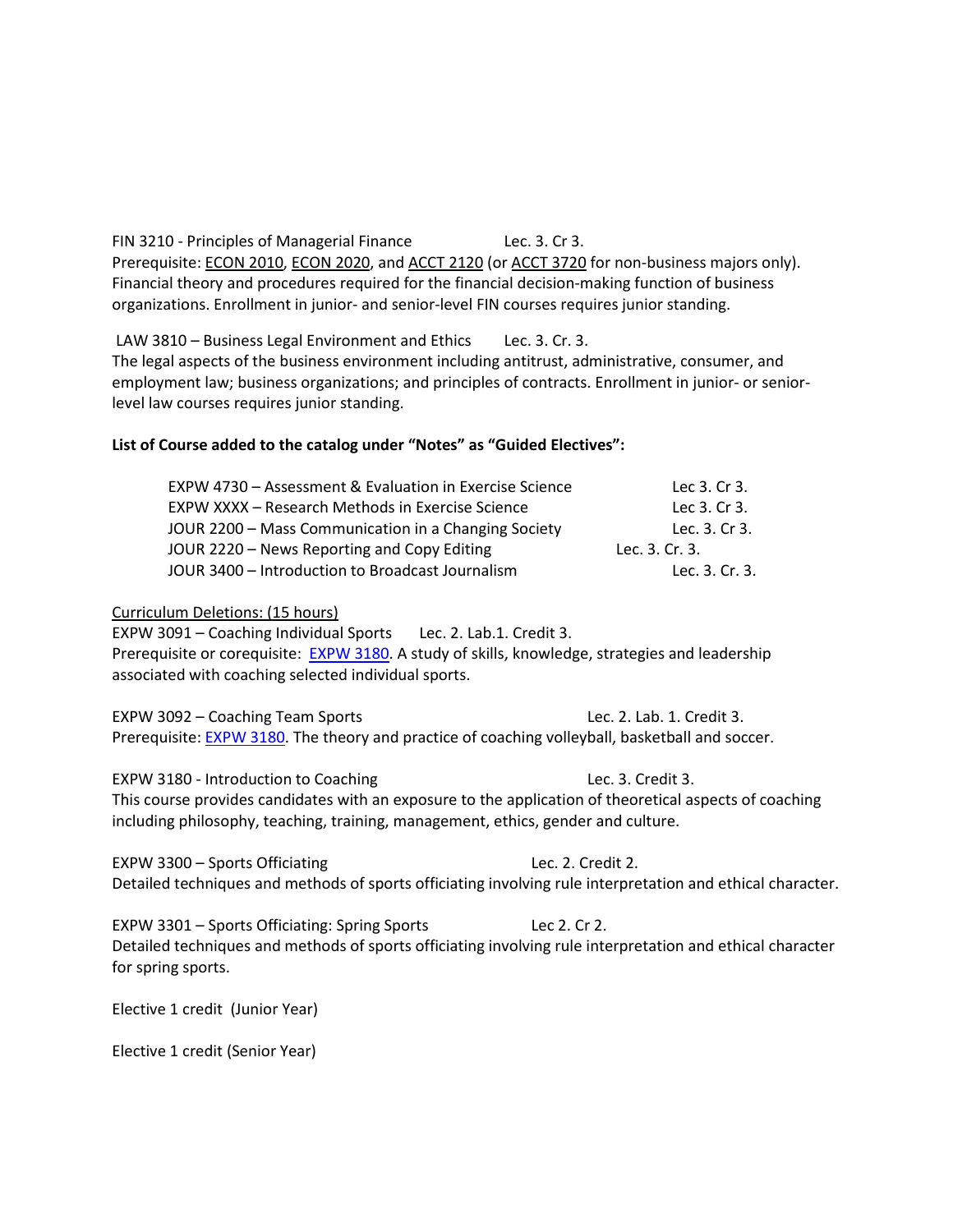# Course Changes:

# **From:**

MATH 1010 – Introduction to Contemporary Mathematical Ideas Lec. 3. Cr. 3. Mathematics as applied to real-life problems selected from such topics as preference schemes for voting, fair division and apportionment methods, routing and scheduling problems, analysis of graphs, growth, and symmetry and counting problems.

◆ Meets Tennessee Technological University and Tennessee Board of Regents minimum degree requirements.

# **To:**

Any General Education MATH Lec 3. Cr 3.

# **From:**

EXPW 4811 – Sport Management Internship Credit 3.

One semester work experience with a cooperating agency. Application must be approved one semester in advance.

# **To:**

# EXPW 4810 – Field Experience Lab 3. Credit 3.

Prerequisite: Successful completion of course requirements in the core requirements. Three to nine hours of credit may be earned. This course may be taken independent of course work as a culminating experience for three hours credit or as a co-requisite for coaching courses in the coaching concentration for 1-4 hours of credit. Candidates are expected to complete a minimum of three clock hours per week per semester for each semester hour of credit. Participation in on-the-job experiences will be provided in a wide range of hosting agencies, institutions, and clinics. Requirements for course completion will vary depending on the number of credit hours to be earned.

**Motion.** Dr. Killman moved to approve the changes effective Fall 2015. The motion was seconded by Dr. Anderson and carried.

# **17. Approval of Program of Study for ETSU/TTU Joint BSE degree in Engineering from the College of Engineering**

In a memorandum dated February 26, 2015, approval was requested for the following:

A THEC/TBR Letter of Intent (LOI) for a joint degree program with ETSU for a Bachelor of Science in Engineering degree (BSE) was presented to the UCC last year as an information item. The LOI was subsequently approved by TBR & THEC (Jan., 2015), and is now awaiting the submission of the Final Proposal. In preparation for this submission, the Program of Study (curriculum) for the joint BSE degree is being submitted to the UCC for approval. A copy of the proposed degree program is attached, along with a copy of the THEC/TBR approved LOI.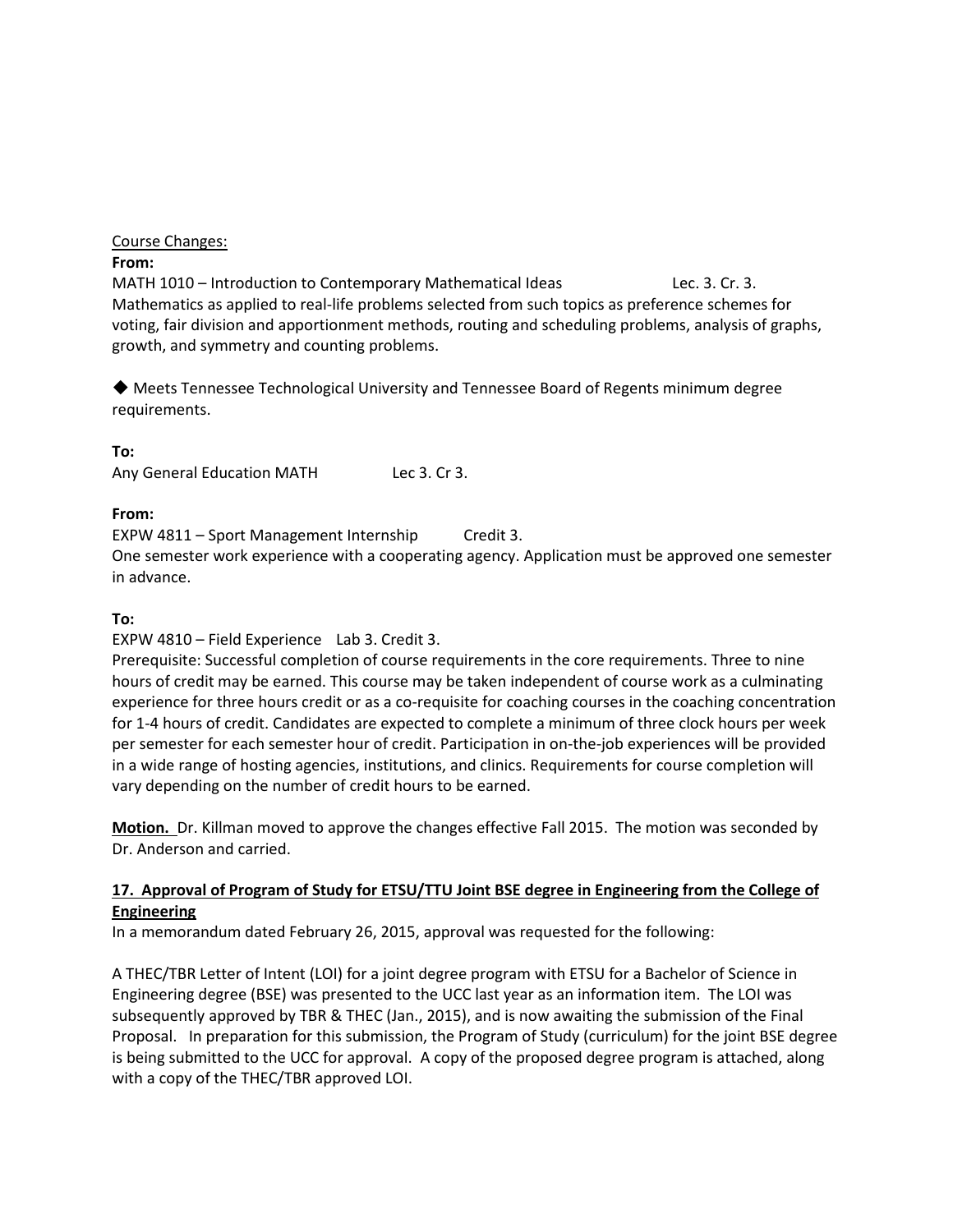#### **Executive Summary:**

This joint degree proposal will allow students at both TTU and ETSU to earn a Bachelor of Science in Engineering degree (BSE) by taking courses at either or both institutions via a mixture of on-ground classes and distance-learning (simultaneous interactive video tele-conferencing of on-ground classes). The program offers three concentration areas to students: (1) General Engineering, (2) Engineering Management, and (3) Construction Management. The program will start in Fall, 2016, with its first graduates in Spring, 2020. ABET accreditation of the program will be sought in Fall, 2020.

Note: Program of Study, THEC/TBR LOI on file in the Provost's Office.

**Motion.** Dr. Hoy moved to approve the program of study. The motion was seconded by Dr. Frye. Dr. Anderson requested that on page 31 of the LOI, M.S. in Home Economics be changed to M.S. in Human Ecology. Dr. Hoy accepted this as a friendly amendment. A vote was taken and the motion carried.

**18. Approval of course additions fro the ETSU/TTU Joint BSE Degree Program from Basic Engineering** In a memorandum dated February 17, 2015, approval was requested for the following:

#### Course Additions:

**ENGR 3120 Solid Modeling** Lec. 2. Lab. 2. Credit 3. Prerequisite: ENGR 1110, CEE 3110 (CEE 3110 may be taken concurrently.) Introduction to computer-aided 3D solid modeling.

#### **ENGR 4510 Engineering Management** Lec. 3. Credit 3.

Prerequisite: Senior standing in an engineering discipline.

Management theory applied to engineering and technical organizations. Topics include management functions in an engineering context; engineering techniques and tools for management; project management; management/leadership of technical people and teams; and contemporary engineering management topics, e.g., rapid technological change and globalization.

#### **ENGR 4900 Professionalism and Ethics**. Lec. 3. Credit 3.

Prerequisite: Senior Standing. Professional, social and ethical issues in engineering practice.

#### **ENGR 4950 Senior Design I.** Lec. 2. Lab. 4. Credit 3.

Prerequisite: ECE 2020, ME 3023, ME 3210, Senior Standing.

The first is a sequence of two capstone design project courses. Student teams will complete an industry client-driven system design project. Teamwork, leadership, project planning and management, specification, budgeting, design review, subsystem development, testing, weekly reporting, documentation, and oral presentation.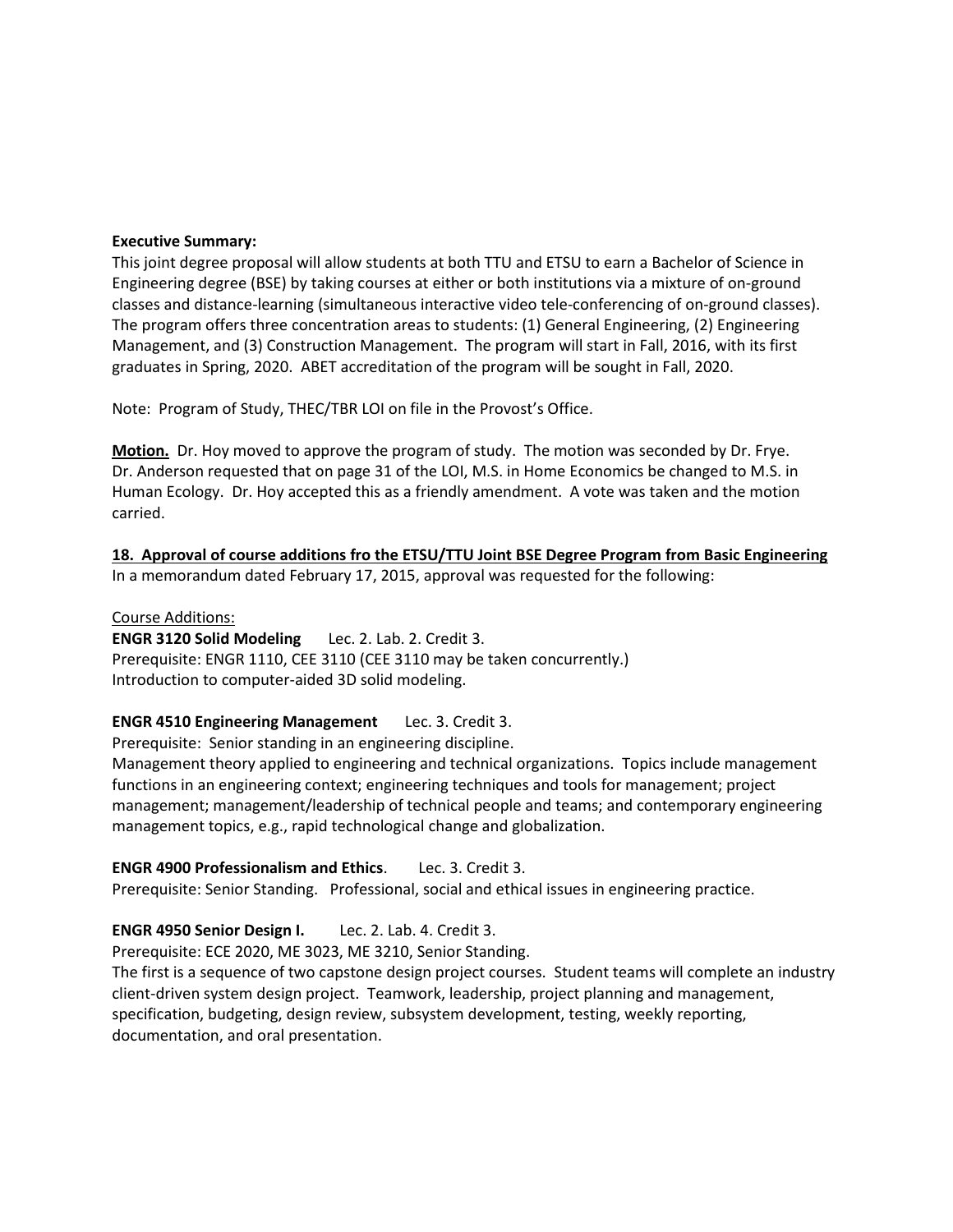# **ENGR 4960 Senior Design II.** Lec. 2. Lab. 4. Credit 3.

Prerequisite: ENGR 4950. The second in a sequence of two senior capstone design project courses. Student teams will complete an industry client-driven system design project. Teamwork, leadership, project planning and management, specification, budgeting, design review, implementation, testing, weekly reporting, documentation, and oral presentation.

**Motion.** Dr. Hoy moved to approve the additions effective Fall 2016. The motion was seconded by Dr. Stein and carried.

# **19. Approval of Course Additions, Changes and Curriculum Changes from the Department of Physics**

In a memorandum dated February 23, 2015, approval was requested for the following:

#### Course Additions:

PHYS 2109 – Calculus-Based Physics I Lec. 3. Credit 3.

Prerequisite: MATH 1920. (May be taken concurrently.) Introduction to classical mechanics and mechanical waves. A student may not earn credit in both PHYS 2109 and any of PHYS 1310, PHYS 2010 and PHYS 2110.

PHYS 2119 – Calculus-Based Physics II Lec. 3. Credit 3. Prerequisite: PHYS 2109 or PHYS 2110, MATH 2110 or MATH 2120 (MATH 2110 or MATH 2120 may be taken concurrently). Introduction to classical electromagnetism and optics. A student may not earn credit in both PHYS 2119 and any of PHYS 1310, PHYS 2020 and PHYS 2120.

#### Course Changes

Change of PHYS 2110 and PHYS 2120 to combined 4 credit lecture+ lab courses.

From:

PHYS 2110 - Calculus-Based Physics I Lec. 3. Credit 3.

Prerequisite: MATH 1920. (May be taken concurrently.) Introduction to classical mechanics, mechanical waves and thermodynamics. A student may not earn credit in both PHYS 2010 and PHYS 2110 or in both PHYS 2020 and PHYS 2120. Credit will not be given for both PHYS 1310 and any of the above courses.

To:

PHYS 2110 – Calculus-Based Physics I w/ lab Lec. 3, Lab. 3. Credit 4. Prerequisite: MATH 1920. (May be taken concurrently.) Introduction to classical mechanics and mechanical waves, with lab. A student may not earn credit in both PHYS 2110 and any of PHYS 1310, PHYS 2010, PHYS 2109 and PHYS 2111.

From:

PHYS 2120 – Calculus-Based Physics II Lec. 3. Credit 3.

Prerequisite: PHYS 2110 and either MATH 2110 or MATH 2120 (MATH 2110 or MATH 2120 may be taken concurrently) Introduction to classical electromagnetism and optics. A student may not earn credit in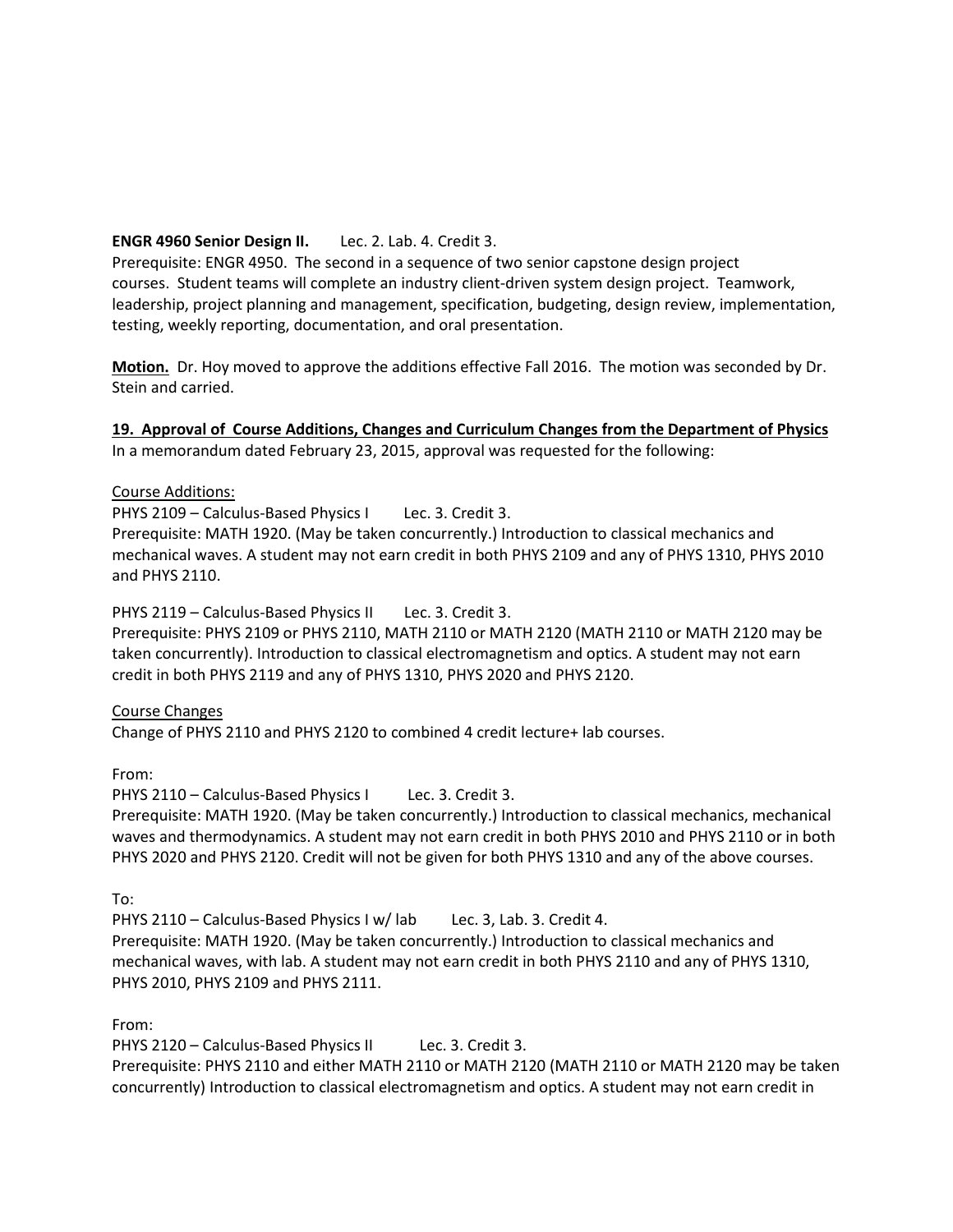both PHYS 2010 and PHYS 2110 or in both PHYS 2020 and PHYS 2120. Credit will not be given for both PHYS 1310 and any of the above courses.

To:

PHYS 2120 – Calculus-Based Physics II w/ lab Lec. 3, Lab. 3. Credit 4. Prerequisite: Either (i) PHYS 2109 and PHYS 2111 or (ii) PHYS 2110 (w. lab.);, MATH 2110 or MATH 2120 (MATH 2110 or MATH 2120 may be taken concurrently). Introduction to classical electromagnetism and optics, with lab. A student may not earn credit in both PHYS 2120 and any of PHYS 1310, PHYS 2020, PHYS 2119 and PHYS 2121.

Changing pre/co-requisites and credit conditions for PHYS 2111 and PHYS 2121.

From:

PHYS 2111 – Calculus-Based Physics Laboratory I Lab 3. Credit 1. Prerequisite: PHYS 2110. (May be taken concurrently.) Experiments in classical mechanics, mechanical waves and thermodynamics.

# To:

PHYS 2111 – Calculus-Based Physics Laboratory I Lab 3. Credit 1. Prerequisite: PHYS 2109. (May be taken concurrently.) Experiments in classical mechanics, and mechanical waves. A student may not earn credit in both PHYS 2111 and PHYS 2110 (w. lab.)

From:

PHYS 2121 – Calculus-Based Physics Laboratory II Lab. 3. Credit 1. Prerequisite: PHYS 2111, PHYS 2120. (PHYS 2120 may be taken concurrently.) Experiments in classical electromagnetism and optics.

To:

PHYS 2121 – Calculus-Based Physics Laboratory II Lab. 3. Credit 1. Prerequisite: PHYS 2110 (w. lab.) or PHYS 2111, PHYS 2119. (PHYS 2119 may be taken concurrently.) Experiments in classical electromagnetism and optics. A student may not earn credit in both PHYS 2121 and PHYS 2120 (w. lab.).

Change of descriptions for algebra-based physics courses. From:

PHYS 2010 – Algebra-Based Physics I Lec. 3, Lab. 3. Credit 4.

Prerequisite: Background knowledge of high school algebra and geometry. Basic laws of classical mechanics and waves with elementary applications to familiar phenomena. A student may not earn credit in both PHYS 2010 and PHYS 2110. Credit will not be given for both PHYS 1310 and any of the above courses.

To: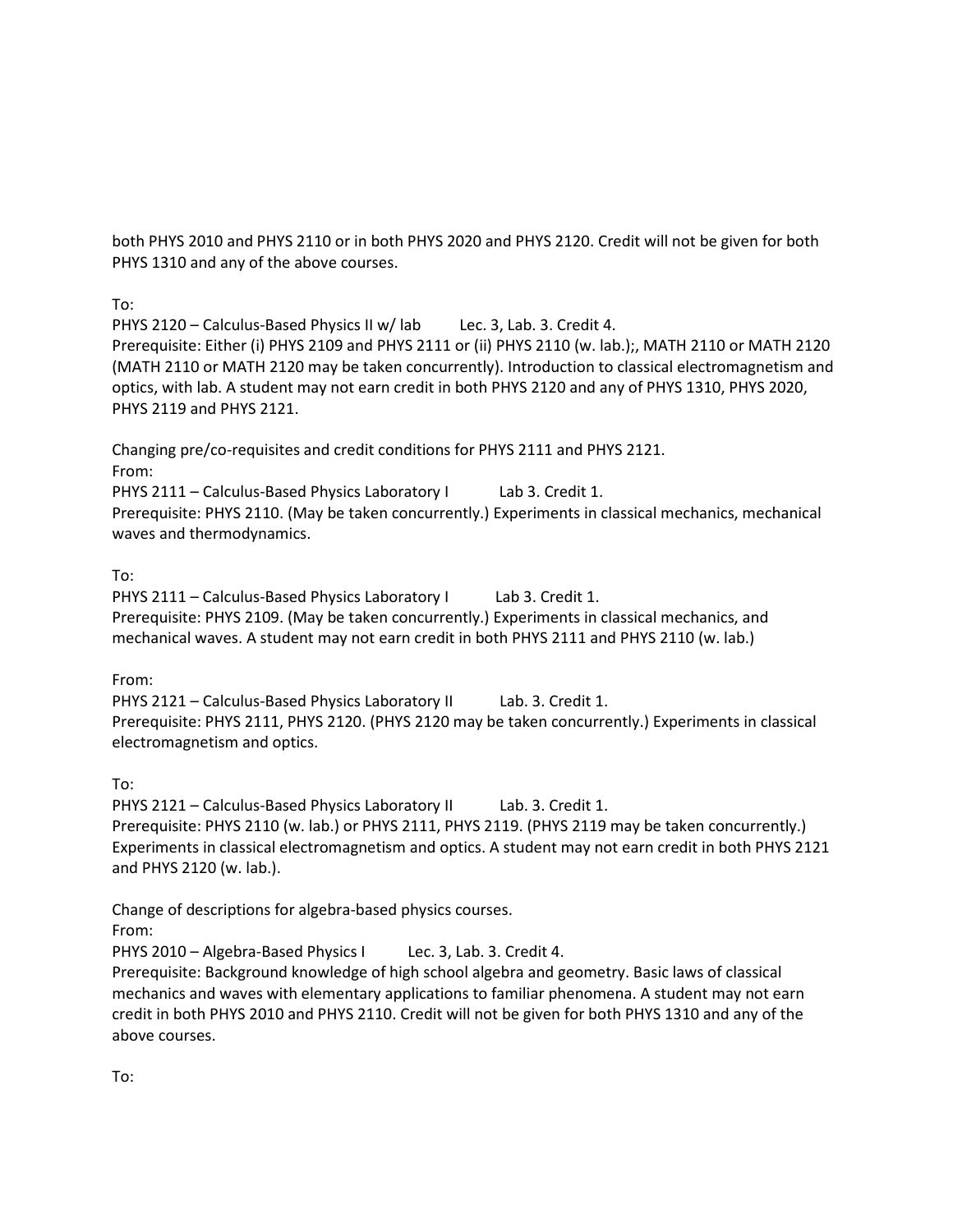PHYS 2010 – Algebra-Based Physics I Lec. 3, Lab. 3. Credit 4.

Prerequisite: Background knowledge of high school algebra and geometry. Basic laws of classical mechanics and waves with elementary applications to familiar phenomena. A student may not earn credit in both PHYS 2010 and any of PHYS 1310, PHYS 2109, or PHYS 2110.

From:

PHYS 2020 - Algebra-Based Physics II Lec. 3, Lab. 3. Credit 4.

Prerequisite: PHYS 2010. Basic laws of electromagnetism and light with elementary applications and brief introduction to modern physics. A student may not earn credit in both PHYS 2010 and PHYS 2110 or in both PHYS 2020 and PHYS 2120. Credit will not be given for both PHYS 1310 and any of the above courses.

To:

PHYS 2020 – Algebra-Based Physics II Lec. 3, Lab. 3. Credit 4.

Prerequisite: PHYS 2010. Basic laws of electromagnetism and light with elementary applications and brief introduction to modern physics. A student may not earn credit in both PHYS 2020 and any of PHYS 1310, PHYS 2119, or PHYS 2120.

Change of course description for PHYS 1310.

From:

PHYS 1310 – Concepts of Physics Lec. 2. Lab. 3. Credit 3.

Prerequisite: One semester of college-level mathematics (numbered 1000 or higher) and background knowledge of high school algebra and geometry. Selected topics from classical and modern physics with applications to familiar phenomena, including the environment. This course will not count as part of a physics sequence. A student may not earn credit in both PHYS 2010 and PHYS 2110 or in both PHYS 2020 and PHYS 2120. Credit will not be given for both PHYS 1310 and any of the above courses.

To:

PHYS 1310 – Concepts of Physics Lec. 2, Lab 3. Credit 3.

Selected topics from classical and modern physics with applications to familiar phenomena. This course will not count as part of a physics sequence. Credit will not be given for both PHYS 1310 and any of PHYS 2010, PHYS 2020, PHYS 2109, PHYS 2110, PHYS 2111, PHYS 2119, PHYS 2120, PHYS 2121.

Change of description for other PHYS courses.

From:

PHYS 2112 – General Physics I Honors Recitation Rec 1. Credit 0..

Corequisite: PHYS 2110. Selected topics to add depth to the understanding of material in PHYS 2110. Honors students can receive honors credit for PHYS 2110 by satisfactorily completing this course and obtaining a grade of A or B in PHYS 2110.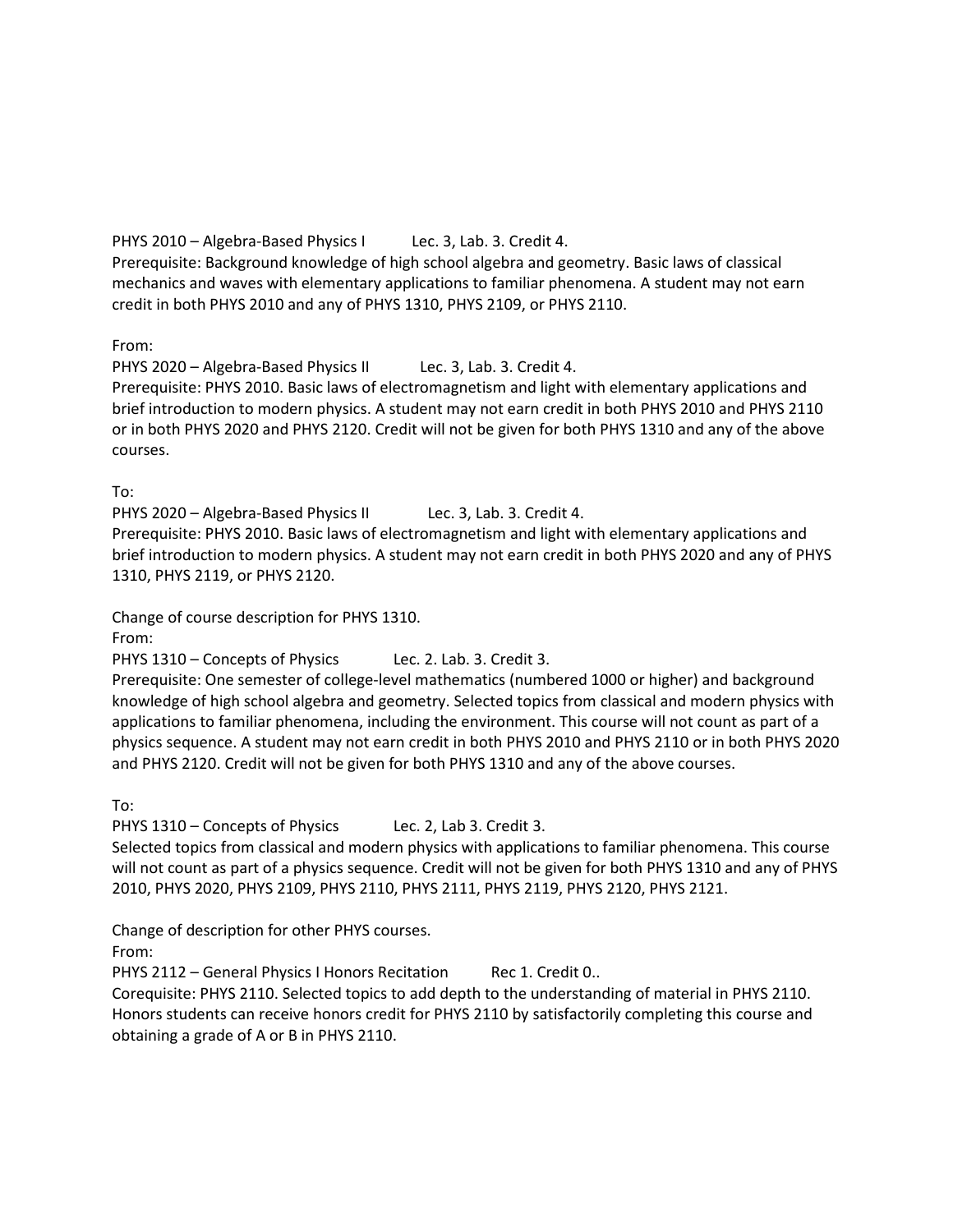To:

PHYS 2112 – Calculus-Based Physics I Honors Recitation Rec 1. Credit 0.. Corequisite: PHYS 2109 or PHYS 2110. Selected topics to add depth to the understanding of material in PHYS 2109/2110. Honors students can receive honors credit for PHYS 2109/2110 by satisfactorily completing this course and obtaining a grade of A or B in PHYS 2109/2110.

From:

PHYS 2420 – Modern Physics Lec. 3. Credit 3.

Prerequisite: PHYS 2120. Introduction to modern physics. Topics include special relativity, quantum theory of light, wave nature of matter, Bohr's theory of the atom, quantum mechanics in one dimension. Selected topics from atomic, molecular, solid state, nuclear, and particle physics.

To:

PHYS 2420 – Modern Physics Lec. 3. Credit 3.

Prerequisite: PHYS 2119 or PHYS 2120. Introduction to modern physics. Topics include special relativity, quantum theory of light, wave nature of matter, Bohr's theory of the atom, quantum mechanics in one dimension. Selected topics from atomic, molecular, solid state, nuclear, and particle physics.

From:

PHYS 2920 – Mathematical Physics Lec. 3. Credit 3.

Prerequisite: PHYS 2120 and MATH 2110. Mathematical methods for classical and modern physics. Selected topics from vector analysis, complex analysis, and vector spaces, with emphasis on applications to physical systems. (PHYS 2120 and MATH 2110 may be taken concurrently)

To:

PHYS 2920 – Mathematical Physics Lec. 3. Credit 3.

Prerequisite: PHYS 2119 or PHYS 2120, MATH 2110. Mathematical methods for classical and modern physics. Selected topics from vector analysis, complex analysis, and vector spaces, with emphasis on applications to physical systems. (PHYS 2119 or PHYS 2120 and MATH 2110 may be taken concurrently)

From:

PHYS 4610 – Classical Electricity and Magnetism I Lec. 3. Credit 3. Prerequisite: PHYS 2120, PHYS 2920, MATH 4510 (5510) and CSC 2110. (MATH 4510 (5510) and CSC 2110 may be taken concurrently). Theory of electrostatics, electrodynamics, Maxwell's Equations, and boundary value problems.

To:

PHYS 4610 – Classical Electricity and Magnetism I Lec. 3. Credit 3. Prerequisite: PHYS 2119 or PHYS 2120, PHYS 2920, MATH 4510 (5510) and CSC 2110. (MATH 4510 (5510) and CSC 2110 may be taken concurrently). Theory of electrostatics, electrodynamics, Maxwell's Equations, and boundary value problems.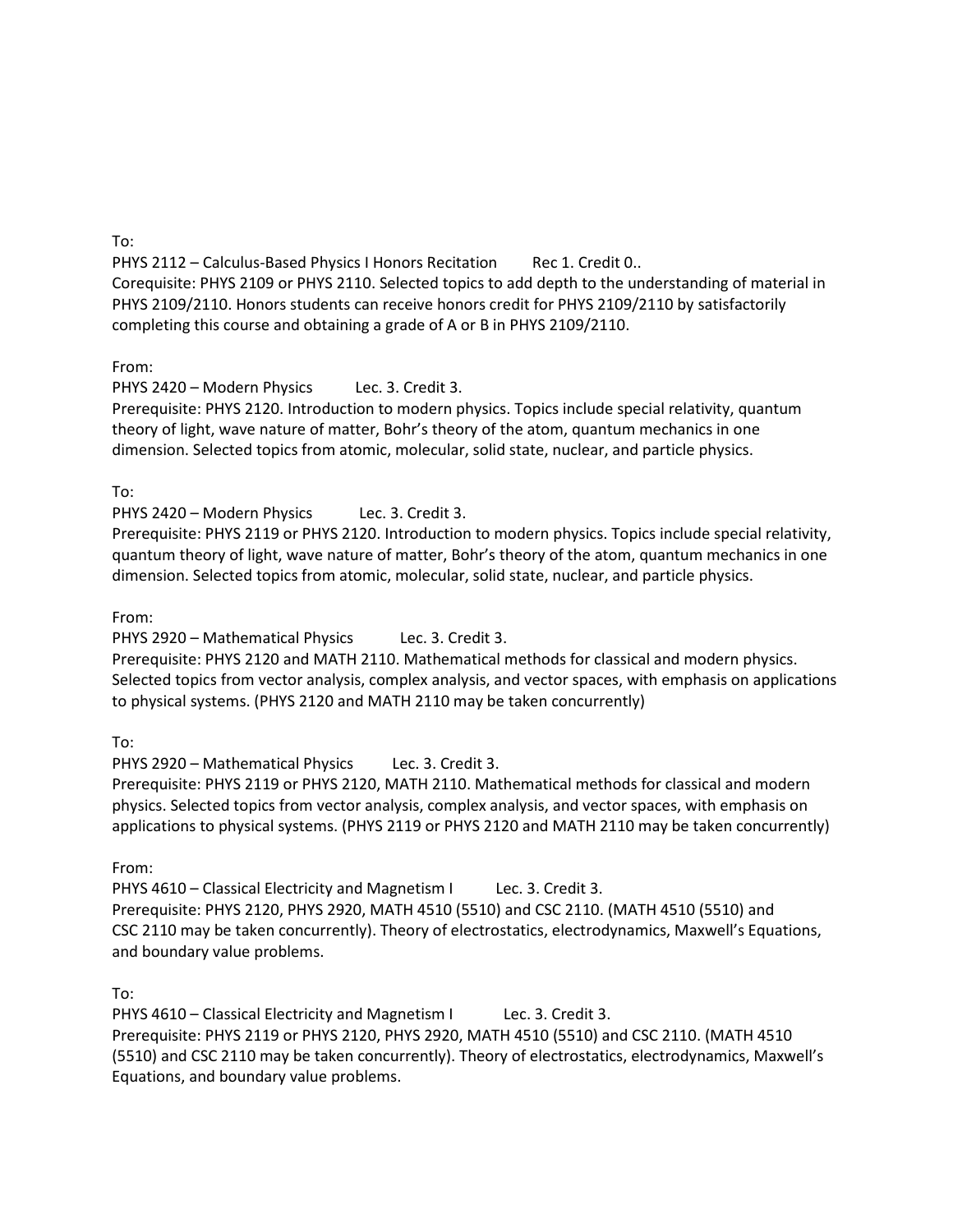**Motion.** Dr. Robinson moved to approve the additions and changes effective Fall 2015. The motion was seconded by Dr. Hoy and carried.

#### **20. Approval of Course Addition from the Department of English**

In a memorandum dated February 13, 2015, approval was requested for the following:

# Course Addition:

ENGL 3600. The Bible as Literature. Lec. 3. Credit 3. Prerequisite: ENGL 1010 and ENGL 1020 and one course from among ENGL 2130, ENGL 2230, and ENGL 2330 are prerequisites for all upper-division courses. The prerequisite for upper-division courses of ENGL 2130 or ENGL 2230 or ENGL 2330 is waived for ENGL and SEEN majors. This course examines the wide variety of genres and narratives that form the Bible—from the mythological and genealogical to the poetic and prophetic—and does this from critical, literary, cultural, and rhetorical perspectives.

**Motion.** Dr. Null, representing Dr. Pelton, moved to approve the addition effective Fall 2015. The motion was seconded by Dr. Eisen and carried.

# **21. Approval of Course Changes from the Department of Curriculum and Instruction**

In a memorandum dated March 10, 2015, approval was requested for the following:

#### Course Changes:

#### **From:**

FOED 1820. Introductory Field Experience Credit 1. Corequisite: FOED 2011. Observation and discussion of authentic educational settings appropriate for licensure area(s). For all licensure majors, not available for freshmen. A minimum grade of B is required to meet degree requirements.

# **To:**

FOED 1820. Introductory Field Experience Lec. 1. Credit 1. Corequisite: FOED 2011. Observation and discussion of authentic educational settings appropriate for licensure area(s). For all licensure majors, not available for freshmen. A minimum grade of B is required to meet degree requirements.

# **From:**

FOED 1822. Introductory Field Experience and Orientation Credit 1. Corequisite: FOED 2011.Observation and discussion of authentic educational settings appropriate for licensure area(s). For freshmen only. A minimum grade of B is required to meet degree requirements.

# **To:**

FOED 1822. Introductory Field Experience and Orientation Lec.1.Credit 1. Corequisite: FOED 2011.Observation and discussion of authentic educational settings appropriate for licensure area(s). For freshmen only. A minimum grade of B is required to meet degree requirements.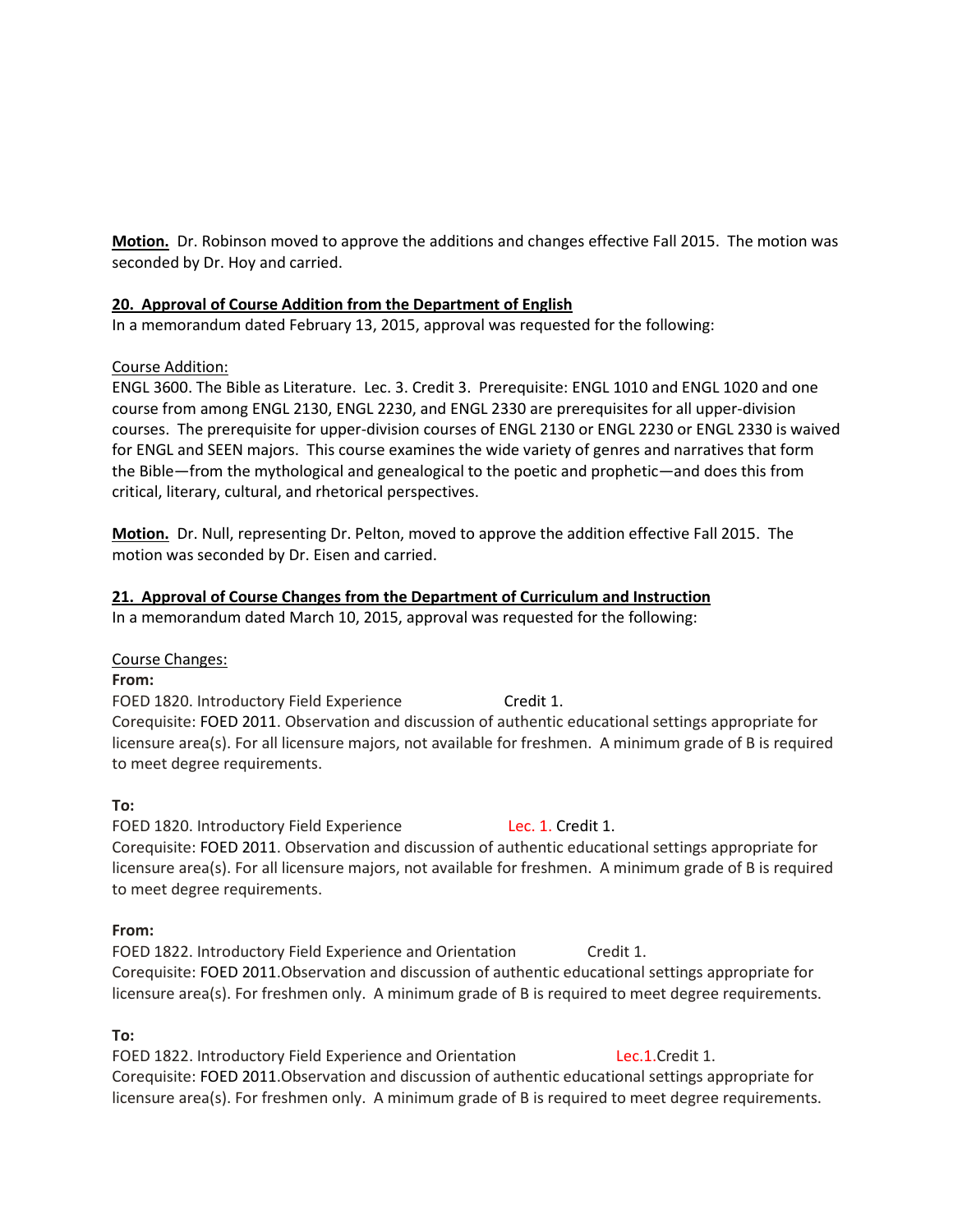**Motion.** Dr. Wendt move to approve the changes effective Fall 2015. The motion was seconded by Dr. Groundland and carried.

# **22. Approval of Catalog Change from the College of Business**

In a memorandum dated March 2, 2015, approval was requested for the following:

#### Use of MATH 1000 and READ 1010

The College of Business has maintained that credit toward all concentrations of the Bachelor of Science in Business Administration degree be of a level at or above the minimum required courses in a given discipline.

With that standard in mind, the College of Business Undergraduate Council requests the following notations be made:

MATH 1000 – does not count as credit toward BSBA degree completion, including as Elective

READ 1010 – does not count as credit toward BSBA degree completion, including as Elective

**Motion.** Ms. Galloway moved to approve the change effective Fall 2015. The motion was seconded by Dr. Mills and carried.

#### **23. Approval of Course Changes from the Department of Accounting and Business Law**

In a two memorandums dated March 2, 2015, approval was requested for the following:

#### Course Change:

From:

ACCT 2110 Principles of Financial Accounting Lec. 3, Credit 3 Prerequisite: Sophomore standing or consent of instructor. Fundamental principles and procedures of financial accounting and reporting.

To:

ACCT 2110 Principles of Accounting I Lec. 3, Credit 3 Prerequisite: Sophomore standing or consent of instructor. Fundamental principles and procedures of financial accounting.

From:

ACCT 2120 Principles of Managerial Accounting Lec. 3, Credit 3 Prerequisite: ACCT 2110. Fundamentals of managerial and cost accounting, and reporting principles and procedures.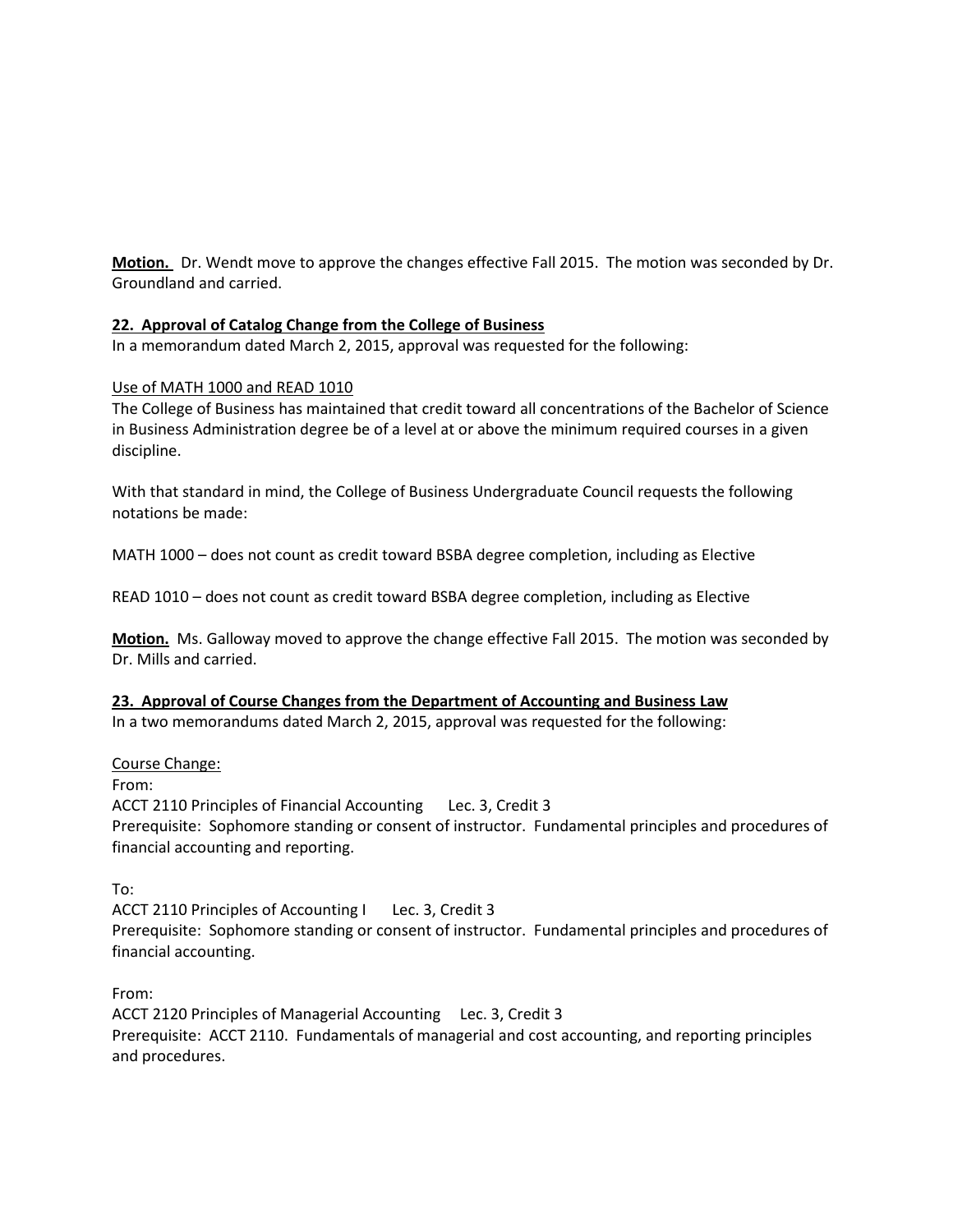To: ACCT 2120 Principals of Accounting II Lec. 3, Credit 3 Prerequisite: ACCT 2110. Fundamental principles and procedures of financial and managerial accounting.

**Motion.** Dr. Rand moved to approve the changes. The motion was seconded by Ms. Galloway and carried.

**24. Approval of Course Additions from the Department of Accounting and Business Law** In a memorandum dated March 2, 2015, approval was requested for the following:

#### Course Additions:

ACCT 4901 Special Topics Credit 1.

Prerequisite: Consent of Instructor and Department Chairperson. An advanced course concerning current topics in Accounting, Auditing, Taxation, and Business Law. Course may be taken more than once as topics change. Enrollment in junior or senior level accounting courses requires junior standing. All business majors must have completed the Basic Business Program.

#### ACCT 4902 Special Topics Credit 2.

Prerequisite: Consent of Instructor and Department Chairperson. An advanced course concerning current topics in Accounting, Auditing, Taxation, and Business Law. Course may be taken more than once as topics change. Enrollment in junior or senior level accounting courses requires junior standing. All business majors must have completed the Basic Business Program.

**Motion.** Dr. Rand moved to approve the additions. The motion was seconded by Dr. Stein. In answering a question, Dr. Rand stated that the courses are repeatable. This was accepted as a friendly amendment by the seconder and the motion carried.

#### **25. Approval of Course Change from the Department of Accounting and Business Law**

In a memorandum dated March 2, 2015, approval was requested for the following:

Course Change: From: ACCT 4900 Special Topics Lec. 3. Credit 3. Prerequisite: Consent of Instructor and Department Chairperson. An advanced course concerning current topics in Accounting, Auditing, Taxation, and Business Law. Course may be taken more than once as topics change. Enrollment in junior or senior level accounting courses requires junior standing. All business majors must have completed the Basic Business Program.

To:

ACCT 4900 Special Topics Credit 3.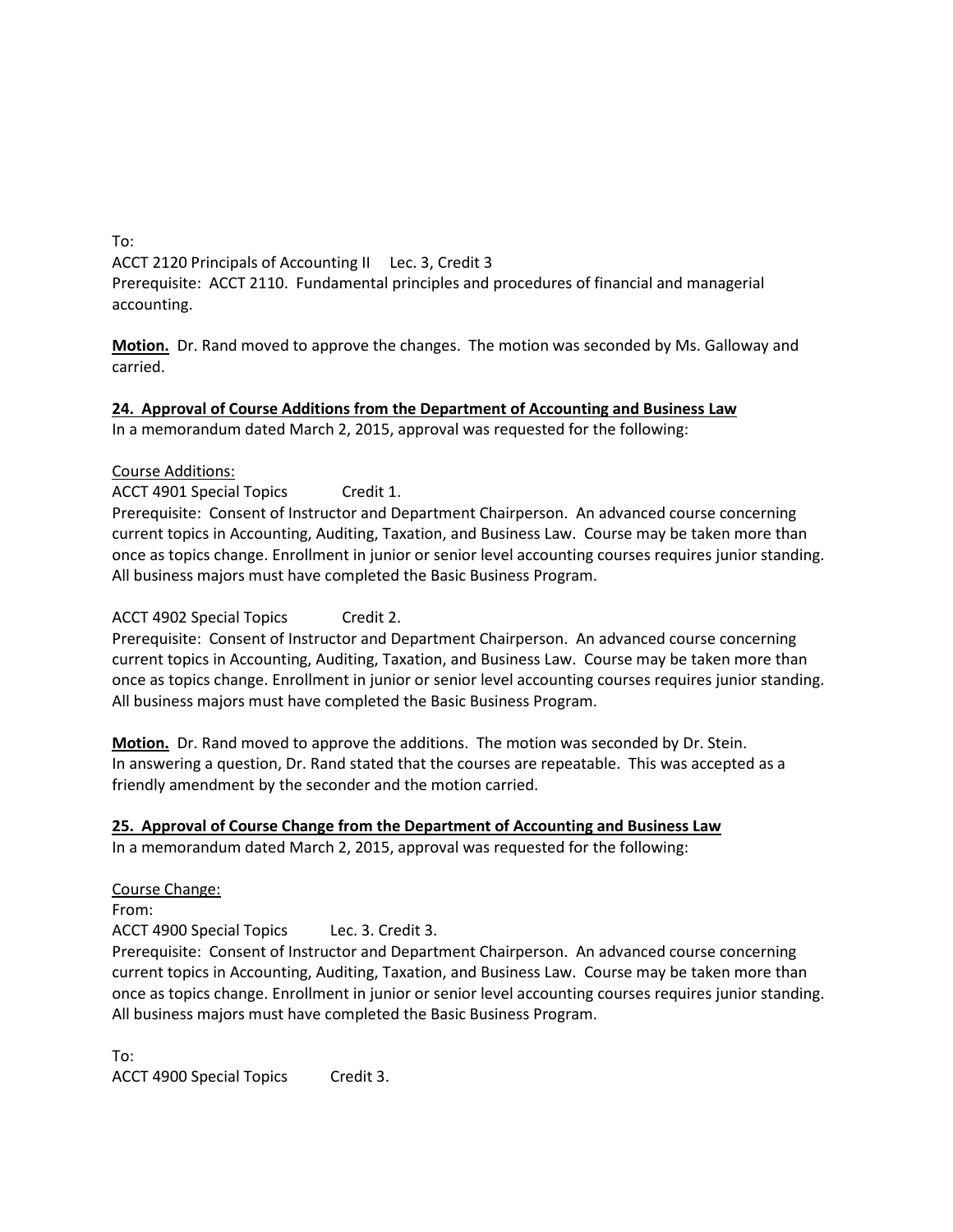Prerequisite: Consent of Instructor and Department Chairperson. An advanced course concerning current topics in Accounting, Auditing, Taxation, and Business Law. Course may be taken more than once as topics change. Enrollment in junior or senior level accounting courses requires junior standing. All business majors must have completed the Basic Business Program.

**Motion.** Dr. Rand moved to approve the change. The motion was seconded by Dr. Stein and carried.

**26. Approval of Change in College of Business Elective Designation from the College of Business** In a memorandum dated February 24, 2015, approval was requested for the following:

The curriculum for the current majors and concentrations within the College of Business specify a number of hours of non-business electives. It is requested that these hours be changed in all of the majors and concentrations from specifically non-business electives to guided-electives. These can come from either business or non-business disciplines. This will give our students greater flexibility in choosing the areas of interest they wish to develop.

**Motion.** Dr. Armstrong moved to approve the change effective Fall 2015. The motion was seconded by Ms. Galloway. A suggestion was made to delete the word "guided" (as shown above). This was accepted as a friendly amendment and the motion carried.

#### **27. Approval of Course Changes from the Department of Chemical Engineering**

In a memorandum dated March 2, 2015, approval was requested for the following:

Course Deletions:

**CHE 2210.** Chemical Engineering Laboratory I Lab. 3. Credit 4 Laboratory experiences with emphasis on measurement techniques and report writing.

**CHE 3110.** Transfer Science I Lec. 4. Credit 4 Prerequisite: CHE 2010 and MATH 2110. Principles, design and operation of systems for heat transfer and the transportation of fluids and solids.

**CHE 3020.** Chemical Engineering Thermodynamics II Lec. 3. Credit 3 Prerequisite: CHE 3010 or equivalent. Prediction of phase equilibrium, chemical equilibrium, and thermodynamic analysis of processes.

**CHE 4110.** Computational Heat, Mass and Momentum Transfer Lec. 3. Credit 3 Prerequisite: CHE 3110. General equations describing heat, mass, and momentum transport. Similarities and differences in transport properties are studied.

**CHE 4241.** Chemical Engineering Laboratory IVb Lab. 3. Credit 1 Prerequisite: CHE 4130. Laboratory experiences in biochemical engineering systems.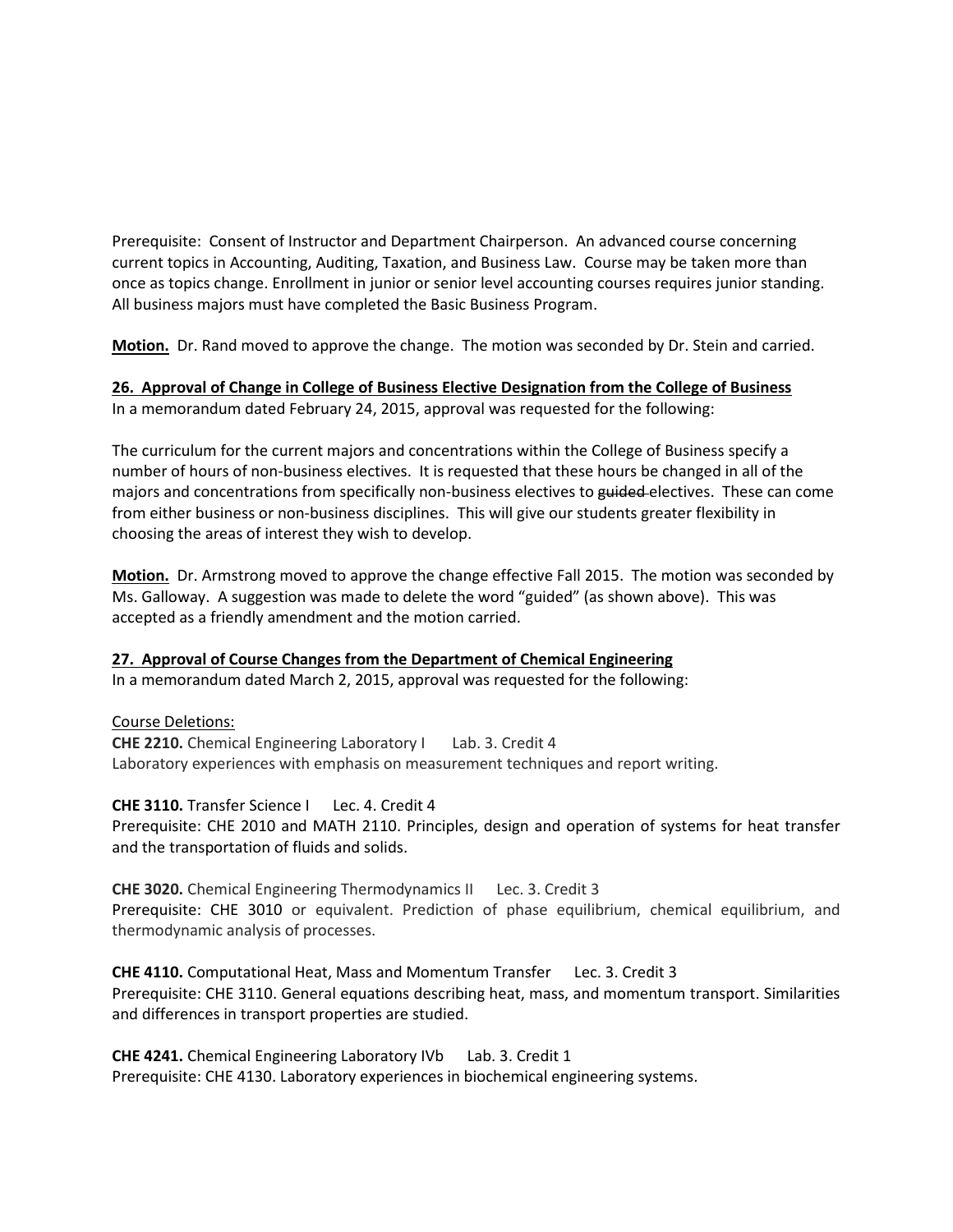# **CHE 4810.** Developing Areas in Chemical Engineering Lec. 1. Credit 1

Prerequisite: Senior standing in Chemical Engineering. Introduction to an emerging subject area in chemical engineering.

# **CHE 4950 (5950).** Introduction to Microelectromechanical Systems (MEMS)

Cross-listing: ECE 4950 (5950), ME 4950 (5950). Lec. 3. Credit 3

Prerequisite: Senior standing in engineering or consent of instructor. Introduce the design, fabrication, and performance of MEMS devices. Topics include bulk and surface micromachining, photolithography, sensors, actuation systems, optical MEMS, and microcantilever based systems.

# Course Changes:

# **CHE 4420. Process Design II**

The current catalog entry for CHE 4420 reads: Prerequisite: CHE 4410. Continuation of Design I but with emphasis on complex chemical systems. Introduction to the use of computer-aided process simulation codes. 3.000 Credit hours. 3.000 Lecture hours.

The proposed change would modify this course description to read:

Prerequisite: CHE 4410. Continuation of Design I but with emphasis on complex chemical systems and innovation in design. Introduction to process modeling the use of computer-aided process design and analysis. 3.000 Credit hours. 2.000 Lecture hours + 1.000 Lab hour

#### **CHE 4240. Chemical Engineering Capstone Laboratory**

The current catalog entry for CHE 4240 reads: Lab. 3. Credit 1. Prerequisite: CHE 3730. Laboratory experiences in typical chemical engineering systems. Experiments are designed to integrate the fundamental topics with applications from several subject areas.

The proposed change would change the name of the course to Chemical Engineering Capstone Project with the following modified description: Prerequisites: Senior Standing\* or consent of the Instructor. Project serves as a culminating experience for the student. Project content varies depending on the interests of the student, project team, and project sponsors. Projects serve to integrate junior and senior level coursework, promote an understanding of team dynamics and the development of project management skills.

\*Senior Standing in Chemical Engineering: Transfer Science I, II, III; Thermodynamics, Process Design I; Organic Chemistry I, II; Chemical Reaction Engineering. Senior Standing by cumulative credit hours is not adequate.

#### Curriculum Additions and Changes:

CHE 3010 Thermodynamics of Chemical Processes currently has CHEM 1120 and MATH 1920 as prerequisites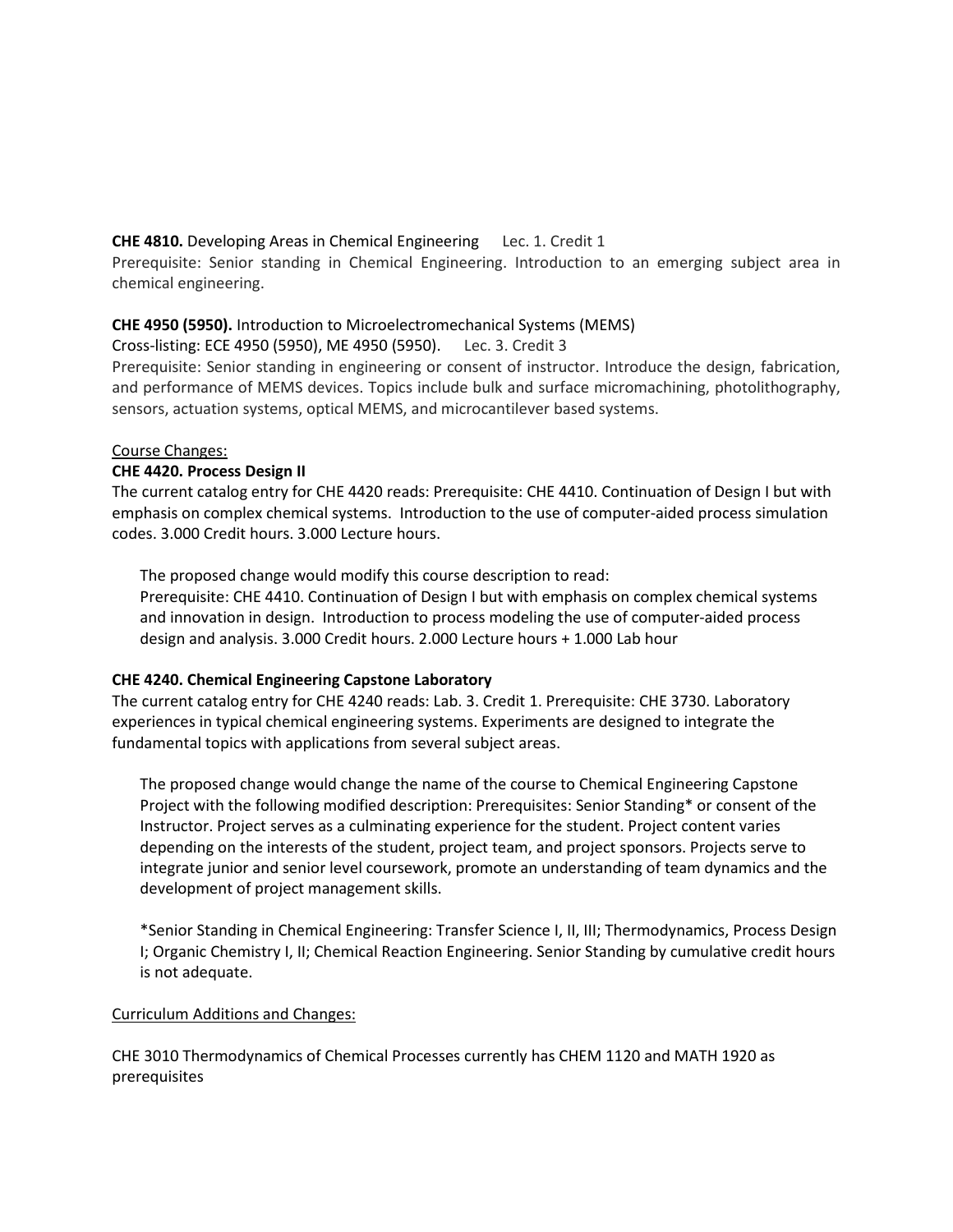We propose that CHE 3010 Thermodynamics of Chemical Processes have prerequisites listed as CHEM 1120, MATH 1920 and **CHE 1520**

CHE 3121 Transfer Science II: Fluid Mechanics currently has prerequisites of CHE 3111 and MATH 2110 We propose that CHE 3121 Transfer Science II: Fluid Mechanics have prerequisites of MATH 2110 and **CHE 2020 and co-requisite of MATH 2120**

CHE 2020 Introduction to Chemical and Biological Process Analysis and Scaling II currently has prerequisites of ENGR 1120, CHEM 1120, MATH 1910 We propose that CHE 2020 Introduction to Chemical and Biological Process Analysis and Scaling II have ENGR 1120, CHEM 1120, and **MATH 1920 as a prerequisite**

CHE 3730 Chemical Engineering Operations currently has a prerequisite of CHE 1510 We propose that CHE 3730 Chemical Engineering Operations have **CHE 1520 as a prerequisite**

CHE 3111 Transfer Science I currently has prerequisites of CHE 2010 and MATH 2110 We propose that CHE 3110 Transfer Science I have **CHE 2020, MATH 1920, MATH 2120 as prerequisites** 

CHE 4131 Transfer Science III: Diffusion and Mass Transport currently has CHE 2011, CHE 3111 and CHE 3121 as prerequisites

We proposed that CHE 4131 Transfer Science III: Diffusion and Mass Transport have **CHE 2020, CHE 3111, CHE 3121, CHE 3020, CHE 3021 as prerequisites**

CHE 4210 Chemical Reaction Engineering currently has CHE 3021 listed as a prerequisite We propose that CHE 4210 Chemical Reaction Engineering have **CHE 3021 and CHE 3121** as prerequisites

CHE 4410 Process Design I currently has CHE 3121 as a prerequisite We propose CHE 4410 Process Design I have CHE 3121, CHE 3020 and CHE 3021 as prerequisites

All CHE 4xxx electives will now **require senior standing** (ChE 4510, ChE 4660, ChE 4470, ChE 4300, ChE 4330, ChE 4972, ChE 4973)

- CHE 1520 Introduction to Chemical and Biological Process Analysis and Scaling I currently has CHEM 1120 and MATH 1910 as prerequisites We propose CHE 1520 Introduction to Chemical and Biological Process Analysis and Scaling I will now have **MATH 1920 as a co-requisite**
- CHE 4300 Introduction to Air Pollution currently has CHE 3110 as a prerequisite We propose CHE 4300 Introduction to Air Pollution have CHE 3111, CHE 3121 and CHE 4131 as prerequisites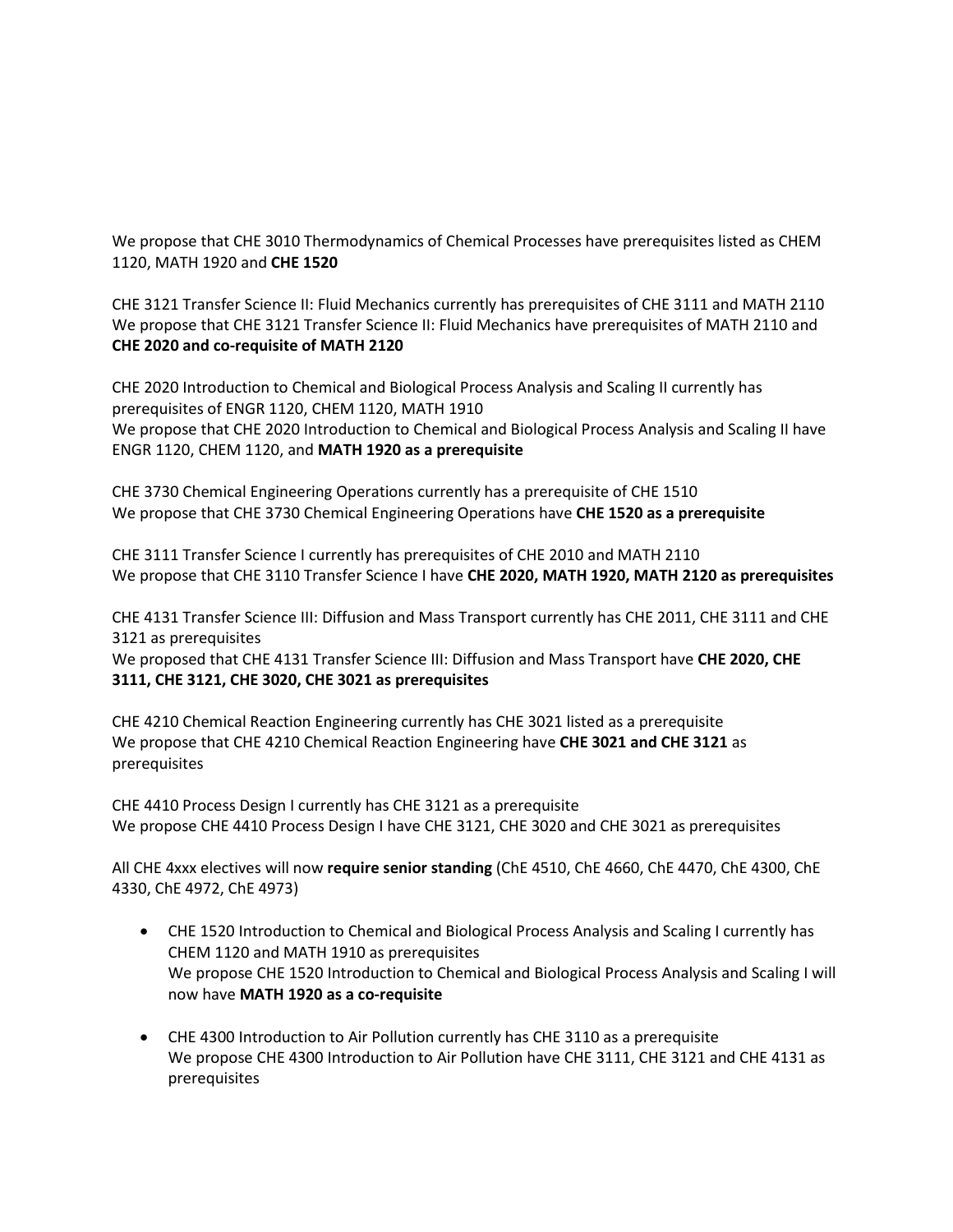- CHE 4240 Chemical Engineering Capstone Project currently has CHE 3730 as a prerequisite We propose CHE 4240 Chemical Engineering Capstone Project have CHE 3111, CHE 3121, CHE 4131, CHE 3020 and CHE 3021 as prerequisites
- CHE 4540 Process Dynamics and Control currently has CHE 3121 and MATH 2120 as prerequisites We propose CHE 4540 Process Dynamics and Control have CHE 3111, CHE 3121, CHE 4131 and CHE 4210 as prerequisites

**Motion.** Dr. Hoy moved to approve the deletions and changes effective Fall 2015. The motion was seconded by Dr. Stein and carried.

# **28. Approval of Course Deletions and Changes from the Department of Computer Science**

In a memorandum dated March 2, 2015, approval was requested for the following:

Course Deletions: CSC 1020 First –Year Connections CSC 1070 Elementary Programming CSC 1100 Introduction to Computing

Course Changes: From: CSC 4750 Computer Graphics

To: CSC 4750(5750) Computer Graphics

From: CSC 4760 Parallel Programming

To: CSC 4760(5760) Parallel Programming

**Motion.** Dr. Hoy moved to approve the deletions and changes effective Fall 2015. The motion was seconded by Dr. Stein and carried.

**29. Approval of Course Changes from the Department of Electrical and Computer Engineering** In a memorandum dated February 23, 2015, approval was requested for the following:

Course Changes: From: ECE 4020 (5020) - DIGITAL SIGNAL PROCESSING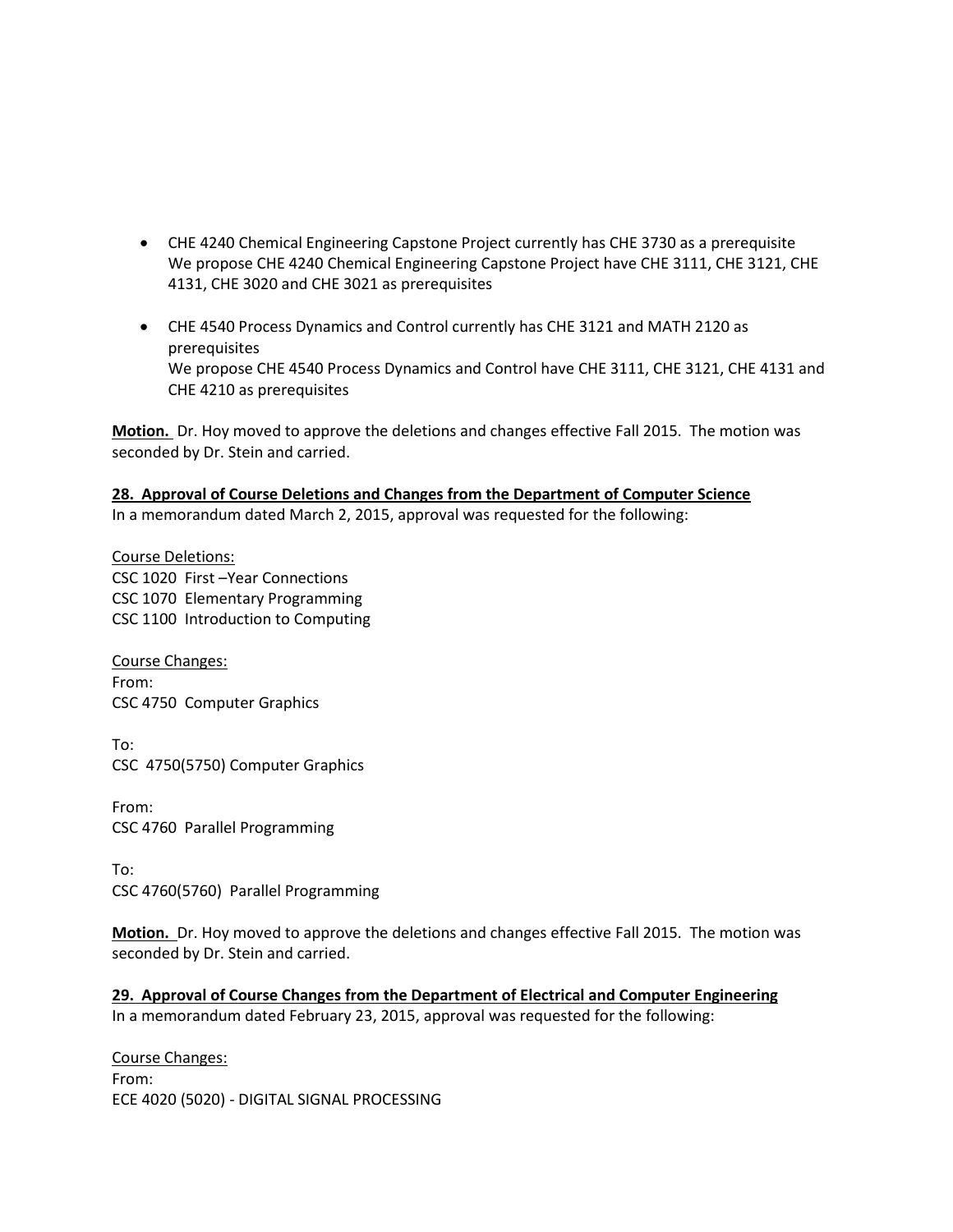#### Lec. 3. Credit 3.

Prerequisite: ECE 3020 and ECE 3120. (ECE 3120 may be taken concurrently.) Introduction to the theory and practice of discrete-time signals and systems, A/D and D/A conversion, filter design, DSP Architecture and implementation, programming, DSP applications.

#### To:

ECE 4020 (5020) - DIGITAL SIGNAL PROCESSING Lec. 3. Credit 3.

Prerequisite: ECE 3020 and ECE 3120 ECE 3130. (ECE 3120 ECE 3130 may be taken concurrently.) Introduction to the theory and practice of discrete-time signals and systems, A/D and D/A conversion, filter design, DSP Architecture and implementation, programming, DSP applications.

#### From:

ECE 4120 (5120) - FUNDAMENTALS OF COMPUTER DESIGN Lec. 3. Credit 3.

Prerequisite: ECE 3120 and ECE 4110 (5110). Continuation of digital system design concepts and applications with emphasis on computer hardware design: CPU sequencers, arithmetic/logic units, fixed and floating point arithmetic implementations, and computer peripheral interfacing, utilizing programmable logic.

#### To:

ECE 4120 (5120) - FUNDAMENTALS OF COMPUTER DESIGN Lec. 3. Credit 3.

Prerequisite: ECE 3120 ECE 3130 and ECE 4110 (5110). Continuation of digital system design concepts and applications with emphasis on computer hardware design: CPU sequencers, arithmetic/logic units, fixed and floating point arithmetic implementations, and computer peripheral interfacing, utilizing programmable logic.

#### From:

ECE 4140 - EMBEDDED SYSTEM DESIGN Lec. 2. Lab. 3, Credit 3.

Prerequisite: ECE 3120, ECE 3160, and CSC 2100. Basic hardware and software concepts in the analysis and design of embedded systems, peripheral interfaces and performance analysis with hands-on design project

#### To:

ECE 4140 - EMBEDDED SYSTEM DESIGN Lec. 2. Lab. 3, Credit 3.

Prerequisite: ECE 3120 ECE 3130, and ECE 3160, and CSC 2100. Basic hardware and software concepts in the analysis and design of embedded systems, peripheral interfaces and performance analysis with hands-on design project.

#### From:

ECE 4370 (5370) - MECHATRONICS AND INTELLIGENT MACHINES ENGINEERING

Cross-listing: ME 4370 (5370) Lec. 2. Lab. 2. Credit 3.

Prerequisite: ECE 3120 and ECE 3160. Mechatronics; number systems; microcontroller technology and architecture of 8-bit microcontrollers (e.g. Motorola MC68HC110); assembly language programming;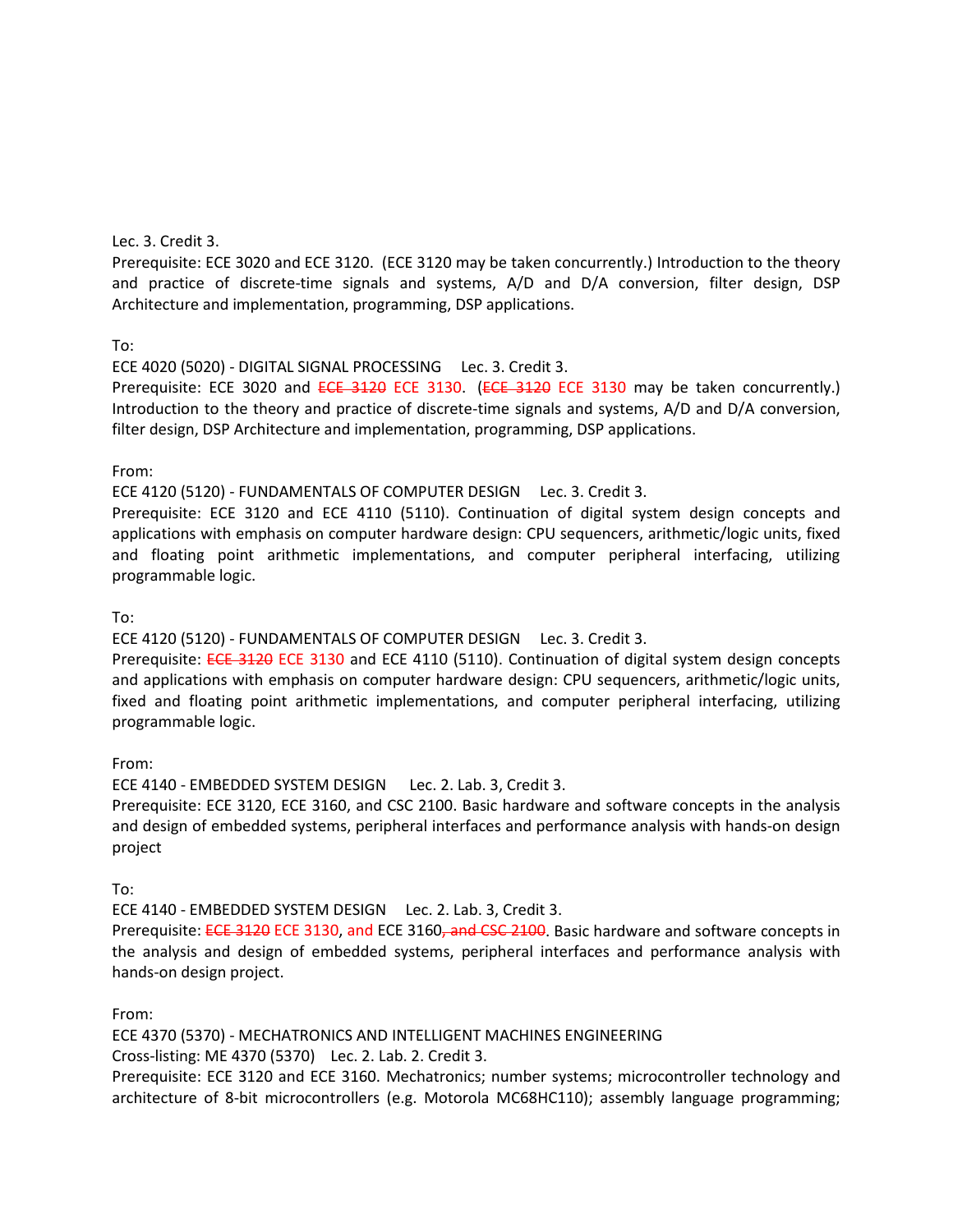A/D and D/A conversion; parallel I/O; programmable timer operation; interfacing sensors and actuators; applications; and team project on design and implementation of a mechatronic system.

To:

ECE 4370 (5370) - MECHATRONICS AND INTELLIGENT MACHINES ENGINEERING

Cross-listing: ME 4370 (5370) Lec. 2. Lab. 2. Credit 3.

Prerequisite: ECE 3120 ECE 3130 and ECE 3160. Mechatronics; number systems; microcontroller technology and architecture of 8-bit microcontrollers (e.g. Motorola MC68HC110); assembly language programming; A/D and D/A conversion; parallel I/O; programmable timer operation; interfacing sensors and actuators; applications; and team project on design and implementation of a mechatronic system.

From:

ECE 2010 - Electric Circuits I Lec. 3. Credit 3.

Prerequisite: MATH 1920, MATH 2010 and MATH 2120 (MATH 2010 and/or MATH 2120 may be taken concurrently). Introduction to electric circuit quantities and components, systematic application of Ohm's and Kirchhoff's laws, superposition, Thévenin and Norton theorems, operational amplifiers, RL and RC transients, and circuit simulation with SPICE.

To:

ECE 2010 - Electric Circuits I Lec. 3. Credit 3.

Prerequisite: MATH 1920, MATH 2010 and MATH 2120 (MATH 2010 and/or MATH 2120 may be taken concurrently). Introduction to electric circuit quantities and components, systematic application of Ohm's and Kirchhoff's laws, superposition, Thévenin and Norton theorems, operational amplifiers, RL and RC transients, and circuit simulation with SPICE.

**Motion.** Dr. Johnson moved to approve the changes effective Fall 2015. The motion was seconded by Dr. Stein and carried.

# **30. Approval of Curriculum Change from the Department of Manufacturing and Engineering Technology**

In a memorandum dated March 2, 2015, approval was requested for the following:

#### Curriculum Change:

**FROM**: MET 4990 – Special Problems Lec. 2. Lab. 2. Credit 3.

Prerequisite: Senior standing. Investigations of industrial topics in the students area of interest. May be taken under different subtitles to a maximum of six credits. A particular topic may be offered at most twice under the MET 4990 number.

# **TO**: MET 4990 (5990) – Special Problems Lec. 2. Lab. 2. Credit 3.

Prerequisite: Senior standing. Investigations of industrial topics in the students area of interest. May be taken under different subtitles to a maximum of six credits. A particular topic may be offered at most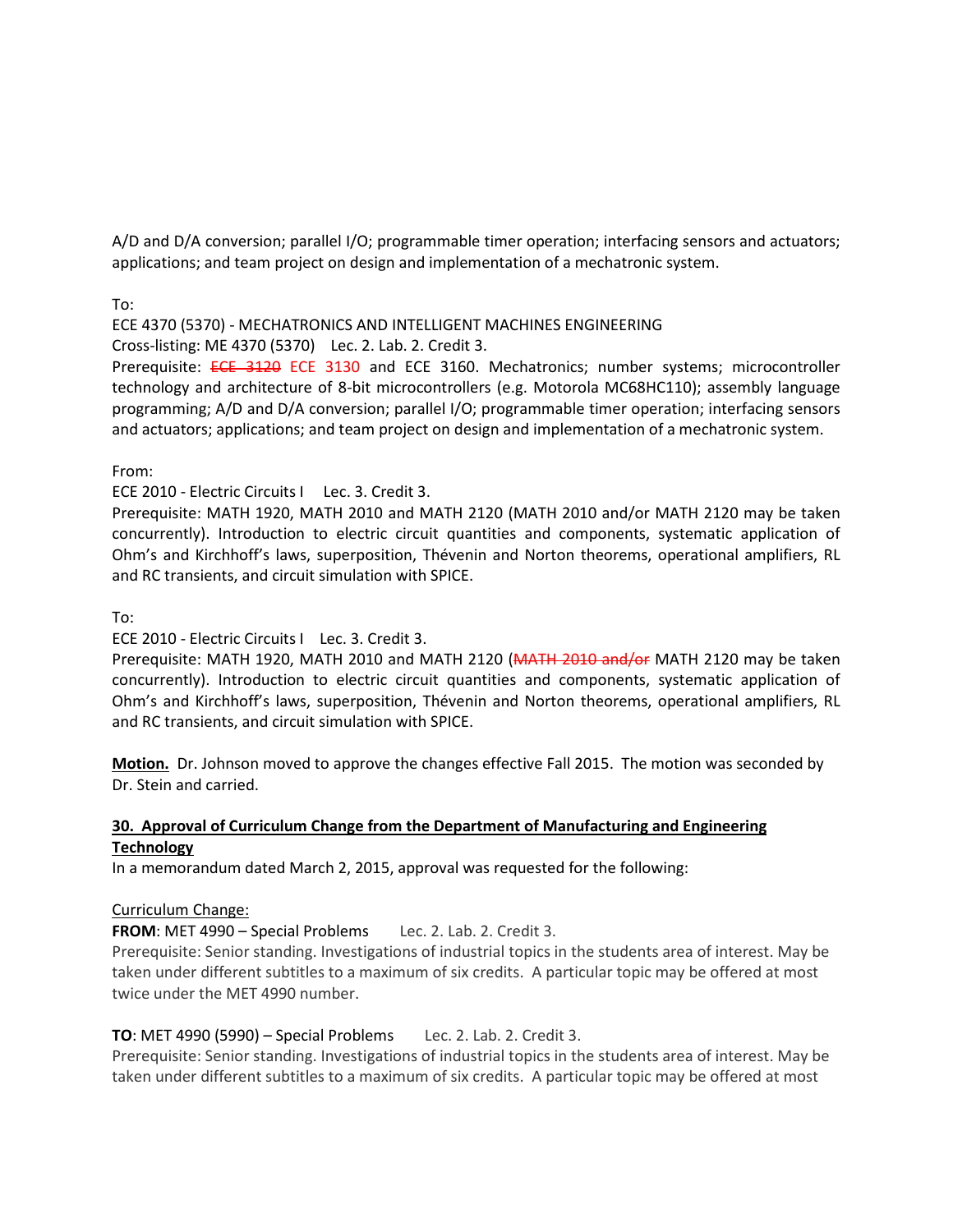twice under the MET 4990 (5990) number. Students enrolled in the 5000-level course will be required to complete additional work as stated in the syllabus.

**Motion.** Dr. Hoy moved to approve the change effective Fall 2015. The motion was seconded by Dr. Jeff Roberts and carried.

# **31. Approval of Course and Curriculum Changes to ME Mechatronics Concentration from the Department of Mechanical Engineering**

In a memorandum dated March 11, 2015, approval was requested for the following:

# Course Changes:

From:

ME 3023**:** Measurements in Mechanical Systems Lec. 2. Lab. 2. Cr. 3. Prerequisites: ECE 2010, PHYS 2120, PHYS 2121, CEE 3110 (CEE 3110 may be taken concurrently). Principles of measurement and calibration; basic instrumentation and measurement techniques in mechanical systems.

# To:

ME 3023**:** Measurements in Mechanical Systems Lec. 2. Lab. 2. Cr. 3. Prerequisites: ECE 2010, PHYS 2120, PHYS 2121 (or ECE 2011 for ME Mechatronics Concentration), CEE 3110 (CEE 3110 may be taken concurrently). Principles of measurement and calibration; basic instrumentation and measurement techniques in mechanical systems.

# From:

ME 4370 (5370): Mechatronics and Intelligent Machines Engineering Lec. 2. Lab. 2. Cr. 3. Prerequisite: ECE 2010, PHYS 2121; ME 3050 and ME 3060. Mechatronics; number systems; microcontroller technology and architecture of 8-bit microcontrollers (e.g. Motorola MC68H110), assembly language programming, A/D and D/A conversion, parallel I/O; programmable timer operation, interfacing sensors and actuators, applications, and team project on design and implementation of a mechatronic system.

# To:

ME 4370 (5370): Mechatronics and Intelligent Machines Engineering Lec. 2. Lab. 2. Cr. 3. Prerequisite: ECE 2010, PHYS 2121 (or ECE 2011 for ME Mechatronics Concentration); ME 3050 and ME 3060. Mechatronics; number systems; microcontroller technology and architecture of 8-bit microcontrollers (e.g. Motorola MC68H110), assembly language programming, A/D and D/A conversion, parallel I/O; programmable timer operation, interfacing sensors and actuators, applications, and team project on design and implementation of a mechatronic system.

# Curriculum Change:

From: PHYS 2121 Calculus-Based Physics Laboratory II (1 cr. Hr)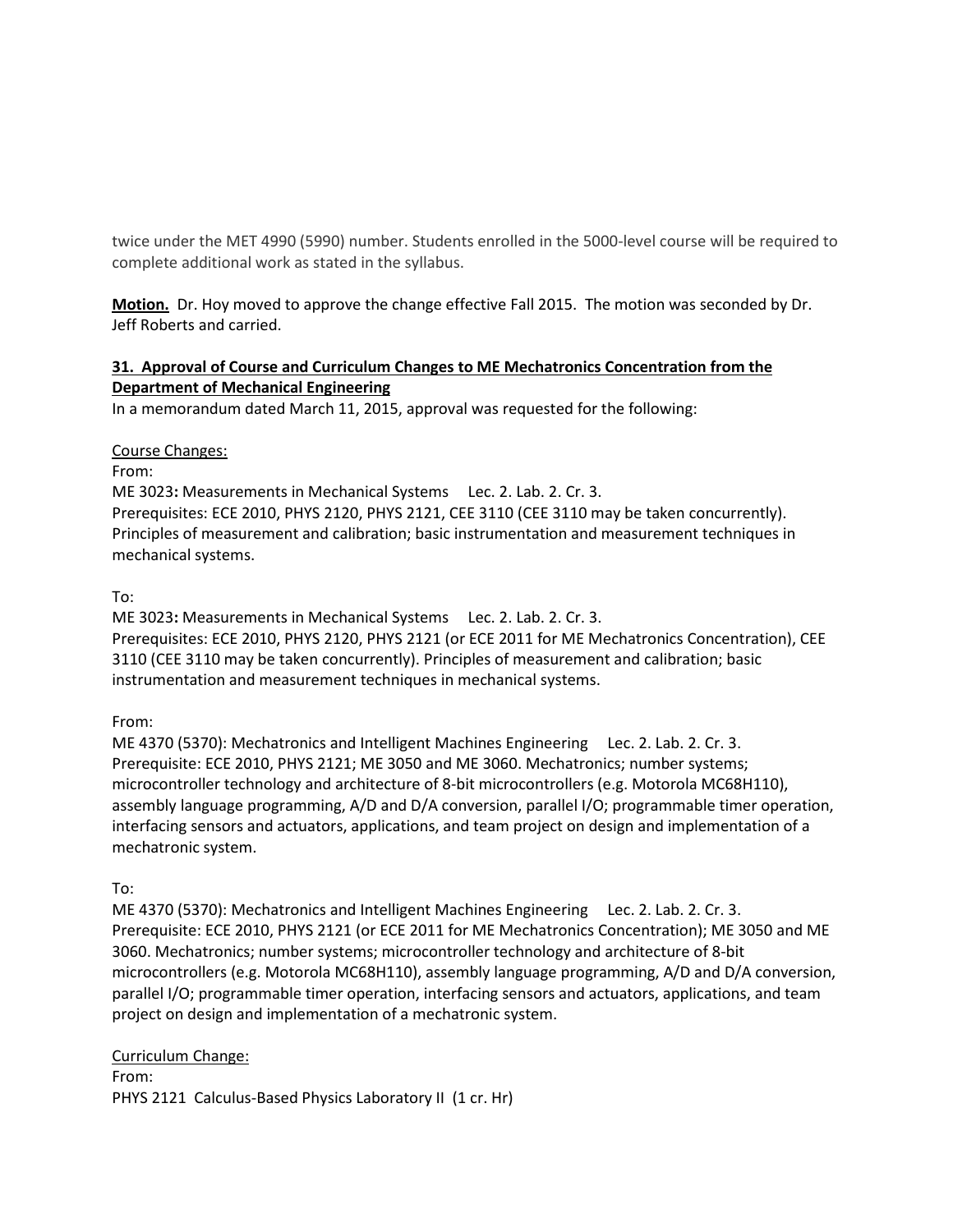To: ECE 2011 Electrical Engineering Laboratory I (1 cr. Hr)

**Motion.** Dr. Rao moved to approve the changes effective Fall 2015. The motion was seconded by Dr. Johnson and carried.

# **32. Approval of Course Changes from the Department of Mechanical Engineering**

In a memorandum dated March 11, 2015, approval was requested for the following:

#### Course Changes:

**From:**

ME 4444**:** Senior Design Project Lec. 2. Lab. 4. Cr. 4.

Prerequisite: ME 3050, ME 3060, ME 3900, ME 4751; and ME 4020 (5020) as a prerequisite with ME 4720 as a corequisite, or ME 4720 as a prerequisite with ME 4020 (5020) as a corequisite. Capstone group design project in mechanical engineering.

#### To:

ME 4444**:** Senior Design Project Lec. 2. Lab. 4. Cr. 4. Prerequisite: ME 4020 (5020) or ME 4720. Capstone group design project in mechanical engineering.

#### From:

ME 4720**:** Thermal Design Lec. 3. Cr. 3.

Prerequisite: ME 3220, ME 3710, and ME 3720. Introduction to the design of thermofluid devices and systems; general design methodology, modeling, simulation, and optimization; and heat exchangers and prime movers in systems.

To:

ME 4720: Thermal Design Lec. 3. Cr. 3.

Prerequisite: ME 3900, ME 3220, ME 3710, and ME 3720. Introduction to the design of thermofluid devices and systems; general design methodology, modeling, simulation, and optimization; and heat exchangers and prime movers in systems.

From:

ME 4020**:** Applied Machine Design Lec. 2. Lab 2. Cr. 3.

Prerequisite: ME 4010. Design for strength and rigidity under dynamic loads; shaft design; design of joints (threaded fasteners, welds, springs, keys, etc.); design of gear trains; lubrication and bearing design; finite element analysis; and optimization, and statistical consideration in design.

To:

ME 4020 Applied Machine Design Lec. 2. Lab 2. Cr. 3.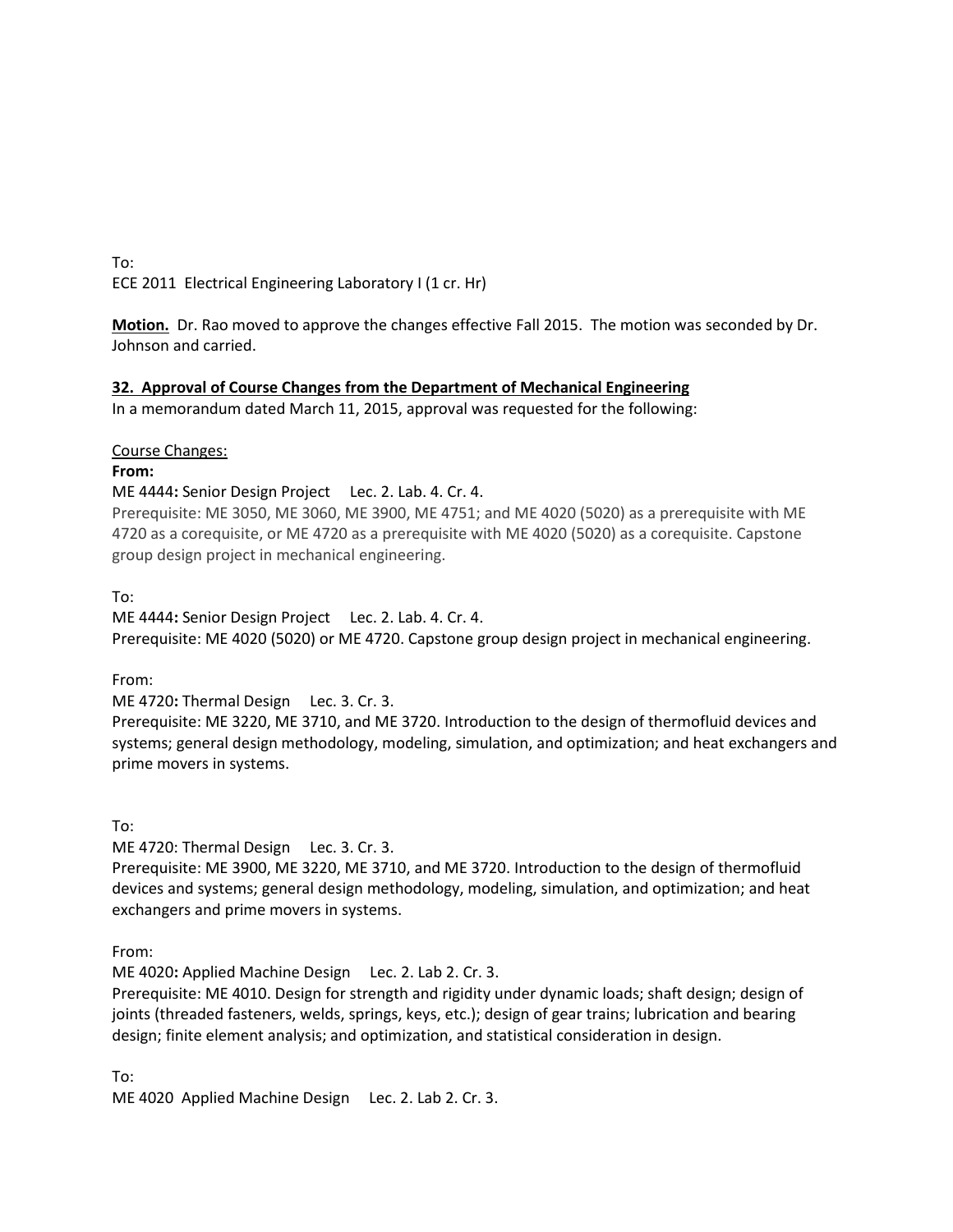Prerequisite: ME 3610 and ME 4010. Design for strength and rigidity under dynamic loads; shaft design; design of joints (threaded fasteners, welds, springs, keys, etc.); design of gear trains; lubrication and bearing design; finite element analysis; and optimization, and statistical consideration in design.

# From:

ME 4010**:** Machine Design Lec. 3. Cr. 3.

Prerequisite: CEE 3110, ME 3010 and ME 3610. Tools of machine design; stress strain and deformation of machine parts; inherent properties of machine parts; design of machine parts for strength; design of machine parts for rigidity. ME 3610 may be taken concurrently.

# To:

ME 4010 Machine Design Lec. 3. Cr. 3.

Prerequisite: CEE 3110, ME 2330 and ME 3010. Tools of machine design; stress strain and deformation of machine parts; inherent properties of machine parts; design of machine parts for strength; design of machine parts for rigidity.

# From:

ME 3050**:** Dynamic Modeling and Controls Lec. 3. Cr. 3.

Prerequisite: MATH 2120, ME 2330 ME 3023, and ME 3001 (ME 3001 may be taken concurrently). Corequisite: ME 3060. Modeling and simulation of lumped parameter systems, mechanical, electrical, thermal, fluid, and/or mixed, stability, time and frequency response; vibration applications; control algorithms.

#### To:

ME 3050 Dynamic Modeling and Controls Lec. 3. Cr. 3. Prerequisite: ME 2330, ME 3023, and ME 3001. Corequisite: ME 3060. Modeling and simulation of lumped parameter systems, mechanical, electrical, thermal, fluid, and/or mixed, stability, time and frequency response; vibration applications; control algorithms.

From:

ME 3010**:** Materials and Processes in Manufacturing Lec. 3. Cr. 3.

Prerequisite: CEE 3110, CHEM 1010 or CHEM 1110. Processing/microstructure/property interrelations; heat treatment of steels and alloys; overview of manufacturing processes; interrelations among materials, design and manufacturing; and introduction to material selection. CEE 3110 may be taken concurrently.

To:

ME 3010 Materials and Processes in Manufacturing Lec. 3. Cr. 3. Prerequisite: CHEM 1010 or CHEM 1110. Processing/microstructure/property interrelations; heat treatment of steels and alloys; overview of manufacturing processes; interrelations among materials,

design and manufacturing; and introduction to material selection.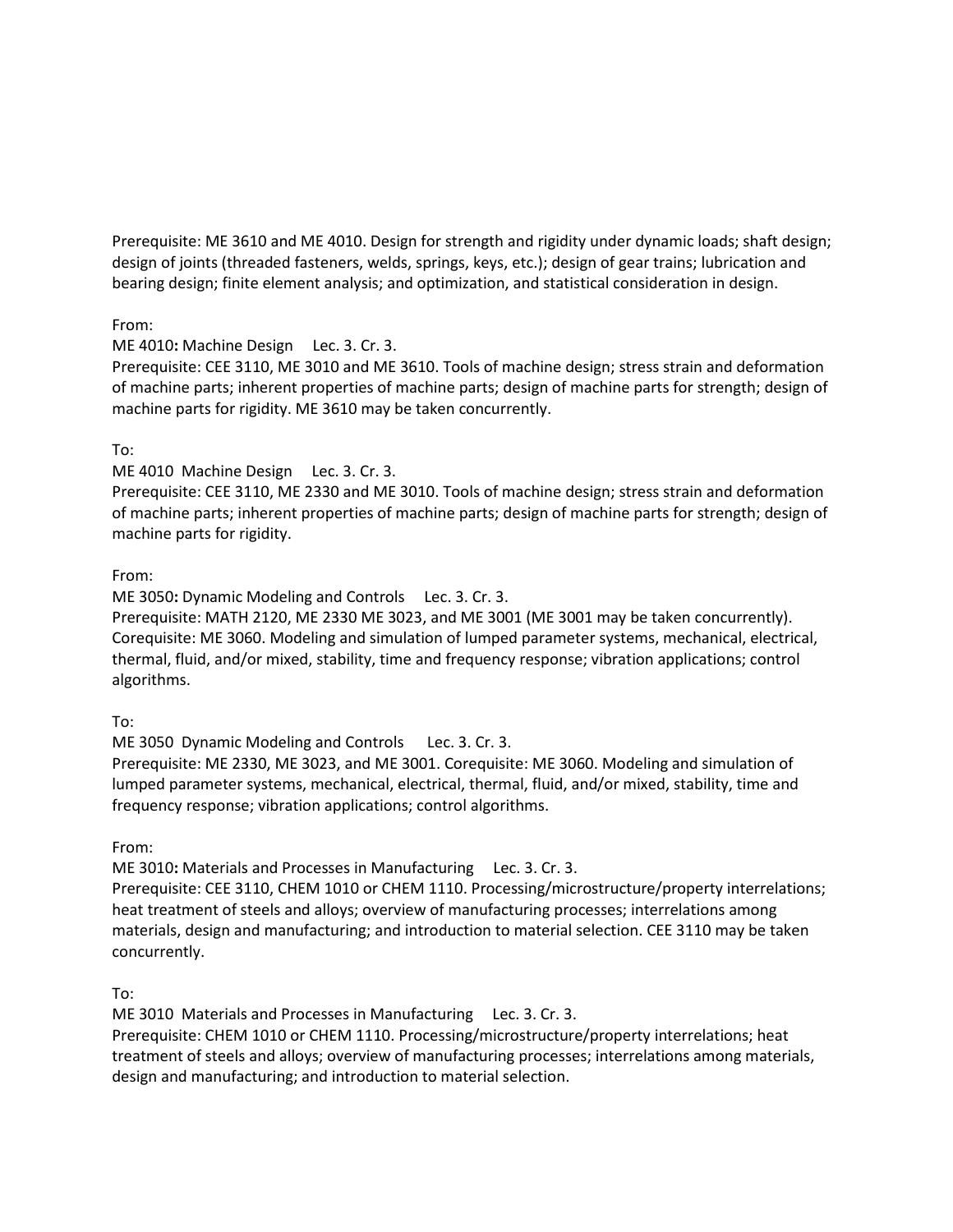**Motion.** Dr. Rao moved to approve the changes effective Fall 2015 w/ PHYS 2120 changed to PHYS 2119. The motion was seconded by Dr. Hoy and carried.

# **33. Approval of Course Additions and Minor from the School of Interdisciplinary Studies**

In a two memorandums dated March 11, 2015, approval was requested for the following:

Course Additions:

LIST 2300: Academic and Community Connections Lec. 1, Credit 1. Prerequisite: None.

The purpose of this course is to introduce students to concepts and practices that positively affect academic and community engagement. Understanding that the student athlete experience has some unique aspects, the course emphasizes the tools and practices that can positively affect this experience. The course will include both in-class sessions led by various presenters, and an outside-of-class servicelearning component. May be repeated up to 4 times.

**Effective date – Summer 2015** 

LIST 3210: Youth Studies Lec 3, Credit 3.

Prerequisite: None.

The course will examine theories of factors associated with positive and negative outcomes in children and adolescents. Special attention will be given to resilience factors that help overcome adversity. Students will be able to explain and implement best practices in intervening to enhance the development of positive outcomes for children and adolescents. **Effective date – Fall 2015**

LIST 3220: Intimate Relationships Lec 3, Credit 3.

Prerequisite: None.

The course will examine the social, cognitive, emotional, and physical factors of intimate relationships. The attachment relationships examined will range from parent-child bonds to friendships to marriage. Emphasis will be placed on sexuality, and students will be able to understand the physiological components of sexual expression as well as be able to articulately and respectfully discuss competing historic and contemporary social views related to intimate relationships.

**Motion.** Dr. Frye moved to approve the additions effective as shown above. The motion was seconded by Dr. Eisen and carried.

# **Minor in Religious Studies**

**A minor/emphasis area in Religious Studies will consist of** 

- HIST 1110 (World Civilizations I) Credit: 3
- RELS 2010 (Introduction to Religious Studies) Credit: 3.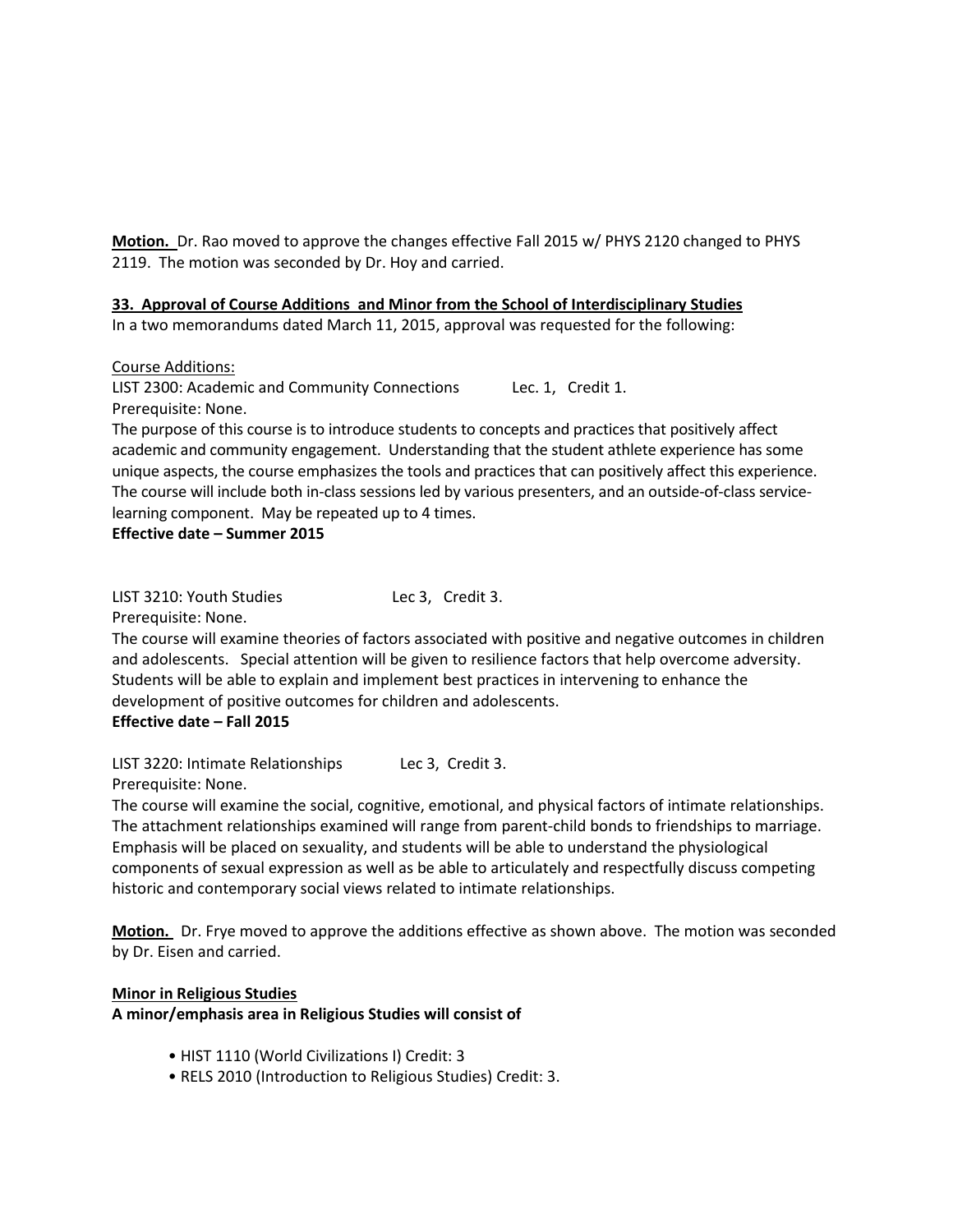#### **At least six credits from the list below:**

- •ENGL 3600 (Bible as Literature currently in development)
- •HIST 4330-4339 (Studies in Religious History) Credit: 3
- •HIST 4520 (Medieval Europe) Credit: 3
- •HIST 4530 (Renaissance and Reformation) Credit: 3
- •HIST 4730 (Modern Middle East) Credit: 3
- •PHIL 3010 (Philosophy of Religion) Credit: 3
- •RELS 4093 (Topics in Religious Studies) Credit: 3

#### **Three credits from the following list of courses OR from the previous list**:

- •ASTR 1010 (Introduction to Modern Astronomy) Credit: 4
- •BIOL 1010 (Introduction to Biology I) Credit: 4
- •ENGL 2330 (World Literature) Credit: 3
- •ENGL 3500 (Mythology) Credit: 3
- •GEOL 1040 (The Dynamic Earth) Credit: 4
- •HEC 3565 (End of Life Applications) Credit: 3 (new course beginning Fall 2015)
- •HIST 1120 (World Civilization II) Credit: 3
- •NURS 3010 (Managing the End of Life) Credit: 1
- •NURS 3020 (Spirituality and Healthcare) Credit: 1
- •NURS 3030 (Cultural Sensitivity in Healthcare) Credit: 1
- •SOC 4120 (Death and Dying) Credit: 3
- •PHIL 2250 (Ethics) Credit: 3

Substitutions to the optional list are possible but require advisor approval and petition

**Motion.** Dr. Frye moved to approve the minor. The motion was seconded by Dr. Jeff Roberts and carried.

#### **34. Approval of Course and Curriculum Changes from the School of Human Ecology**

In a memorandum dated February 28, 2015, approval was requested for the following:

| Course Changes:                    |                  |
|------------------------------------|------------------|
| From:                              |                  |
| HEC 4200 (5200) Advanced Nutrition | Lec.3. Credit.3. |

To: HEC 4200 Advanced Nutrition Lec.3. Credit 3.

From: HEC4220 (5220) Research in Food Science and Nutrition Lec.2. Credit.2.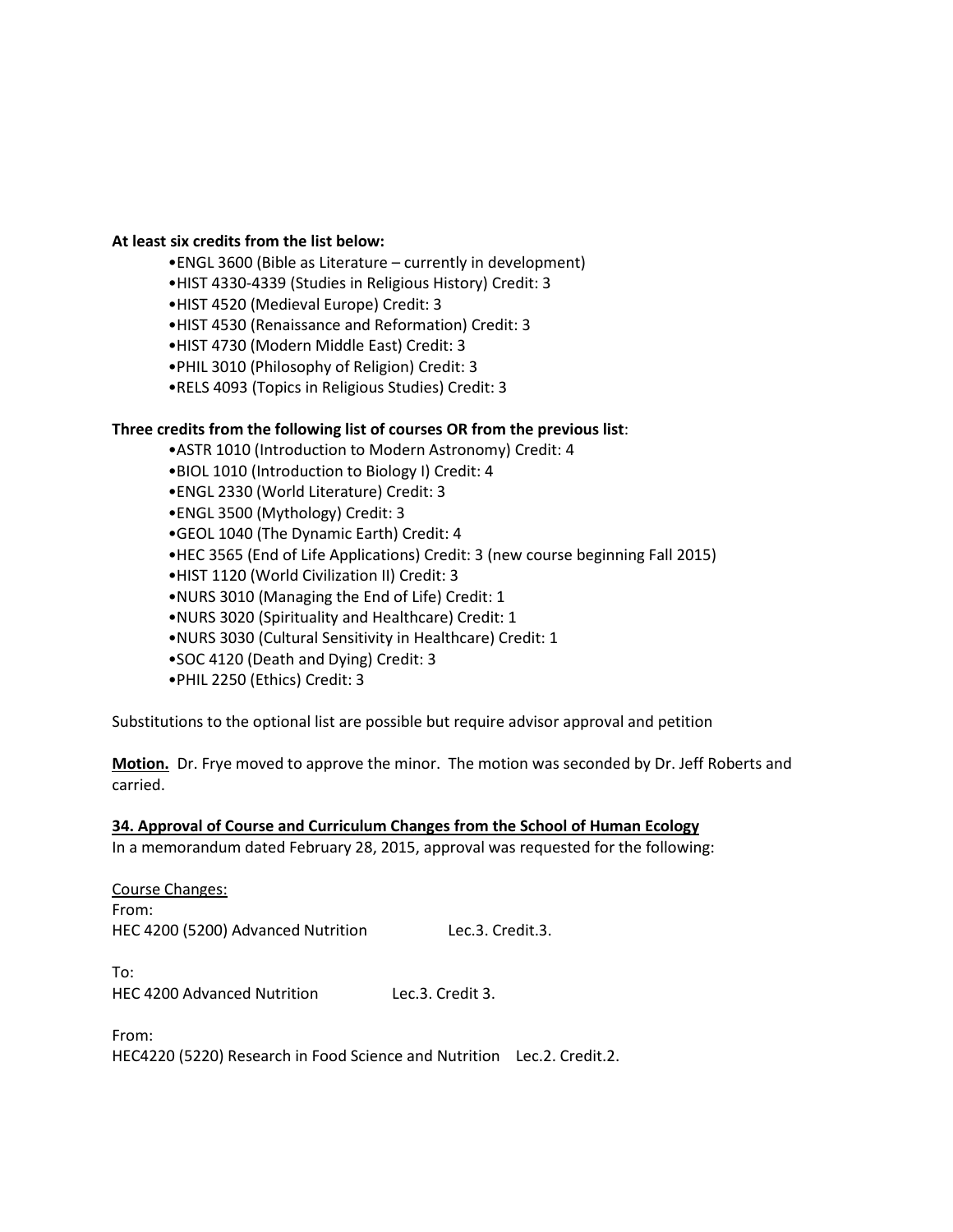| To:<br>HEC 4220 Research in Food Science and Nutrition                                                                                                                                                                                                       | Lec 2.Credit2.                                                                                                                                                                                                                         |
|--------------------------------------------------------------------------------------------------------------------------------------------------------------------------------------------------------------------------------------------------------------|----------------------------------------------------------------------------------------------------------------------------------------------------------------------------------------------------------------------------------------|
| From:<br>HEC 4242 (5242) Food Systems Administration                                                                                                                                                                                                         | Lec.3.Credit3.                                                                                                                                                                                                                         |
| To:<br>HEC 4242 Food Systems Administration                                                                                                                                                                                                                  | Lec.3. Credit 3.                                                                                                                                                                                                                       |
| From:<br>HEC 4250 (5250) Field Experience in School Food Service<br>Prerequisite: HEC 3240 and HEC 4242 (5242). Work experience in school food service management.<br>and responsibilities and work requirements, for HEC internships and field experiences. | Lab. 4. Credit.4.<br>Supervision by instructor and Tennessee -certified School Food Service Supervisor. See the HEC 4990<br>(5990) Internship manual, additional information section, regarding criteria including student eligibility |
| To:<br>HEC 4250 Field Experience in School Food Service<br>the direction of a Certified School Food Service Supervisor.                                                                                                                                      | Credit 6.<br>Prerequisite: HEC 3240 and HEC 4242. Supervised work experience in a school food service setting under                                                                                                                    |
| From:<br>HEC 4271 (5271) Medical Nutrition Therapy<br>Prerequisite: HEC 3270. Prerequisite or corequisite: HEC 4200(5200). Medical nutrition therapy and<br>nutritional status assessment.                                                                   | Lec.3.Credit.3                                                                                                                                                                                                                         |
| To:<br>HEC 4271 Medical Nutrition Therapy<br>status assessment.                                                                                                                                                                                              | Lec.3. Credit.3.<br>Prerequisite: HEC 3270. Prerequisite or corequisite: HEC 4200. Medical nutrition therapy and nutritional                                                                                                           |
| From:<br><b>HEC 4272 Clinical Dietetics</b><br>nutrition therapy in a supervised environment and practice setting.                                                                                                                                           | Lec.3. Credit.3.<br>Prerequisite: HEC 4200(5200), HEC 4271 (5271), HEC major, and senior standing. Application of medical                                                                                                              |
| To:<br><b>HEC 4272 Clinical Dietetics</b>                                                                                                                                                                                                                    | Lec.3. Credit.3.                                                                                                                                                                                                                       |

Prerequisite: HEC 4200, HEC 4271, HEC major, and senior standing. Application of medical nutrition therapy in a supervised environment and practice setting.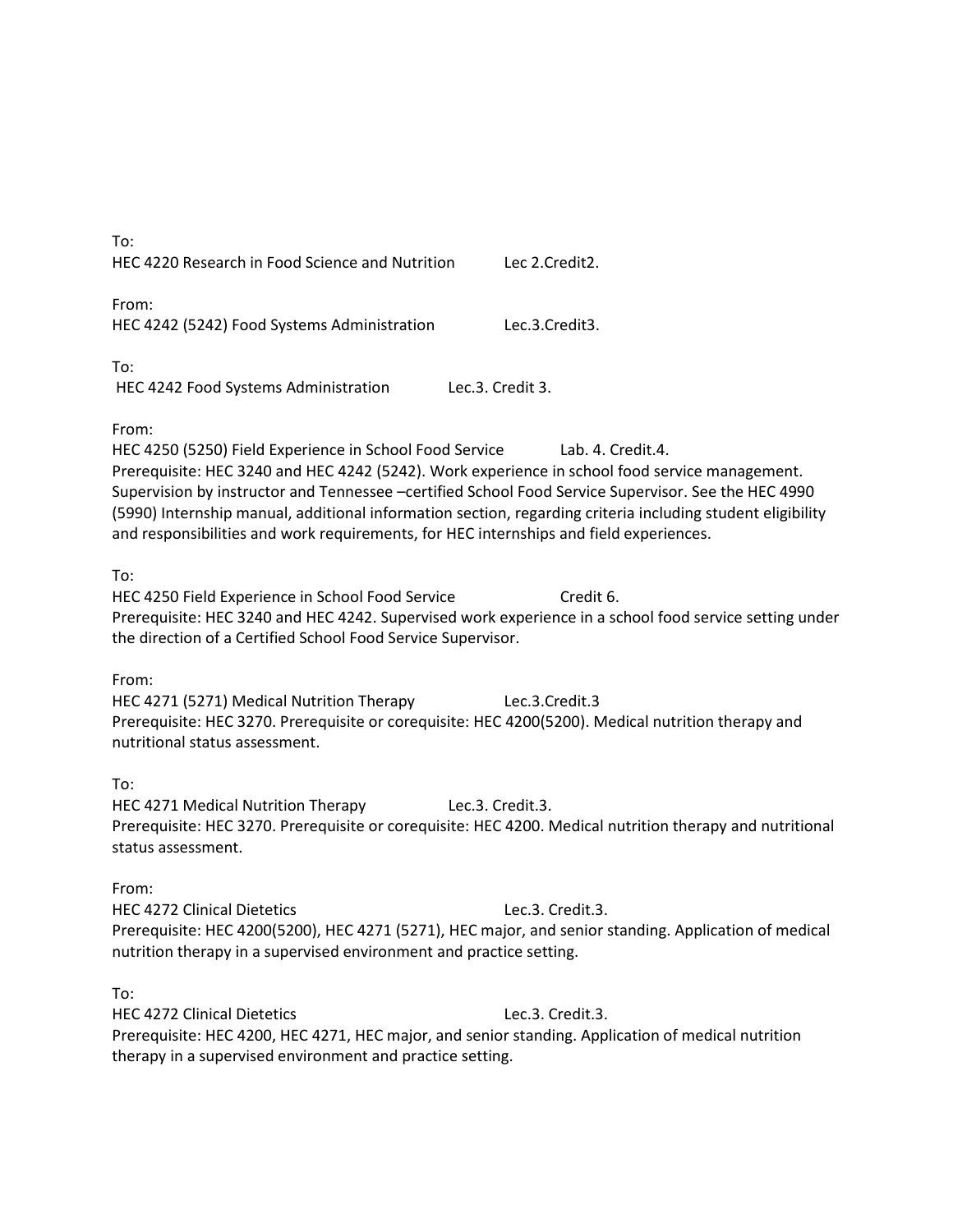| From:                      |                 |
|----------------------------|-----------------|
| HEC 4990 (5990) Internship | Credit 3,6,8,12 |

To: HEC 4900 Internship Credit 3,6,8,12

From:

HEC 4600 Theories in Family Development and Relationships Lec. 3. Credit 3. Prerequisite B in HEC 3700 or consent of instructor. Examination of existing theoretical frameworks to provide a context for understanding contemporary families in the complex social world. Family development and relationships, diversity in contemporary settings is emphasized; application of a framework in analysis of interaction and the dynamics of families.

To:

HEC 4600 Theories in Family Development and Relationships Lec.3. Credit.3. **Prerequisite: HEC Major/ Junior or senior classification**  Development, relationships, and influencing factors in the eight stages of the family life cycle and diversity of family contexts in contemporary society.

From:

HEC 4610 (6610) Families: Normative/Catastrophic Issues Lec.3. Credit.3. Cross Listing CFS 6610

To: HEC 4610 Families: Normative/Catastrophic Issues Lec.3. Credit.3.

From:

HEC 4610 Families: Normative/Catastrophic Issues Lec.3.Credit.3. Prerequisite: Junior or Senior Standing; HEC 2060. In depth study of family stress and effective coping mechanisms that relate to normative transitions and crisis events. Preparation for internships.

To:

HEC 4610 Families: Normative/Catastrophic Issues Lec.3.Credit.3. Prerequisite: Junior or Senior Standing; HEC 2065. In depth study of family stress and effective coping mechanisms that relate to normative transitions and crisis events.

From:

HEC 4940(5940) Nutrition, Fitness and Wellness Lec.2. Credit.2. Basic principles of wellness promotion through exercise and nutrition; assessment and intervention strategies are included. Students enrolled in the 5000-level course will be required to complete additional work as stated in the syllabus.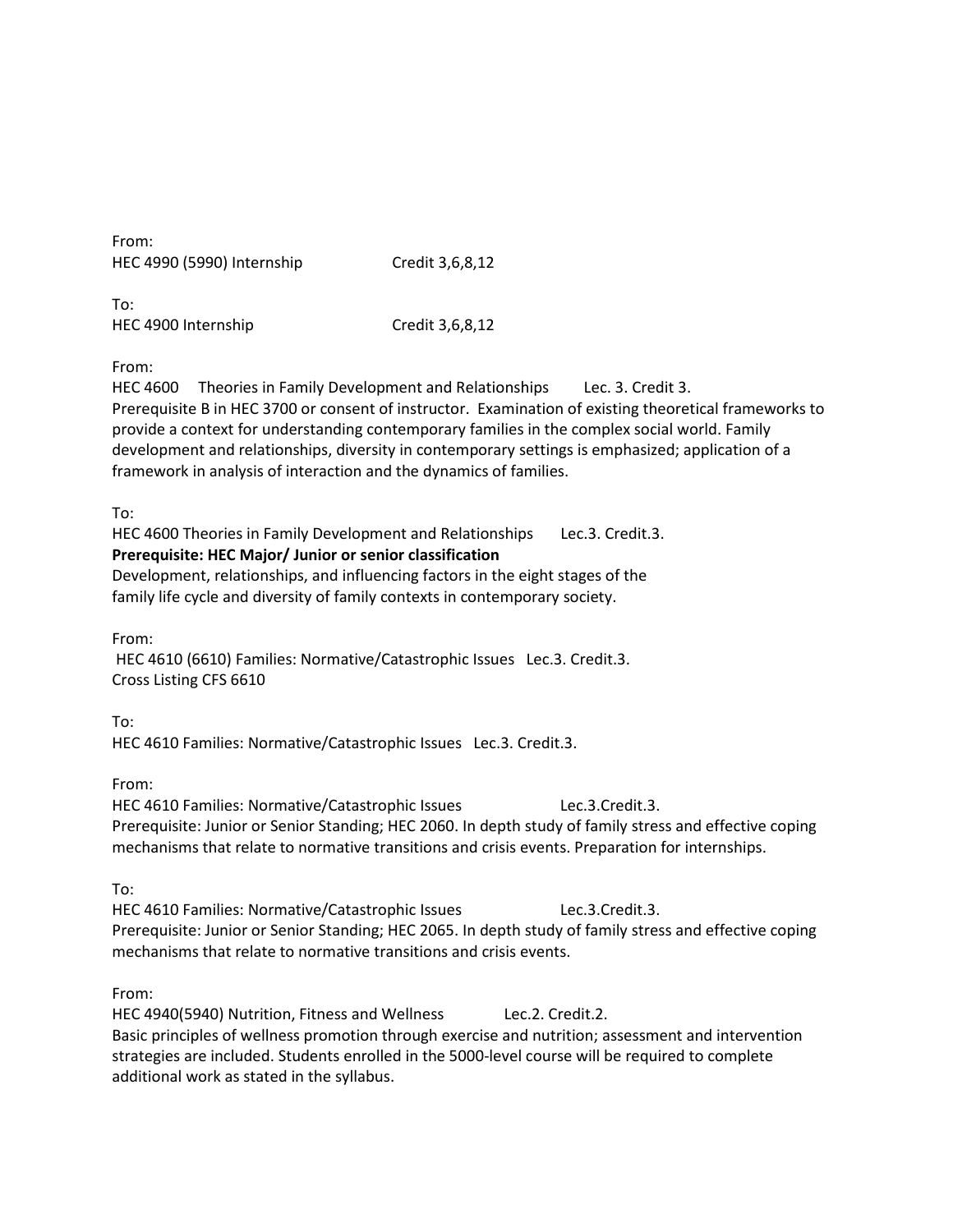To:

HEC 4940 Nutrition, Fitness and Wellness Lec.2. Credit.2. Basic principles of wellness promotion through exercise and nutrition: assessment and intervention strategies are included.

From:

HEC 3500 Development: Middle Childhood/Adolescence Lec.3.Credit.3. Basic principles of child development from ten to eighteen years.

To:

HEC 3500 Development: Middle Childhood/Adolescence Lec.3.Credit.3. Basic principles of child development from ten-eighteen years including the prevalence, etiology, and psychosocial factors that contribute to challenges in adolescent development and impact on family and society.

From:

HEC 4993: Field Experience- Environmental Health Science Credit 6. Prerequisite: HEC 4242 (5242), HEC major, senior standing. Supervised work experience with an Environmental Health Science professional for application of sanitation, inspection, disease control, and quality control skills. Course may be repeated one time.

To:

HEC 4993: Field Experience- Environmental Health Science Credit 6. Prerequisite: HEC 4242, HEC major, senior standing. Supervised work experience with an Environmental Health Science professional for application of sanitation, inspection, disease control, and quality control skills. Course may be repeated one time.

From:

HEC 4994- Field Experience – Health Care Credita. Prerequisite: HEC 4242 (5242), HEC 4272 and senior standing. Supervised work experience in a health care facility to develop medical nutrition therapy skills. Course may be repeated one time. See the HEC 4990(5990) Internship Manual, additional information section, regarding criteria including student eligibility and responsibilities and work requirement for HEC internships and field experiences.

TO:

HEC 4994- Field Experience – Health Care Credita. Prerequisite: HEC 4242, HEC 4272 and senior standing. Supervised work experience in a health care facility to develop medical nutrition therapy skills. Course may be repeated one time.

From: HEC 4995 Field Experience – Food Systems Credit 6.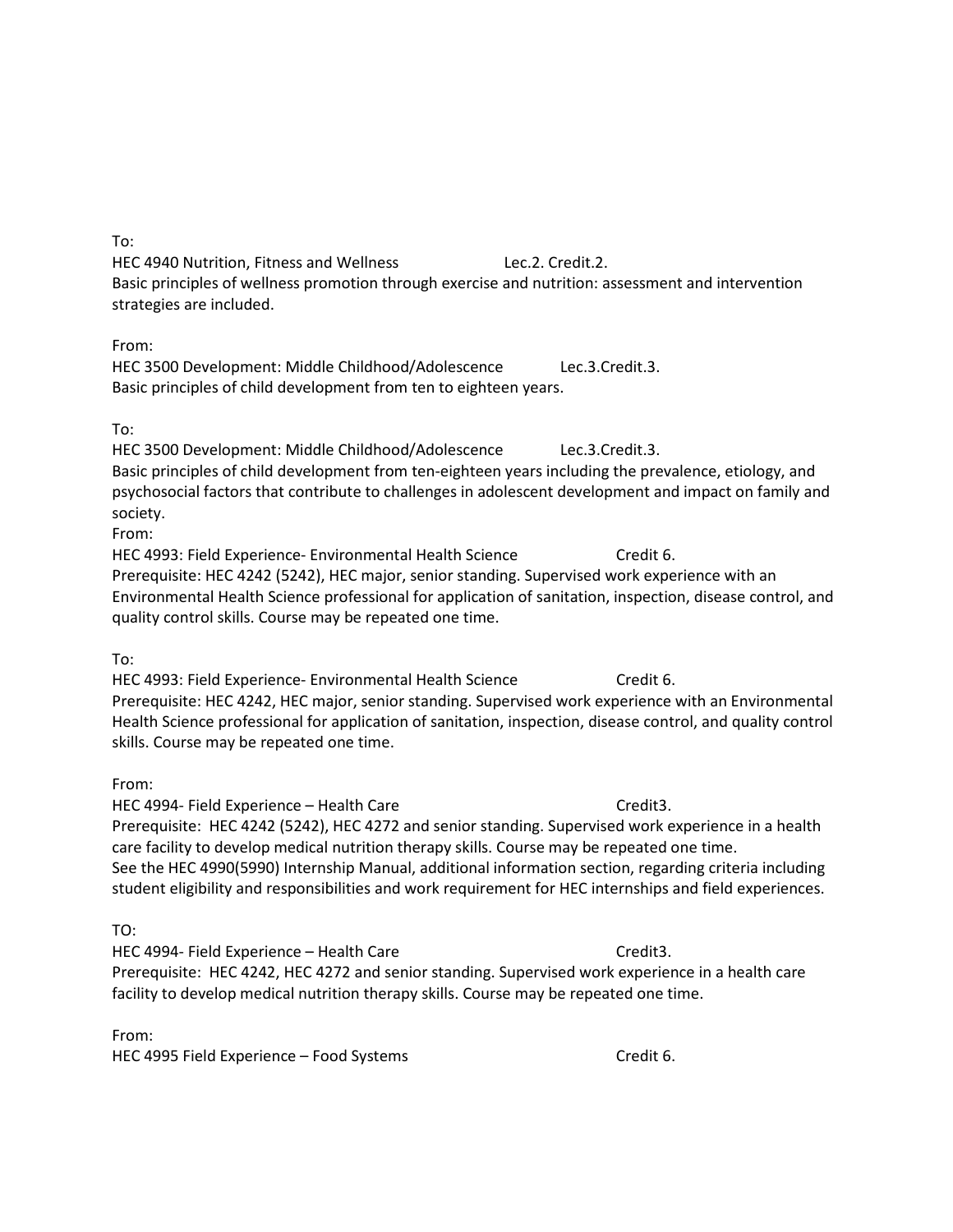Prerequisite: HEC 4242 (5242), HEC major, senior standing, Supervised work experience in a food related organization for application of food service, inspection, or quality control skills. Course may be repeated one time.

TO:

HEC 4995 Field Experience – Food Systems Credit 6. Prerequisite: HEC 4242, HEC major, senior standing, Supervised work experience in a food related organization for application of food service, inspection, or quality control skills. Course may be repeated one time.

Curriculum Changes: From: EXPW 2150 Human Sexuality Lec. 3. Credit.3. To: HEC 3565 End of Life Applications for Children and Families Lec.3.Credit.3.

From: SOC 3650 Juvenile Delinquency

To: HEC 3290 Nutrition through the Lifespan

**Motion.** Dr. Anderson moved to approve the changes effective Fall 2015. The motion was seconded by Dr. Groundland and carried.

# **35. Information Only – Revisions to Undergraduate Degree Requirements**

Ms. Winningham presented the following information regarding revisions to be made in the next edition of the catalog.

With the process of creating policy for the baccalaureate degree requirements and the posting of minors in December, we have reviewed the information provided in the current Undergraduate Catalog for degree requirements. I would like to present as an informational item the changes that we will be making with the next edition of the catalog. Deletions will display as text that has been struck through and additions will be in red text. We will also change the title of this section from *University Requirements for a Baccalaureate Degree* to *Undergraduate Degree Requirements.*

See Attachment for Revisions

# **36. Election of 2015-16 Chairperson**

Dr. Anderson, representing the nomination committee of Dr. Baker, Dr. Boles and herself, presented the nomination of Dr. Allan Mills to serve as the 2015-16 chairperson.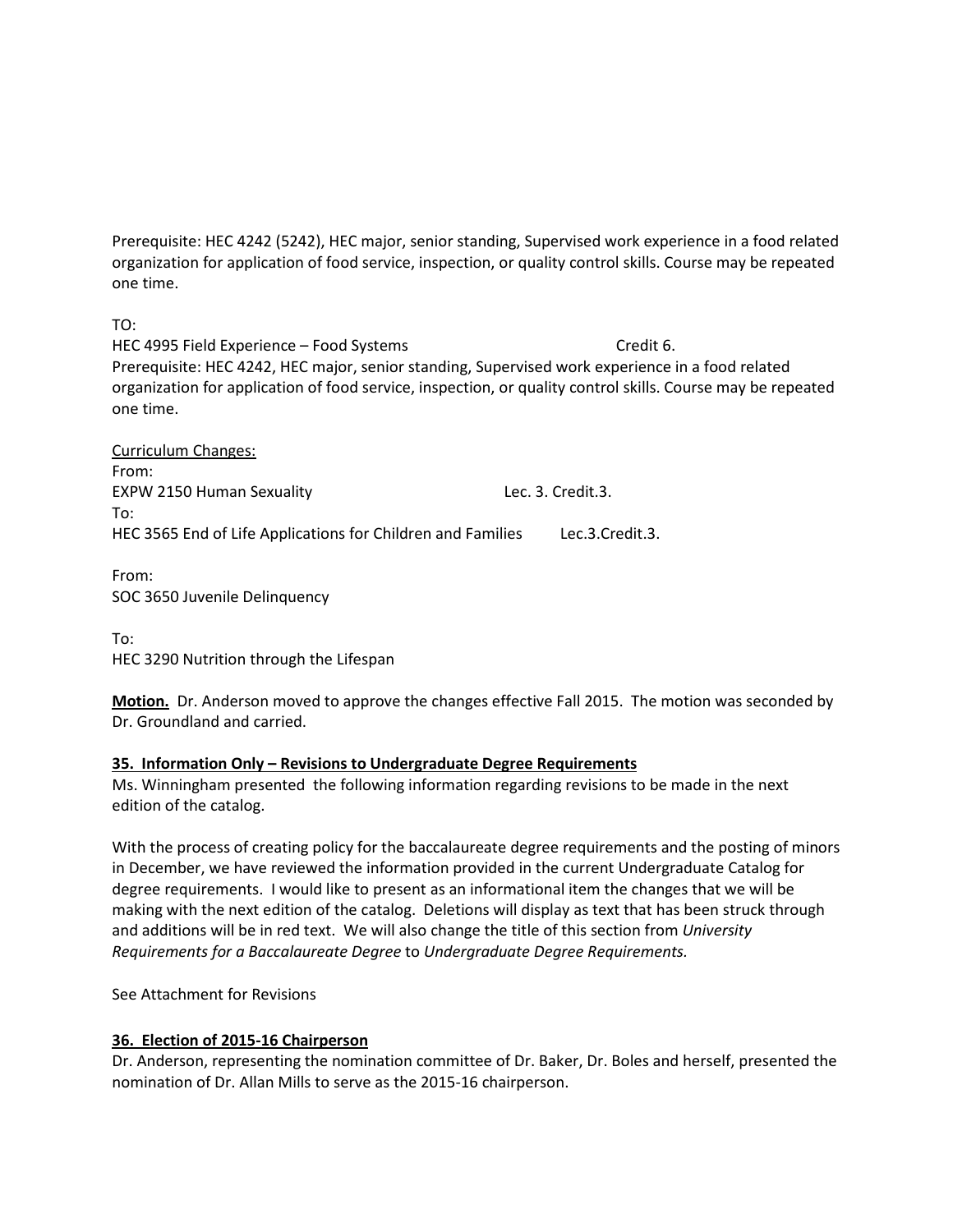**Motion.** Dr. Anderson moved to close nominations and Dr. Mills was elected by Acclamation.

# **37. Other Such Matters**

# **Informational Item – Sociology and Political Science Course Number Change**

In a memorandum dated March 31, 2015, the following course number change was requested. The course was approved at the February 12, 2015 meeting.

From:

CJ/SOC 4910 Geographic Information Applications in the Social Sciences To:

CJ/SOC 4911 Geographic Information Applications in the Social Sciences

# **Approval of Course Changes from the Department of Foreign Languages**

In a memorandum dated March 17, 2015, approval was requested for the following:

# Course Change:

From:

FLST 2520. The Cultures and Peoples of North Africa. Lecture: 3. Credit: 3.

Prerequisites: None.This course is an introduction to the culture, politics, geography, diversity, arts, social structures, and history of Morocco, Algeria, and Tunisia. Credit will not be given for both FLST 2520 and FLST 3520.

To:

FLST 2520. The Cultures and Peoples of North Africa. Lecture: 3. Credit: 3. Prerequisites: None.This course is an introduction to the culture, politics, geography, diversity, arts, social structures, and history of selected nations of North Africa. Credit will not be given for both FLST 2520 and FLST 3520.

**Motion.** Dr. Groundland moved to approve the change. The motion was seconded by Dr. Stein and carried.

# **Approval of Minor from the Department of Communication**

In a memorandum dated October 10, 2014, approval was requested for the following:

# Minor in Speech Communication

From:

# *Curriculum:*

A minor in Speech Communication will consist of:

- o SPCH 2410 Introduction to Speech Communication Credit: 3. Or
- o PC 2500 Communicating in the Professions Credit: 3.

# **At least 4 courses from the following:**

- o SPCH 3620 Intercultural Communication Credit: 3.
- o SPCH 3630 Discussion and Parliamentary Procedure Credit: 3.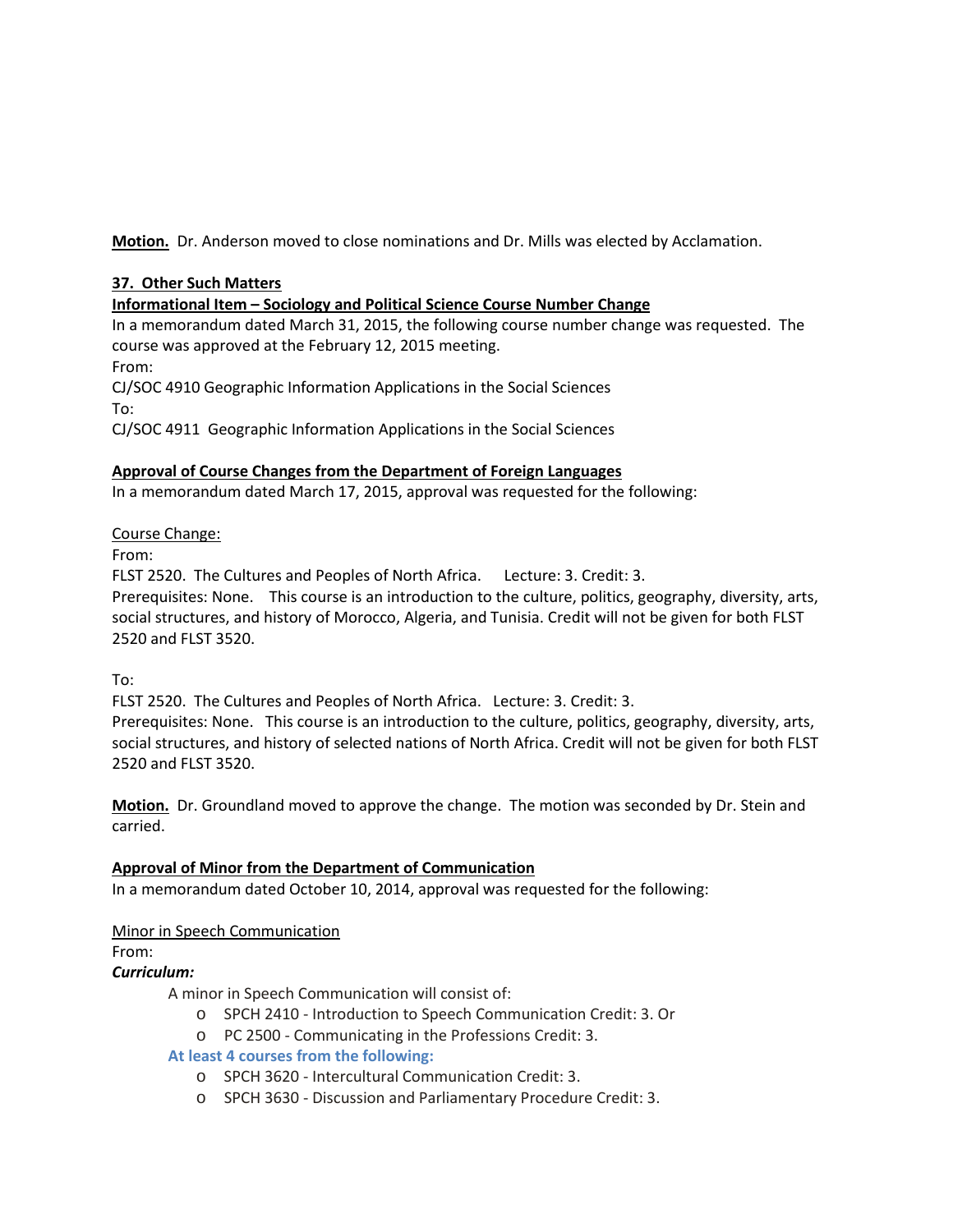- o SPCH 3120 Visual Communication/Rhetoric Credit: 3.
- o SPCH 3130 Speech Activities Credit: 3.
- o SPCH 3610 Foundations of Speech Credit: 3.
- o SPCH 4410 Organizational Communication Credit: 3.
- o SPCH 4630 (5630) Persuasion Credit: 3.
- o SPCH 4430 (5430) Interpersonal Communication Credit: 3.
- o LING 4440

#### **Note:**

Students who complete a minor in Speech Communication will receive a certificate from the Division of Communication, Department of English and Communications.

# To:

# *Curriculum:*

A minor in Speech Communication will consist of:

- o SPCH 2410 Introduction to Speech Communication Credit: 3. Or
- o PC 2500 Communicating in the Professions Credit: 3.

Additionally the minor will consist of 4 courses offered by the speech communication program, two of the courses must be upper division (3000 and above). LING 4440 - Semiotics: Code Systems and Language Theory can be applied to the minor in speech communication.

#### **Note:**

Students who complete a minor in Speech Communication will receive a certificate from the Speech Communication Division of the Communication Department.

**Motion.** Dr. Wilson moved to approve the change effective Fall 2015. The motion was seconded by Ms. Galloway and carried.

#### **Music Item Removed from Table from February 12, 2015 Meeting**

Dr. Baker made a motion to remove from the table curriculum changes #1 and #2, under agenda item #3, from the February 12, 2015 meeting. The motion was seconded by Dr. Wilson and carried.

On behalf of the committee, Dr. Huo acknowledged Dr. Craven for a job well done.

Dr. Hodum reminded the committee of other requirements to graduate – 36 upper division hours; minimum grade average, and 60 hours at senior institution.

The meeting adjourned at 4:30.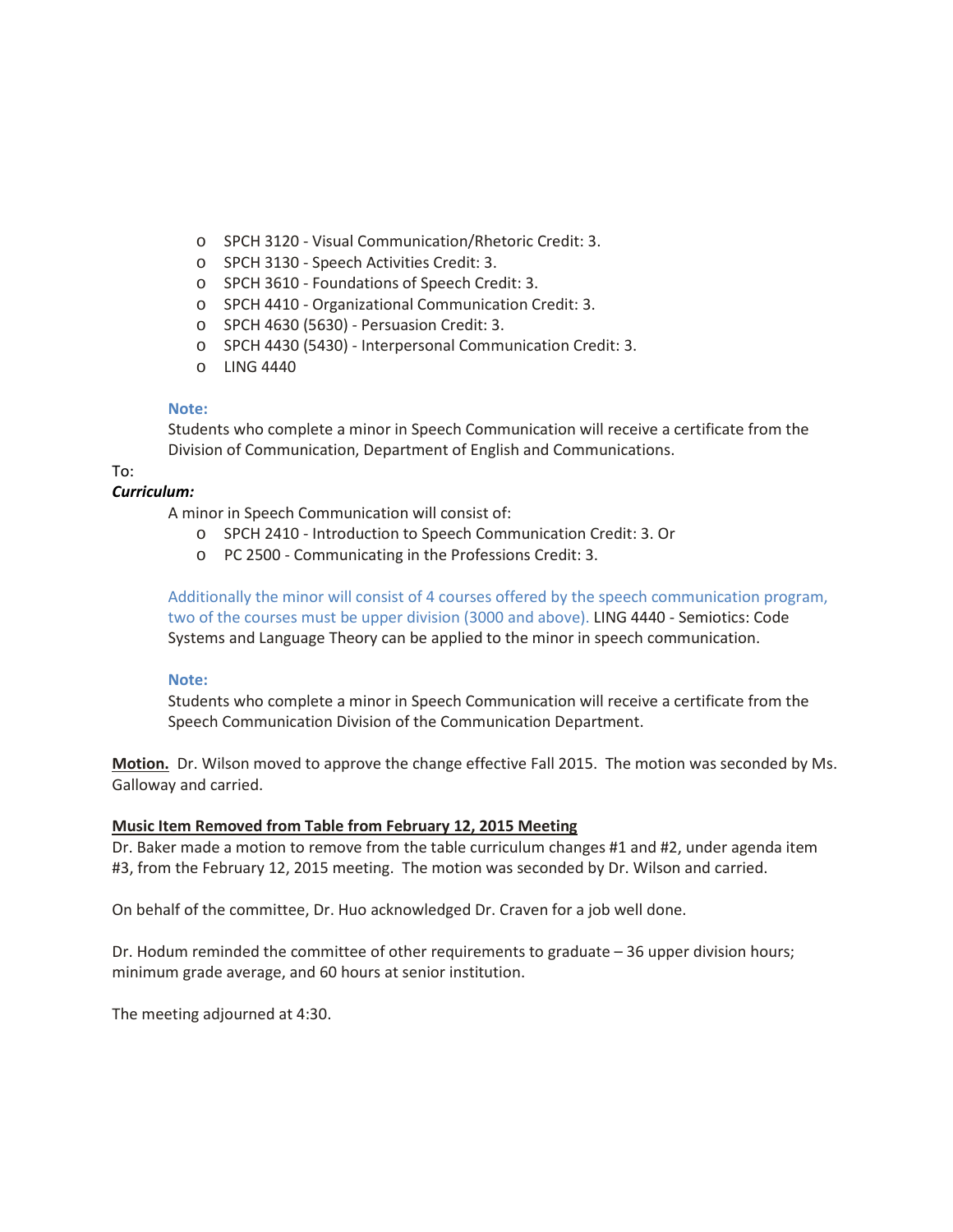# **ATTACHMENT**

#### **University Requirements for a Baccalaureate Degree Undergraduate Degree Requirements**

Each student is personally responsible for completing all requirements established for his or her degree by the University, college, and department. It is the student's responsibility to inform himself or herself of these requirements. A student's advisor may not assume these responsibilities. Any substitution, waiver, or exemption from any established requirement or academic standard may be accomplished only with appropriate approval.

In addition to the requirements listed below, other requirements for a given degree and major may be determined by consulting the portion of the catalog devoted to the particular college or school offering the degree. International students must fulfill all requirements but should consult the special provisions described in Admission of International Students: Undergraduate Study of this catalog.

1. **General Education Requirements:** 41 semester hours selected from courses in 6 categories (see table below).

General education, the foundation of the undergraduate collegiate experience, encompasses the knowledge, skills, attitudes, and values that are obtained from studies in communication, mathematics, social and natural sciences, and humanities. General education is unbounded by academic disciplines and honors the relationships among bodies of knowledge. General education develops the cognitive process of reasoning essential for effective functioning and self-directed learning. General education provides opportunities for the student:

- to think logically, critically, and creatively;
- to communicate effectively both orally and in writing;
- to read extensively and perceptively;
- to explore moral and aesthetic values, social relationships, and critical thinking through the humanities;
- to understand the importance of key social institutions, ethics and values, and how individuals influence events and function with others in these institutions throughout the world;
- to appreciate creative and aesthetic expressions along with their impact on individuals and cultures;
- to express, define, and logically explore questions about the world through mathematics;
- to use computer technology to communicate and to solve problems;
- to use acquired facts, concepts, and principles of the physical and natural sciences in applying the scientific process to natural phenomena;
- to perceive the importance of wellness and values in human life;
- to manifest a commitment to life long learning.

These outcomes will be acquired in the general education requirements with additional depth obtained in the curriculum of the major and through participation in extracurricular activities. **Common Catalog Statement Regarding General Education**

Effective Fall Semester 2004, each institution in the State University and Community College System of Tennessee (The Tennessee Board of Regents System) will share a common lower-division general education core curriculum of forty-one (41) semester hours for baccalaureate degrees and the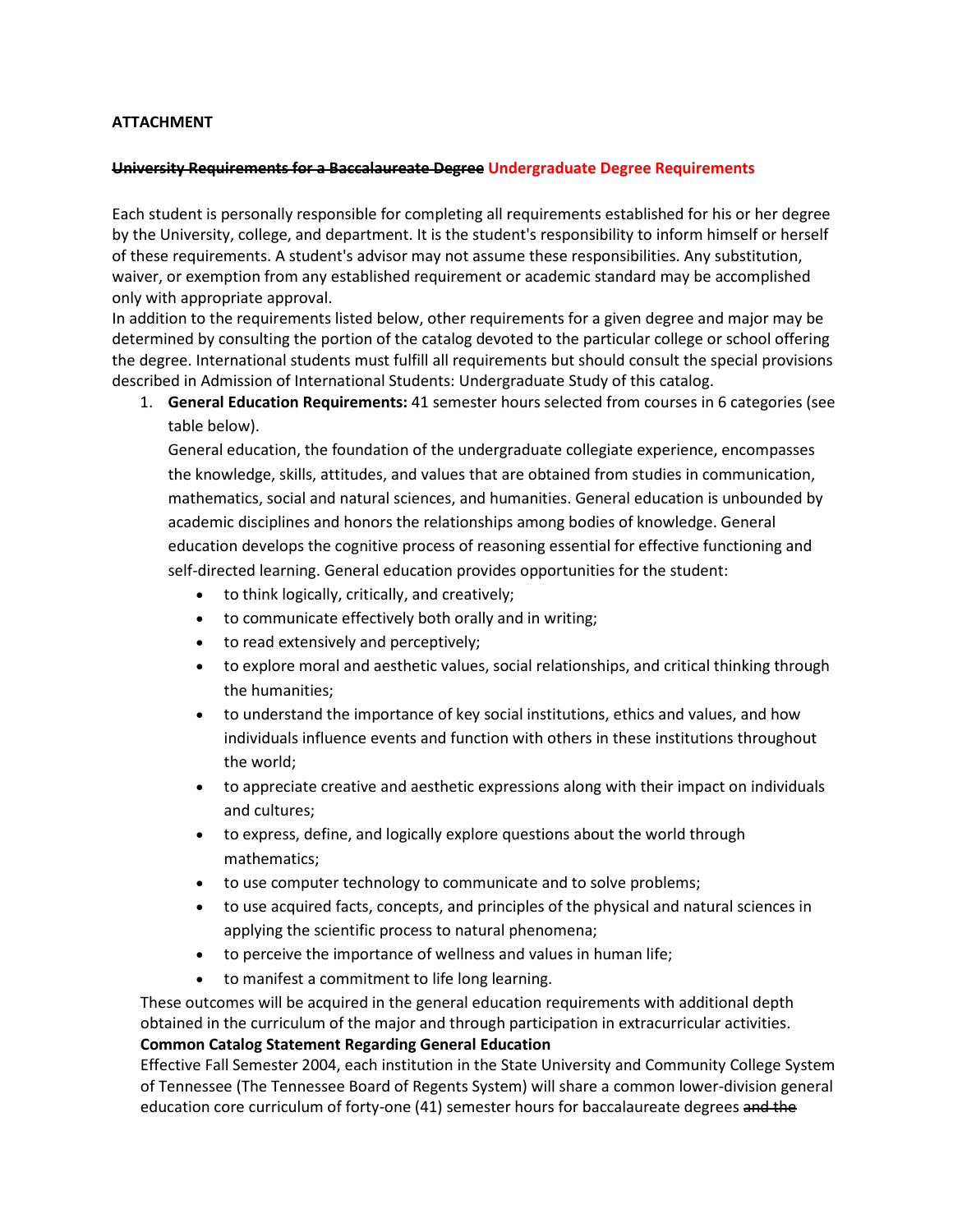Associate of Arts and the Associate of Science degrees. Lower-division means freshman and sophomore courses. The courses comprising the general education curriculum are contained within the following subject categories:

| Baccalaureate Degrees and Associate of Arts and Associate of Science Degrees* |            |
|-------------------------------------------------------------------------------|------------|
| Communication                                                                 | 9 hours**  |
| Humanities and/or Fine Arts                                                   | 9 hours    |
| (At least one course must be in literature.)                                  |            |
| Social/Behavioral Sciences                                                    | 6 hours    |
| History                                                                       | 6 hours*** |
| <b>Natural Sciences</b>                                                       | 8 hours    |
| <b>Mathematics</b>                                                            | 3 hours    |
| Total                                                                         | 41 hours   |
|                                                                               |            |

\*Foreign language courses are an additional requirement for the Associate of Arts (A.A.) and Bachelor of Arts (B.A.) degrees. The B.A. degree requires proficiency in a foreign language equivalent to completion of two years of college-level work. The A.A. degree requires proficiency in a foreign language equivalent to completion of one year of college-level work.

\*\*Six hours of English Composition and three hours in English oral presentational communication are required.

\*\*\*Students who plan to transfer to Tennessee Board of Regents (TBR) universities should take six hours of United States History (three hours of Tennessee History may substitute). Students who plan to transfer to University of Tennessee System universities or to out-of-state or private universities should check requirements and take the appropriate courses.

Although the courses designated by Tennessee Board of Regents (TBR) institutions to fulfill the requirements of the general education subject categories vary, transfer of the courses is assured through the following means:

- Upon completion of an A.A. or A.S. degree, the requirements of the lower-division general education core will be complete and accepted by a TBR university in the transfer process.
- If an A.A. or A.S. is not obtained, transfer of general education courses will be based upon fulfillment of complete subject categories. (Example: If all eight hours in the category of Natural Sciences are complete, then this "block" of the general education core is complete.) When a subject category is incomplete, course-by-course evaluation will be conducted. The provision of block fulfillment pertains also to students who transfer among TBR universities.
- Institutional/departmental requirements of the grade of "C" will be honored. Even if credit is granted for a course, any specific requirements for the grade of "C" by the receiving institution will be enforced. In certain majors, specific courses must be taken also in general education. It is important that students and advisors be aware of any major requirements that must be fulfilled under lower-division general education.

Courses designated to fulfill general education by Tennessee Tech University are published below. A complete listing of the courses fulfilling general education requirements for all system institutions is available on the TBR website (https://www.tbr.edu/academics/transfer-and-articulation) under Transfer and Articulation Information.

#### **TTU Courses Recommended for the TBR General Education Core**

#### *Communication (9 hours)*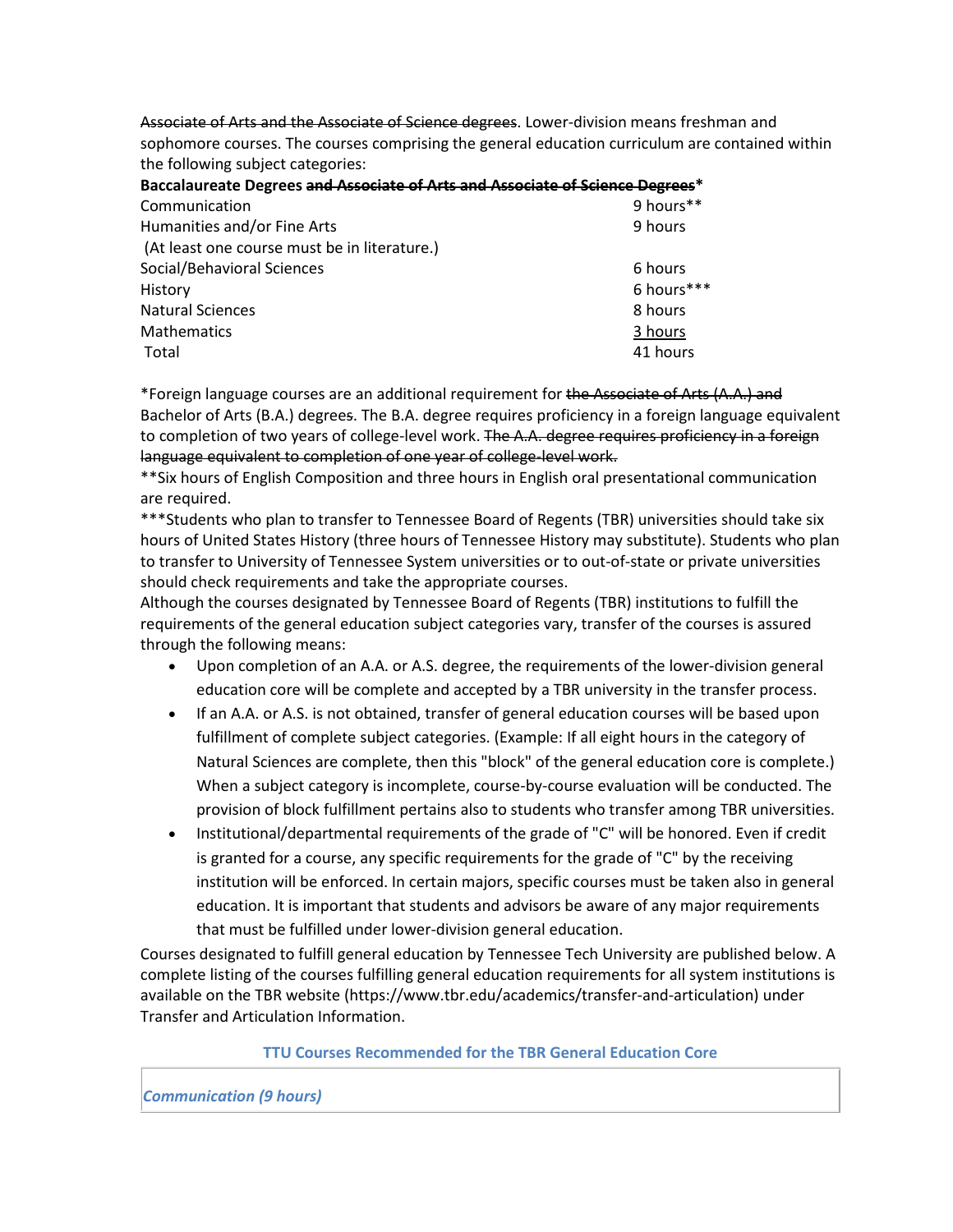| <b>English composition (6 hours)</b>                                                                                 |   |  |
|----------------------------------------------------------------------------------------------------------------------|---|--|
| ENGL 1010 - Writing I                                                                                                | 3 |  |
| ENGL 1020 - Writing II                                                                                               | 3 |  |
| English oral presentational communication (3 hours)                                                                  |   |  |
| SPCH 2410 - Introduction to Speech Communication                                                                     | 3 |  |
| PC 2500 - Communicating in the Professions                                                                           | 3 |  |
| <b>Mathematics (3 hours)</b>                                                                                         |   |  |
| MATH 1010 - Introduction to Contemporary Mathematical Ideas                                                          | 3 |  |
| MATH 1130 - College Algebra                                                                                          | 3 |  |
| MATH 1420 - Survey of Elementary Mathematics II                                                                      | 3 |  |
| MATH 1530 - Elementary Probability and Statistics                                                                    | 3 |  |
| MATH 1630 - Finite Mathematics                                                                                       | 3 |  |
| MATH 1710 - Pre-calculus I                                                                                           | 3 |  |
| MATH 1720 - Pre-calculus II                                                                                          | 3 |  |
| MATH 1730 - Pre-calculus Mathematics                                                                                 | 5 |  |
| MATH 1830 - Concepts of Calculus                                                                                     | 3 |  |
| MATH 1910 - Calculus I                                                                                               | 4 |  |
| <b>History (6 hours)</b>                                                                                             |   |  |
| HIST 2010 - American History I                                                                                       | 3 |  |
| HIST 2020 - American History II                                                                                      | 3 |  |
| <b>Humanities and/or Fine Arts (9 hours)</b>                                                                         |   |  |
| At least one literature course, selected from those marked with an asterisk (*), must be included<br>in the 9 hours. |   |  |
| ART 1030 - Art Appreciation                                                                                          | 3 |  |
| *ENGL 2130 - American Literature                                                                                     | 3 |  |
| *ENGL 2230 - British Literature                                                                                      | 3 |  |
| *ENGL 2330 - World Literature                                                                                        | 3 |  |
| FREN 2510 - French Culture and Civilization                                                                          | 3 |  |
| <b>GERM 2520 - German Culture and Civilization</b>                                                                   | 3 |  |

| <b>GERM 2520 - German Culture and Civilization</b> | 3 |
|----------------------------------------------------|---|
| HIST 1010 - Survey of European Civilization I      | 3 |
| HIST 1020 - Survey of European Civilization II     | 3 |
| <b>HIST 1110 - World Civilizations I</b>           |   |
| HIST 1120 - World Civilizations II                 | 3 |
| HIST 1310 - Science and World Cultures             | 3 |
| MUS 1030 - Music Appreciation                      |   |
| PHIL 1030 - Introduction to Philosophy             |   |
| SPAN 2510 - Spanish Culture and Civilization       |   |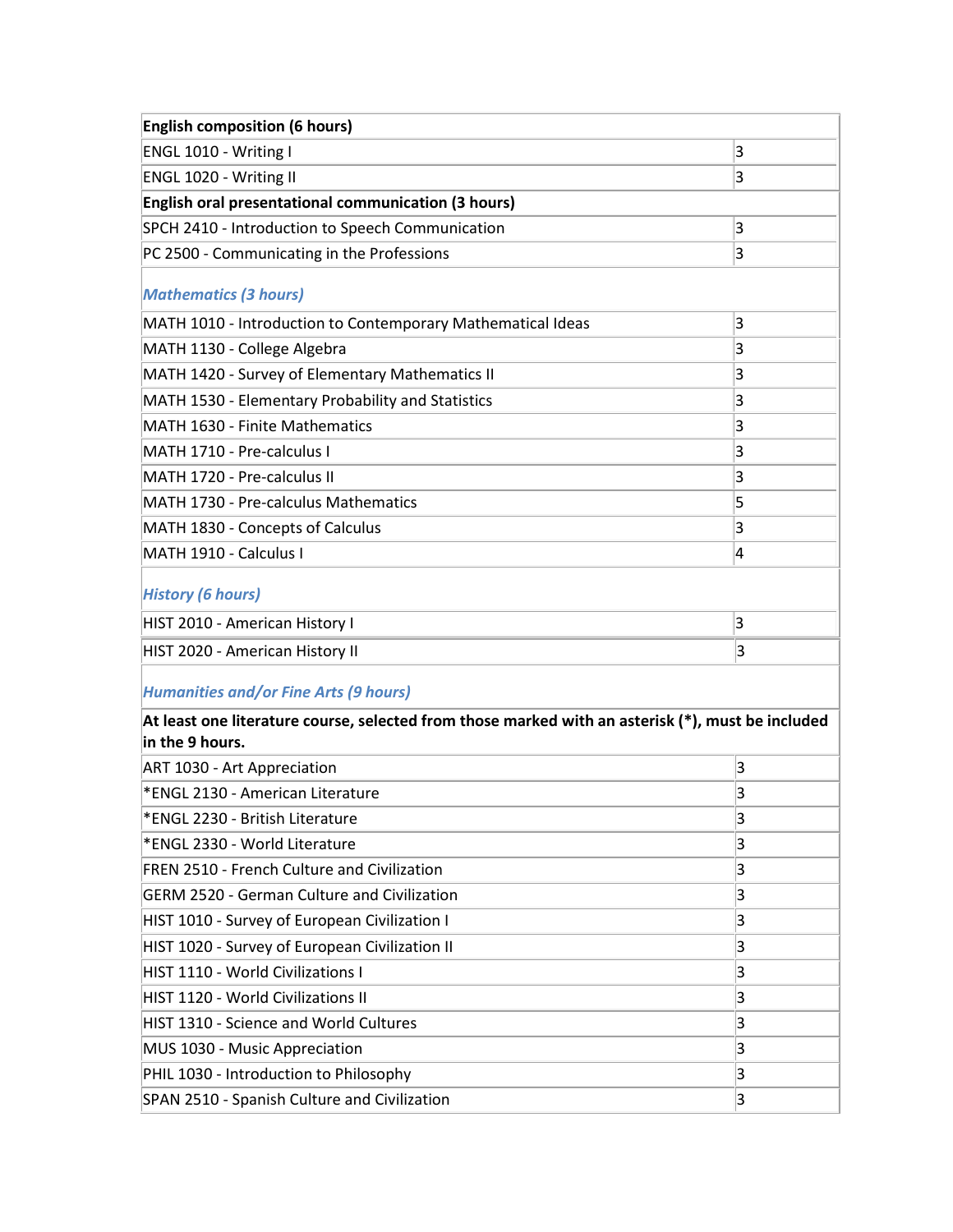| SPAN 2550 - Latin American Culture and Civilization                   | 3        |  |
|-----------------------------------------------------------------------|----------|--|
| THEA 1030 - Introduction to Theatre                                   | 3        |  |
| <b>Social/Behavioral Sciences (6 hours)</b>                           |          |  |
| AGBE 2010 - World Food and Society                                    | 3        |  |
| ANTH 1100 - Introduction to Anthropology                              | 3        |  |
| ECON 2010 - Principles of Microeconomics                              | 3        |  |
| <b>ECON 2020 - Principles of Macroeconomics</b>                       | 3        |  |
| GEOG 1120 - Human Geography                                           | 3        |  |
| GEOG 1130 - Geography of Natural Hazards                              | 3        |  |
| POLS 1000 - American Government                                       | 3        |  |
| PSY 2010 - General Psychology                                         | 3        |  |
| SOC 1010 - Introduction to Sociology                                  | 3        |  |
| WGS 2010 - Introduction to Women and Gender Studies                   | 3        |  |
| <b>Natural Sciences (8 hours)</b>                                     |          |  |
| ASTR 1010 - Introduction to Modern Astronomy                          | 4        |  |
| ASTR 1020 - Introduction to Modern Astronomy                          | 4        |  |
| BIOL 1010 - Introduction to Biology I                                 | 4        |  |
| BIOL 1020 - Introduction to Biology II                                | 4        |  |
| <b>BIOL 1105 - Foundations of Biology</b>                             | 4        |  |
| BIOL 1114 - General Zoology (formerly BIOL 1110 - General Zoology)    | 4        |  |
| BIOL 2110 - General Botany (formerly BIOL BIOL 1120 - General Botany) | 4        |  |
| BIOL 1310 - Concepts of Biology and Environment                       | 3        |  |
| BIOL 2010 - Human Anatomy and Physiology I                            | 4        |  |
| BIOL 2020 - Human Anatomy and Physiology II                           | 4        |  |
| CHEM 1010 - Introduction to Chemistry I                               | 4        |  |
| CHEM 1020 - Introduction to Chemistry II                              | 4        |  |
| CHEM 1110 - General Chemistry I                                       | 4        |  |
| CHEM 1120 - General Chemistry II                                      | 4        |  |
| CHEM 1310 - Concepts of Chemistry                                     | 3        |  |
| GEOG 2100 - Introduction to Meteorology                               | 4        |  |
| GEOL 1040 - The Dynamic Earth                                         | 4        |  |
| GEOL 1045 - Earth Environment, Resources, and Society                 | 4        |  |
| <b>GEOL 1310 - Concepts of Geology</b>                                | 3        |  |
| PHYS 1310 - Concepts of Physics                                       | 3        |  |
| PHYS 2010 - Algebra-based Physics I                                   | 4        |  |
| PHYS 2020 - Algebra-based Physics II                                  | 4        |  |
| PHYS 2110 - Calculus-based Physics I/PHYS 2111 (lab)                  | $4(3+1)$ |  |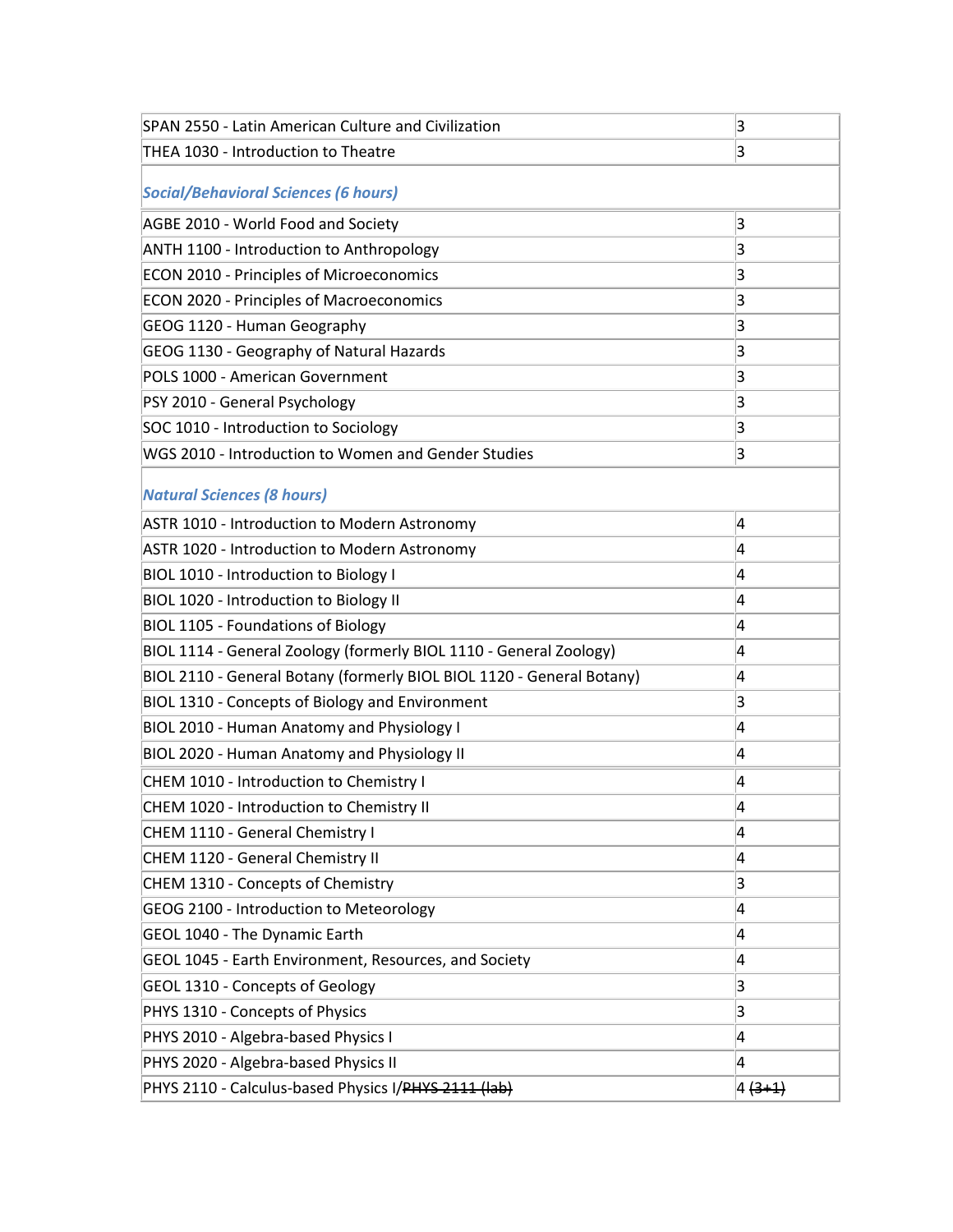# 2. **Special course requirements:**

- 1. English must be taken each semester, except the summer, until this requirement is completed. ENGL 1010-ENGL 1020 may not be dropped. Correspondence credit in ENGL 1010-ENGL 1020 will not be accepted.
- 2. The prerequisite for ENGL 1020 is a grade of C or better in ENGL 1010, and the prerequisite for a 2000-level English course is a grade of C or better in ENGL 1020. If a transfer student has completed two semesters of composition and has a grade of D in ENGL 1020, then the student must repeat ENGL 1020 before beginning the literature courses. ESL classes do not satisfy the ENGL 1010 and ENGL 1020 communication requirement of the general education core, nor do these courses count toward any degree requirements.
- 3. Students must take a mathematics course no later than their second semester at TTU and take mathematics each semester thereafter until the mathematics general education core requirement is satisfied.
- 4. All students must complete six hours of American History except those students who are majoring in Chemical, Civil, Computer, Electrical and Mechanical Engineering. If the student has not completed one unit of American History in high school, the student will be required to complete American History for the deficiency.
- 3. Completion of the curriculum for the major subject and degree chosen, as outlined under the department in which the major is offered. A major is outlined under the chosen curricula and must contain at least 6 hours of upper division in residence at Tennessee Technological University.
- 4. A minimum of 120 semester hours including 36 hours of 3000 and 4000 level upper-division credit approved courses are required for a baccalaureate degree except for Interdisciplinary majors who are required 45 hours. Not more than 33 semester hours may be earned by correspondence, workshop or extension, or by a combination of these and special examination. Not more than 12 semester hours in music ensembles, Physical Education 1010-1990, and Military Science activity courses may be counted toward graduation. (Not more than 12 semester hours of credit in activity courses may be counted toward the Bachelor's degree requirement.) A student transferring credit from a two-year institution must complete a minimum of 60 semester hours at a senior institution.
- 5. All courses required for the major must be passed with at least a "D" on the final attempt if the student does not withdraw from the course.
- 6. A general quality point average of 2.0 (C) and a general average of 2.0 in the courses offered in the major subject. Transfer students also must attain at Tennessee Technological University a general average of 2.0 and an average of 2.0 in the courses taken in the major subject.
- 7. **Residence:** To meet the residence requirements, a student must complete at least 25 percent of the credit for the degree requirements including a minimum of 24 of the last 30 semester hours of 3000 and 4000 level requirements at Tennessee Technological University.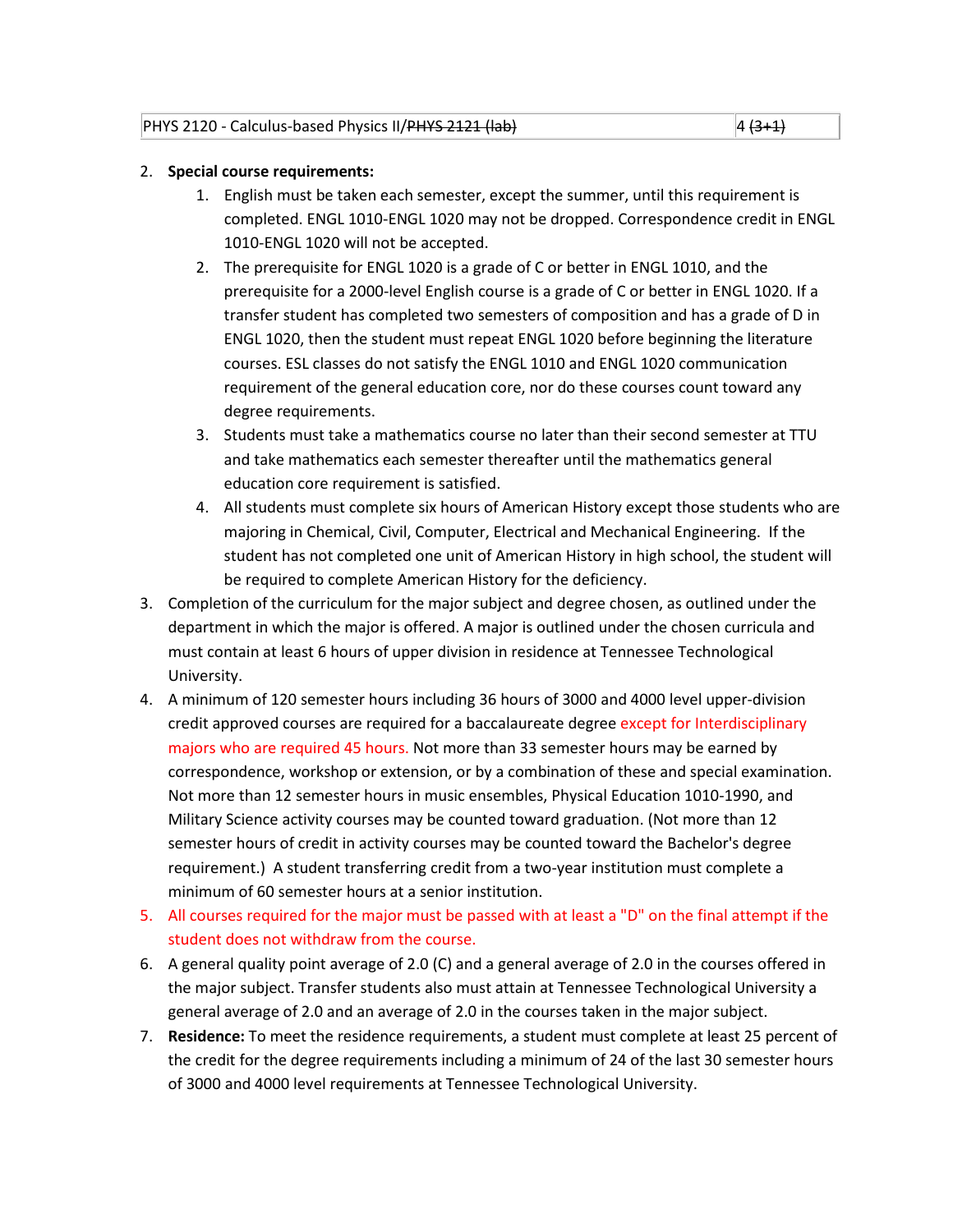- 8. Each academic department is to ensure that its candidates for graduation have satisfactorily corrected deficiencies in communication skills so that they will be able to read, write, speak, and comprehend on a level that will permit them to function successfully in their chosen fields as college graduates.
- 9. All faculty members are encouraged to report students judged deficient in communication skills to the student's major department for referral to the Writing Center.
- 8. Students who are majoring in another field but are taking course work in the College of Business must limit credit for the degree in business courses to 25 percent of the degree or 24 30 hours for the 120 hour degree as limited by AACSB.
- 9. **Definition of Minors:** A minor is 15 hours. A student may elect to complete more than one minor.
	- 1. A minor in any specific discipline in the College of Arts and Sciences must include 6 Upper Division hours. A minor in English may not include ENGL 1010 or ENGL 1020. A minor in Mathematics must include MATH 1910 and MATH 1920 and it may not include a course numbered below MATH 1910.

A minor for Arts and Sciences students requires the completion of 15 semester hours, including 6 upper-division hours, in a coherent program of study. The criterion of coherence may be met in either of two ways: (1) by following the minor curriculum prescribed by any department or college at TTU, so long as it includes at least 6 upperdivision hours; (2) if such a minor curriculum is not available in the chosen department or college, by taking the 15 semester hours, including 6 at the upper division, in a single discipline—i.e., normally, courses with the same course prefix, but students should check with the department offering the minor before assuming this. Exception: A minor in physics will consist of at least 15 hours of coursework including PHYS 2110, PHYS 2120, PHYS 2420, PHYS 2920 and one upper division physics course.

2. A minor in Art, Music or Physical Education may contain no more than 4 hours of individual instruction, ensemble, or activity courses. Other minors are defined as follows:

Agriculture: 15 hours (including 6 upper division hours) approved by the student's academic advisor.

Art: A minor in art is ART 1010 - Two-Dimensional Design or ART 2010 - Three-Dimensional Design, ART 1030 - Art Appreciation, ART 2310 - Drawing I, Introduction, and Studio Electives—6 credit hours.

Business: A minor in Business shall consist of ACCT 3720, BMGT 3510, MKT 3400, FIN 3210, and LAW 3810. Students must also complete ECON 2010-ECON 2020 for the Social Science component of their General Education requirements or as General Electives. Computer Science: Students must complete fifteen (15) semester hours of CSC courses including CSC 2110, CSC 2111 and at least six (6) upper division CSC hours.

Education: Any combination of 15 semester hours chosen from Art Education (ARED), Early Childhood Education (ECED), Educational Psychology (EDPY), Elementary Education (ELED), Foundations of Education (FOED), Music Education (MUED), Reading (READ), Secondary Education (SEED), and Special Education (SPED).

Environmental Sciences: A minor will consist of at 15 hours of coursework, with a minimum of 6 upper-division hours, including the following: (a) HIST 2900; (b) One of the following: SOC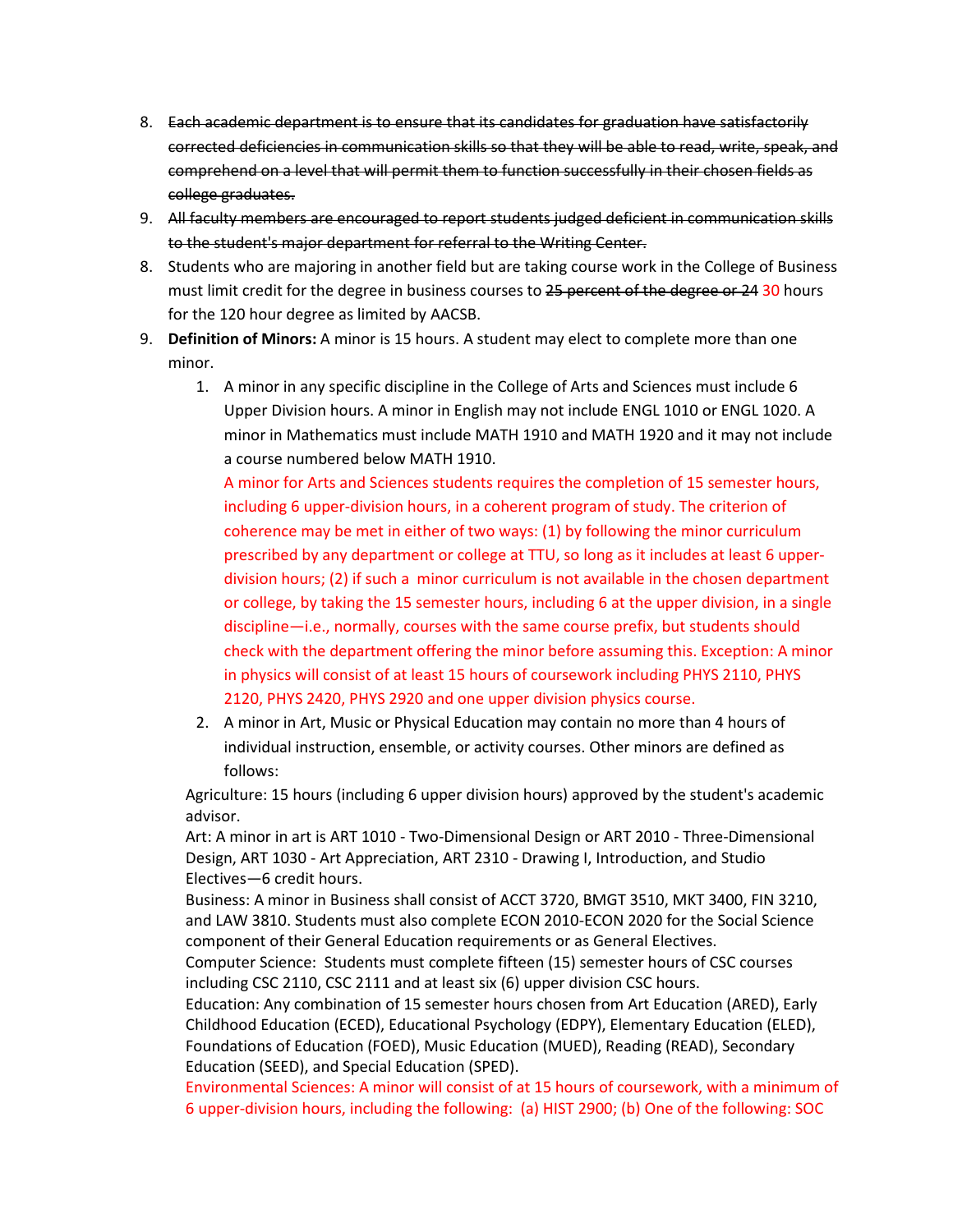3600 or AGBE 4120; (c) 9 additional semester hours chosen from: AGET 3110, AGRN 1100, AGRN 1110, AGRN 3230, AGRN 4220, AGRN 4230; BIOL 3120 or 3130 or WFS 3130; BIOL 4130, BIOL 4610, BIOL 4840, ESS 3710, CHEM 4710; ENGL 4930 or ENGL 4931; GEOG 1010, GEOG 3330, GEOL 4100, GEOL 4150, GEOL 4410, GEOL 4650, GEOL 4711, SOC 3600, WFS 4500, including at least one course at the 3000-4000 level and two of the following areas of study: Agriculture, Biology, Chemistry, Geography, Geology, and Sociology (note: WFS is considered to be Biology).

Human Ecology: A minor must include HEC 1000, HEC 1010, HEC 3011 and eight credit hours of HEC electives.

Humanities: Any combination of 15 semester hours chosen from Art (ART), English (ENGL), Foreign Languages (FREN, JAPN, SPAN, or RUSS), Music (MUS), Philosophy (PHIL), and Theatre (THEA). Note: ENGL 1010 -ENGL 1020 may not be included in the minor.

Manufacturing and Engineering Technology: Students must complete fifteen (15) semester hours to include nine (9) lower division MET hours and six (6) upper division MET hours.<sup>2</sup> Music: A minor in music is MUS 1030 - Music Appreciation, MUS 1120 - Harmony I, MUS 3010 - Music History and Literature I<sup>1</sup>, MUS 3020 - Music History and Literature II<sup>1</sup>, MUS Applied Study<sup>2</sup>, and MUS Ensemble.

<sup>1</sup> Prerequisite: MUS 1030.

<sup>2</sup> Two semesters required.

Professional Communication: A minor in Professional Communication will consist of: PC 2500 or SPCH 2410; and at least 12 additional hours of coursework from the following: PC 3250, PC 3700, PC 3750, PC 4850, PC 4940, PC 4970, PC 4990.

Science: Any combination of 15 semester hours chosen from Biology (BIOL), Chemistry (CHEM), Geology (GEOL), and Physics (PHYS).

Social Science: Any combination of 15 semester hours chosen from Criminal Justice (CJ), Economics (ECON), Geography (GEOG), History (HIST), Psychology (PSY), Political Science (POLS), and Sociology(SOC).

Speech Communication: A minor in speech communication will consist of SPCH 2410 or PC 2500 and at least 4 courses from the following: SPCH 3620, SPCH 3630, SPCH 3120, SPCH 3130, SPCH 3610, SPCH 4410, SPCH 4630 (5630), SPCH 4430 (5430), and LING 4440. Web Design: A minor in Web Design will consist of the following courses: CSC 1070 or an

approved programming course, WEBD 1500, WEBD 2300, WEBD 4950, WEBD 4975. Women and Gender Studies: A minor in Women and Gender Studies requires completion of WGS 2010 and a minimum of 12 additional hours of course work (including 6 upper division hours) in approved courses. A minimum of 6 credit hours must be chosen from the following core courses: ENGL 4731, HIST 4350-4359, HIST 4370, POLS 3400, SOC 2200. The remaining 6 credit hours may include additional core courses listed above or approved courses that contain a significant focus on women and/or gender, or in which a student may individually contract with course instructor to focus on women and/or gender issues. These courses include but are not limited to the following: ENGL 4920, HIST 4360-4369, HIST 4440-4449, POLS 3200, POLS 3800, POLS 4610, SOC 2630, SOC 4210, SOC 4610, HON 4010 and 4900 in various disciplines.

<sup>1</sup>Exception: Except for Biology majors, students who did not take BIOL 1010-BIOL 1020 must take BIOL 3120 or BIOL 3130/WFS 3130 as part of the 9 additional hours.

<sup>2</sup> Exception: A minor in Business for Manufacturing and Engineering Technology consists of ECON 2010, ECON 3610; BMGT 3510, DS 3520, ACCT 3720 and BMGT 3630 or BMGT 4520 (5520) or DS 3620 or DS 3540.